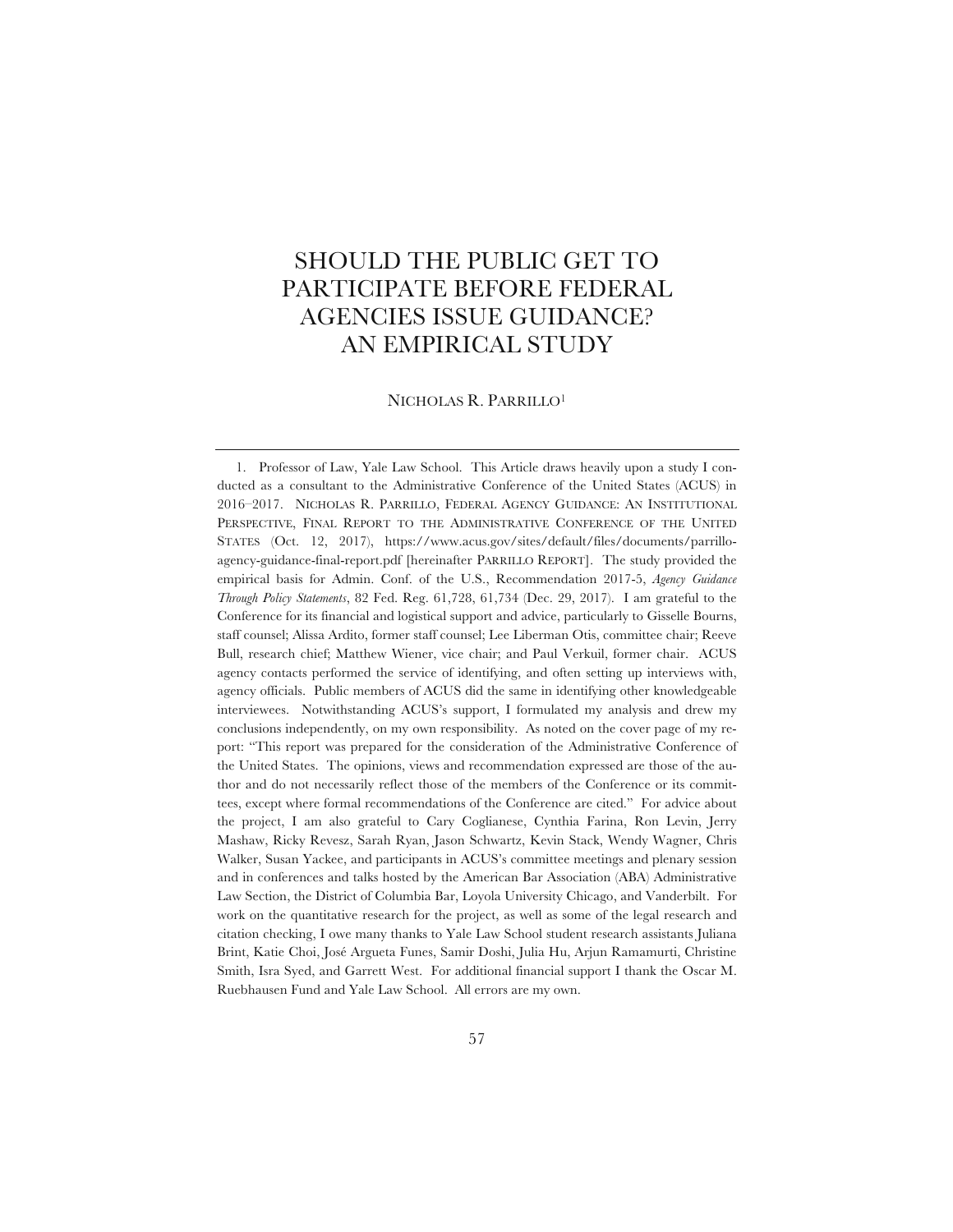*When issuing binding regulations, agencies must follow procedural safeguards (including notice-and-comment) that allow the regulated industry and other stakeholders to participate in formulating agency policy. But regulations always leave gaps and ambiguities. Because of this, agencies also issue huge amounts of "guidance," that is, statements to advise the public on how the agency is tentatively planning to exercise all the discretion that*  its regulations have left to it. Because guidance is not binding, agencies issuing it need not *follow any procedural safeguards. This is what allows them to issue so much of it so quickly.*

*While ubiquitous and essential, guidance also entails a certain danger. To the extent that officials follow guidance rigidly—and they sometimes do—guidance documents become de facto binding regulations, but ones that the agency issues at will, with the public having no say. One might think the solution is to get agencies to use guidance less rigidly,*  but that is easier said than done, since it is inherently difficult for large cross-pressured *organizations like the federal government to be flexible.* 

*An alternative solution is to beef up the procedure by which agencies issue guidance in the first place to make it more participatory. This solution has recently been proposed by academics, members of Congress, and presidential administrations. But the literature on the proposal is mainly theoretical, without much empirical understanding of how these participatory arrangements work when they are tried, or what their consequences are. To fill the gap, this Article draws upon interviews with 135 individuals who had firsthand experience with guidance as employees of agencies, industry, or non-governmental organizations (NGOs). While the interviews indicate that public participation in the issuance of guidance is sometimes worthwhile, they also provide a body of new evidence that the benefits of such participation are uncertain, and the pitfalls complex and potentially severe, in ways that are unknown or underexplored in the literature. In analyzing the interviews, this Article aims to provide a realistic and concrete assessment of participation's value and a guide for what factors an agency needs to evaluate (and what pitfalls it must anticipate) in deciding when and how to invite participation—factors and pitfalls that vary substantially across agencies and even across documents. In light of this variation, I conclude that decisions about whether and how to invite participation should normally be made on a relatively local basis: document by document, or, at most, agency by agency. I caution against hard government-wide mandates of the kind proposed by some lawmakers and scholars.*

|  | II. Burden of Public Comment on Guidance Less Than Legislative |  |
|--|----------------------------------------------------------------|--|
|  |                                                                |  |
|  |                                                                |  |
|  | B. Building a Record and Responding to Comments in             |  |
|  |                                                                |  |
|  |                                                                |  |
|  |                                                                |  |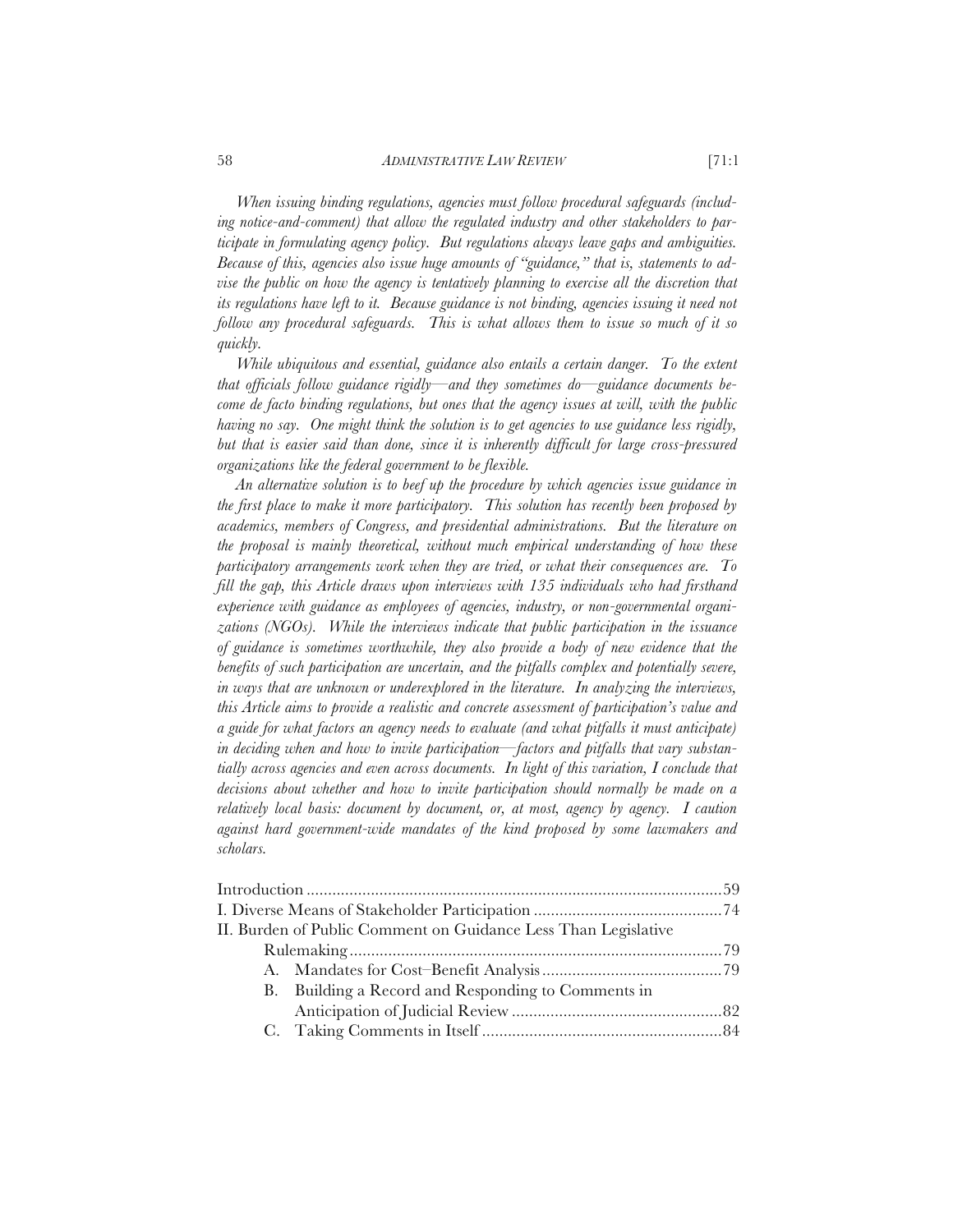| $\mathbf{A}$                                               |                                                                |  |  |
|------------------------------------------------------------|----------------------------------------------------------------|--|--|
| В.                                                         |                                                                |  |  |
|                                                            |                                                                |  |  |
|                                                            |                                                                |  |  |
| IV. Broad Mandates for Notice-and-Comment and Why They Are |                                                                |  |  |
|                                                            |                                                                |  |  |
|                                                            | A. Models for Requiring or Encouraging Notice-and-Comment 104  |  |  |
|                                                            | B. The Danger that Agencies May Leave Guidance in Draft        |  |  |
|                                                            |                                                                |  |  |
|                                                            | C. The Possibility of Marginalizing Legislative Rulemaking 119 |  |  |
|                                                            |                                                                |  |  |
|                                                            |                                                                |  |  |

#### INTRODUCTION

As voluminous and complicated as federal agency regulations are, they leave a great many important matters to the agency's discretion or interpretation. Individuals and firms naturally want to know how the agency regulating them will exercise this discretion and how it will read the regulations' ambiguous words. Agencies respond by issuing huge amounts of "guidance," that is, statements to advise the public on how the agency proposes to exercise discretion or interpret law.2 Guidance documents—advisories, circulars, bulletins, memos, interpretive letters, manuals, FAQs, and the like—occupy a large portion of the typical agency's website and of the typical regulatory lawyer's day-to-day reading. The total page count of guidance issued by any given agency is estimated to dwarf that of actual regulations by a factor of twenty, forty, or even two-hundred.3

Omnipresent and essential though it is, guidance sparks fiery controversy. When agencies impose actual regulations that officially bind the agency and the public (known as "legislative rules"), there are safeguards in place for how they do it: the costly, time-consuming process mandated by the Administrative Procedure Act (APA), including notice-and-comment, in which the parties who will be bound by a policy have input into its formulation.4 By contrast, agencies can issue guidance without any such process

<sup>2.</sup> On the exact legal definition of "guidance," see *infra* note 6.

<sup>3.</sup> Peter L. Strauss, *The Rulemaking Continuum*, 41 DUKE L.J. 1463, 1468–69 (1992); Peter L. Strauss, *Publication Rules in the Rulemaking Spectrum: Assuring Proper Respect for an Essential Element*, 53 ADMIN. L. REV. 803, 805 (2001).

<sup>4.</sup> *See generally* 5 U.S.C. § 553 (2012) (governing the rulemaking process of agencies).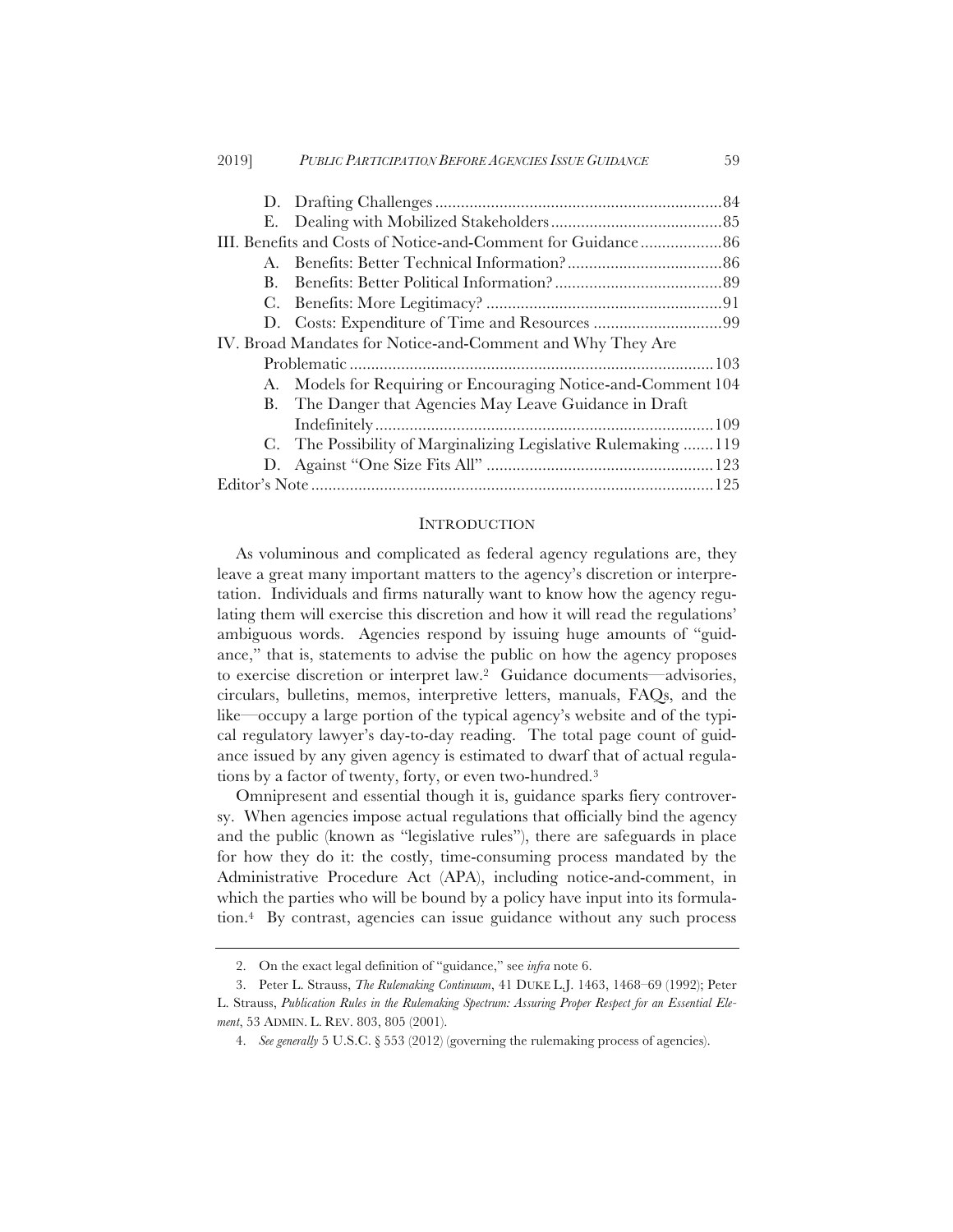because the APA's exemptions for "general statements of policy" and "interpretative rules" combine to cover guidance in all its forms.5 This means that guidance can be produced and altered at greater speed, in higher volume, and with less accountability than legislative rules can. The justification for this procedural looseness is that guidance, unlike a legislative rule, is not supposed to be binding on the agency or the public.<sup>6</sup> It is merely a tentative suggestion of the agency's current thinking about how to proceed in individual proceedings for adjudication or enforcement, unlike a legislative rule that the agency would follow automatically. Guidance is supposed to leave latitude, in each individual case, for the regulated party to argue for flexible treatment, and for officials to be open to that argument. If officials use guidance flexibly, it does not seem terribly worrisome for the agency to

<sup>5.</sup> *See* 5 U.S.C. § 553(b)(A).

<sup>6.</sup> Let me say a word about exactly which guidance documents have nonbinding status—and, relatedly, about the scope of this Article. In general parlance, an agency statement is guidance if it is either a "general statement of policy" (a.k.a., policy statement) or an "interpretative rule" (a.k.a., interpretive rule) under the Administrative Procedure Act (APA), 5 U.S.C. § 553(b)(A). While neither term is defined in the APA, the much-cited *Attorney General's Manual on the Administrative Procedure Act* defines policy statements as "statements issued by an agency to advise the public prospectively of the manner in which the agency proposes to exercise a discretionary power," while defining interpretive rules as "rules or statements issued by an agency to advise the public of the agency's construction of the statutes and rules which it administers." ATTORNEY GENERAL'S MANUAL ON THE ADMINISTRATIVE PROCEDURE ACT 30 n.3 (1947). There is general agreement that policy statements are supposed to be nonbinding. *See* Ronald M. Levin, *Rulemaking and the Guidance Exemption*, 70 ADMIN. L. REV. 263, 287–317 (2018). The question of whether interpretive rules are supposed to be nonbinding is subject to much confusion and not fully settled. *See* PARRILLO REPORT, *supra* note 1, at 23 & n.35; *see also* Levin, *supra*, at 317–53. In conducting my study (e.g., in telling interviewees what kinds of guidance documents I was interested in), I focused on all agency guidance that was legally supposed to be nonbinding. This includes (a) all policy statements and (b) interpretive rules insofar as the interviewee thought interpretive rules were supposed to be nonbinding. Usually the categories of "policy statement" and "interpretive rule" played little to no role in the interviews. Rather the interviewee would instantly recognize a category of "guidance" that was supposed to be nonbinding and discuss it, not pausing to think about whether this category consisted solely of policy statements or also encompassed interpretive rules. In fact, the question of whether to label a guidance document "policy statement" or "interpretive rule" may never occur to many agency officials or stakeholders unless and until there is a lawsuit about the document under the APA. For more on the study's scope, see PARRILLO REPORT, *supra* note 1, at 22–26. Because it is uncertain whether interpretive rules are supposed to be nonbinding, ACUS, in formulating its best practices on the basis of my study, confined those best practices to policy statements, while noting they might be "helpful" in administering interpretive rules, as well. *See* Recommendation 2017-5, *supra* note 1, at 61,734.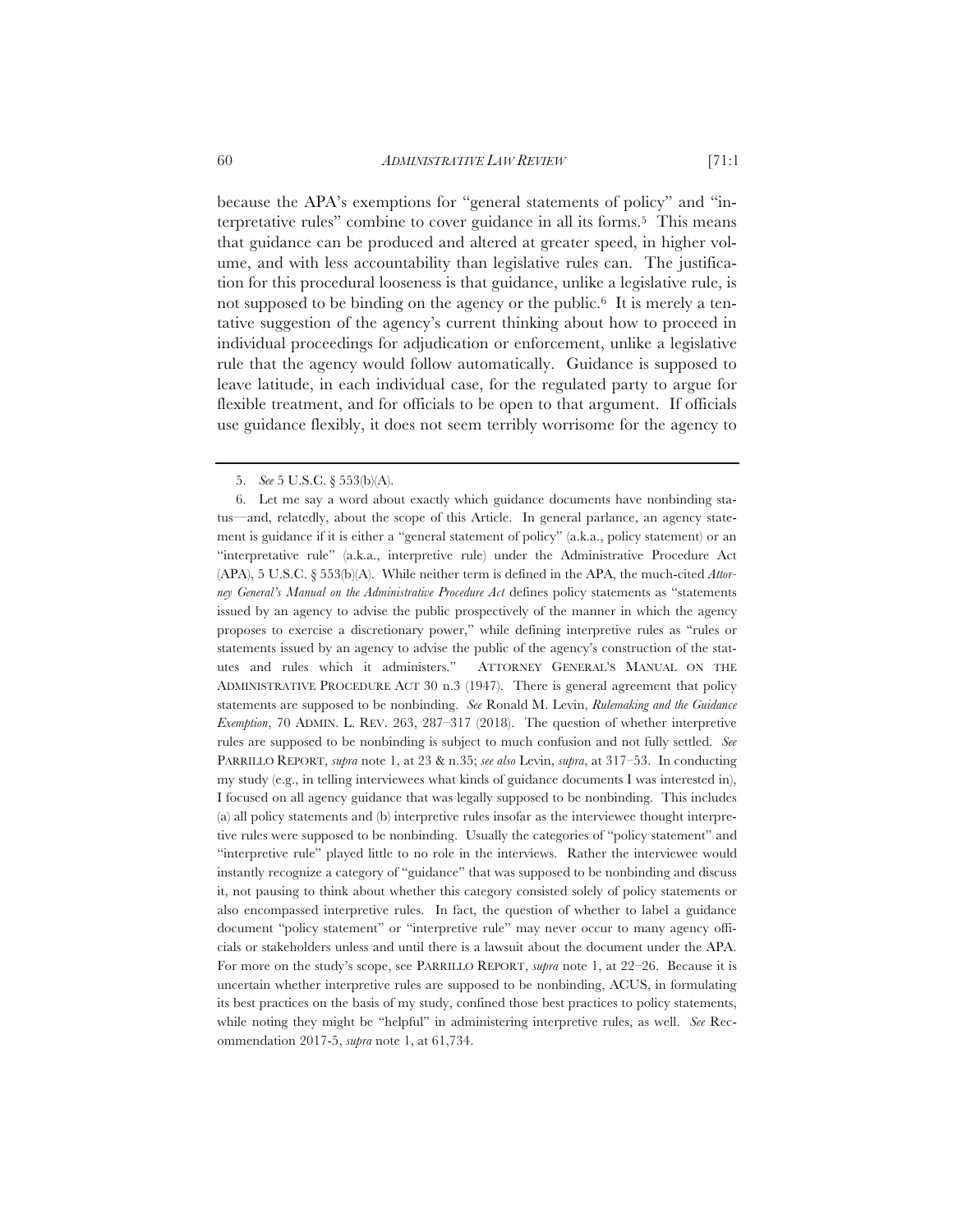be unconstrained in issuing guidance from the beginning.<sup>7</sup>

Yet many observers worry that guidance's official promise of flexibility may not be borne out in reality. One hears complaints that agency officials are not tentative or flexible when it comes to guidance, but instead follow it as they would a binding legislative rule, and regulated parties are under coercive pressure to do the same. The more these complaints are true, the more the APA approaches the status of a dead letter, with agencies free to issue de facto regulations at will, just by couching them as "guidance," without the participation of individuals and firms who will be effectively bound. Invoking this fear, recent exposés on guidance documents have condemned them as "underground regulations" whose escape from APA safeguards reflects "Washington's lawlessness."8 In 2017, former Attorney General Sessions initiated a campaign to root out "improper guidance documents" and to stop the government from "circumventing the rulemaking process."9

At first glance, you might think the way to address the danger of coercive guidance is to make sure that officials act flexibly and not rigidly when they conduct the numerous individual proceedings to which a guidance document pertains. But that is easier said than done. In recent empirical work, I have found that agencies' rigid adherence to guidance is, in some circumstances, a real and at times intractable phenomenon. Even when officials operate in good faith and want to use guidance in a legally proper manner (as is usually the case), their wish to be flexible can run up against a set of obstacles that are inherent to large, cross-pressured organizations like federal agencies. Overcoming those obstacles requires resources and managerial initiative that are usually in short supply.10 Thus, we cannot practically

10. Perhaps most importantly, officials face pressures from outside stakeholders to act consistently across cases, both because competing industry players want a level playing field

<sup>7.</sup> *See* Michael Asimow, *Nonlegislative Rulemaking and Regulatory Reform*, 1985 DUKE L.J. 381, 391 (1985).

<sup>8.</sup> CLYDE WAYNE CREWS JR., MAPPING WASHINGTON'S LAWLESSNESS: AN INVENTORY OF REGULATORY DARK MATTER (2017); NAT'L FED'N OF INDEP. BUSINESSES, THE FOURTH BRANCH & UNDERGROUND REGULATIONS (2015).

<sup>9.</sup> OFFICE OF THE ATT'Y GEN., PROHIBITION OF IMPROPER GUIDANCE DOCUMENTS 1-2 (2017), https://www.justice.gov/opa/press-release/file/1012271/download; *see also* OFFICE OF THE ASSOC. ATT'Y GEN., LIMITING USE OF AGENCY GUIDANCE DOCUMENTS IN AFFIRMATIVE CIVIL ENFORCEMENT CASES (2018), https://www.justice.gov/file/ 1028756/download. The campaign has resulted in rescission of several dozen Department of Justice guidance documents. *See, e.g.*, *Attorney General Jeff Sessions Rescinds 24 Guidance Documents*, OFF. OF PUB. AFF. (July 3, 2018), https://www.justice.gov/opa/pr/attorney-generaljeff-sessions-rescinds-24-guidance-documents (discussing rescission of twenty-four documents and previous rescission of another twenty-five).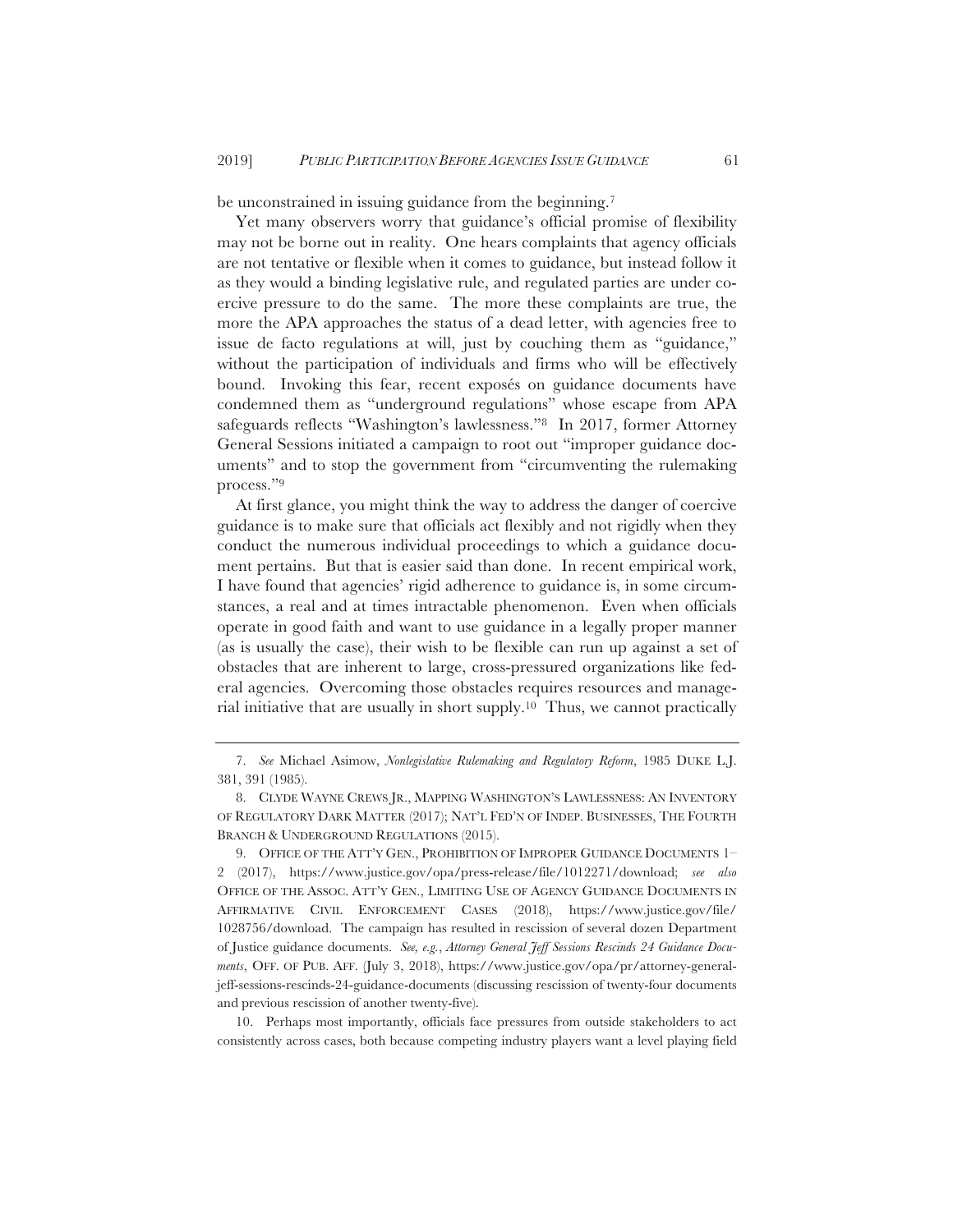expect all agencies to be flexible about all guidance all the time. Furthermore, even if case-by-case flexibility is achieved, that only benefits some of the stakeholders who can be hurt by guidance's circumvention of the rulemaking process—mainly regulated businesses who are in a position to ask for flexibility when an unfavorable policy is applied to them in an individual proceeding. Case-by-case flexibility does not much help stakeholders like regulatory beneficiaries (say, people harmed by pollution, or the NGOs who represent them) because those people and organizations do not have the resources to get involved in more than a tiny fraction of the countless individual proceedings to which guidance documents pertain.<sup>11</sup>

Given the limits on how much flexibility agencies can achieve in applying guidance, plus the limited advantages of whatever flexibility they do achieve, it is natural to seek out additional remedies for the threat that guidance may pose to the APA's safeguards on regulatory power. One possible remedy, invoked frequently by practitioners and academics, is to change the process by which guidance gets issued in the first place to make it more participatory. To be sure, the very definition of a guidance document is that the agency's issuance of it is *exempt* from the APA's requirement for public input on legislative rules, and many people would say the whole point of guidance is that it does not require much process—it is a means to keep the public informed quickly and easily without the APA's delays and costs. Nonetheless, an agency can invite stakeholders to participate by methods that are faster and less elaborate than for legislative rules yet still have some (if not all) the participatory virtues of full-blown legislative rulemaking. These methods can involve a little participation or a lot, up to and including "voluntary notice-and-comment," in which the agency does something similar to what it does for a legislative rule—publish the guidance document in a draft and invite the public to send its reactions though more streamlined (e.g., offering little or no response to the comments, or building less of a record).

While public participation in the issuance of guidance has been considered off and on since the 1940s,<sup>12</sup> the last couple of decades have seen the

and because non-governmental organizations (NGOs) and the media are vigilant against the appearance of favoritism. Officials are loath to depart from a policy, even if officially nonbinding, absent some explanation that will shield them against stakeholder criticism. But formulating explanations is costly in time and resources, so officials often default to sticking with the policy. *See* PARRILLO REPORT, *supra* note 1, at 90–116.

<sup>11.</sup> *Id.* at 132–37.

<sup>12.</sup> Members of Congress who enacted the APA in 1946 contemplated that agencies might voluntarily take public comment on guidance "where useful to them or helpful to the public." Michael Asimow, *Public Participation in the Adoption of Interpretive Rules and Policy State-*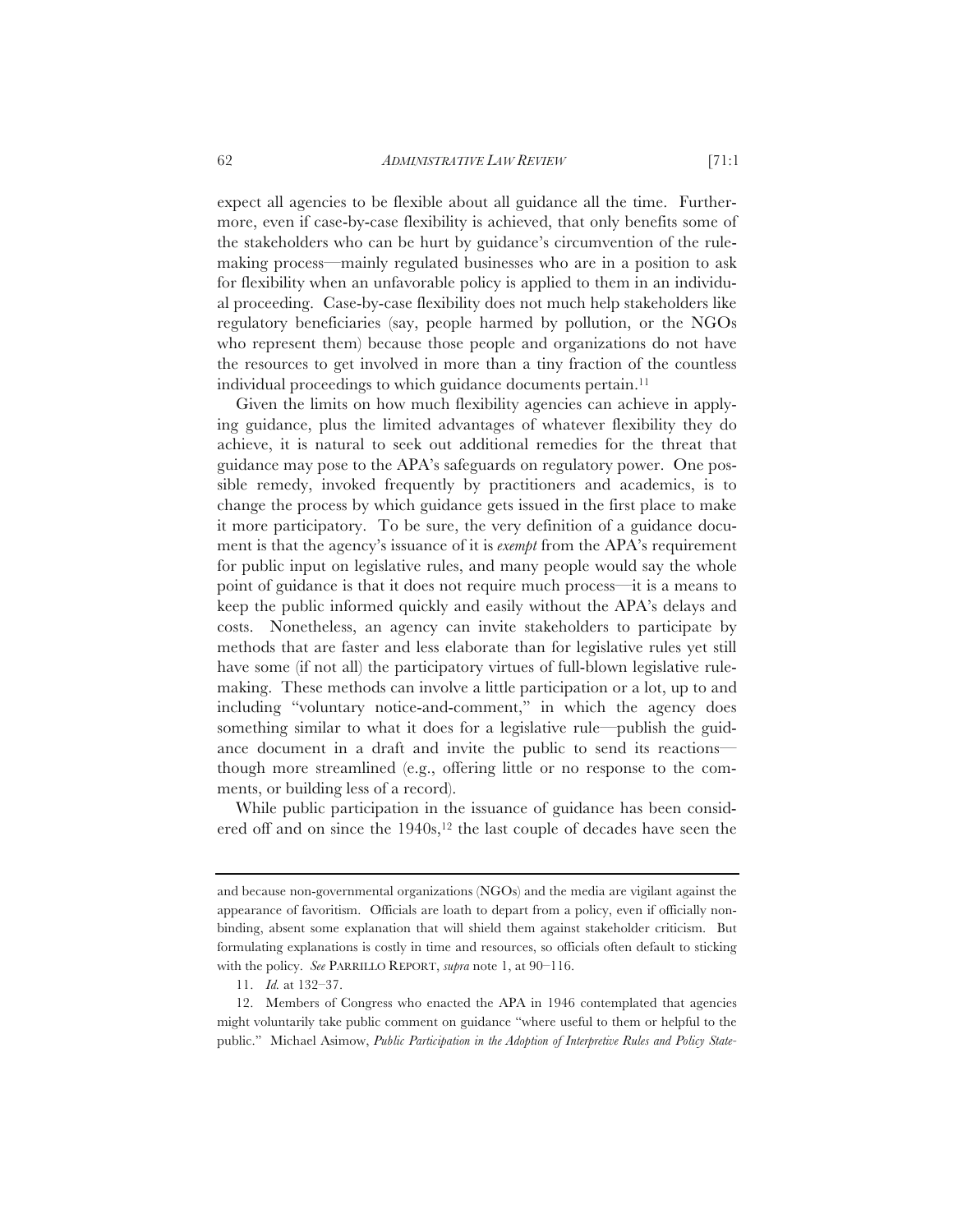idea gain a formalized foothold in parts of the government and become the focus of intense advocacy and debate—a reaction to the long-run rise in guidance's importance. The most influential real-world experiment with such participation has been at the Food and Drug Administration (FDA). As the FDA ramped up its reliance on guidance in the 1990s,<sup>13</sup> it was moved, by internal rethinking and external political pressure, to regularize its use of this newly prominent policymaking mode. The result was the FDA Good Guidance Practices (GGPs), a set of procedural rules initially adopted by the agency in early 1997,14 specifically authorized and required by Congress later that year,<sup>15</sup> and then repromulgated, without fundamental changes, in 2000.16 Under the GGPs, the FDA conducts notice-andcomment prior to the adoption of all "Level 1" guidance documents, defined by an elaborate provision that encompasses basically any guidance of consequence.17

Using the FDA "as a model,"18 the Office of Management and Budget

13. K.M. Lewis, *Informal Guidance and the FDA*, 66 FOOD & DRUG L.J. 507, 549–50 fig. 5 (2011); Todd D. Rakoff, *The Choice Between Formal and Informal Modes of Administrative Regulation*, 52 ADMIN. L. REV. 159, 168 (2000).

14. The Food and Drug Administration's Development, Issuance, and Use of Guidance Documents, 62 Fed. Reg. 8961 (Jan. 2, 1997); *see id.* at 8968 (providing the notice-andcomment provision).

15. FDA Modernization Act, 111 Stat. 2296, 2368 (1997) (codified as amended at 21 U.S.C. § 371(h) (2012)). The provision on participation is § 371(h)(1)(C)(i).

16. Administrative Practices and Procedures; Good Guidance Practices, 65 Fed. Reg. 56,468 (Jan. 3, 2000) (codified mainly in 21 C.F.R. § 10.115). On the Food and Drug Administration's (FDA's) Good Guidance Practices' (GGPs') adoption, see *infra* text and accompanying notes 256–263. *See also* Lars Noah, *Governance by the Backdoor: Administrative Law(lessness?) at the FDA*, 93 NEB. L. REV. 89, 97–105 (2014).

17. 21 C.F.R. § 10.115(c)(1) (2001) (defining Level 1 to cover any guidance documents that "(i) Set forth initial interpretations of statutory or regulatory requirements; (ii) Set forth changes in interpretation or policy that are of more than a minor nature; (iii) Include complex scientific issues; or (iv) Cover highly controversial issues").

18. Paul R. Noe & John D. Graham, *Due Process and Management for Guidance Documents: Good Government Long Overdue*, 25 YALE J. ON REG. 103, 107 (2008). Noe drafted the Office of

*ments*, 75 MICH. L. REV. 520, 559 (1977) (quoting the Senate Judiciary Committee report). As of the mid-1970s, at least a few agencies were doing this for "many or even most" of their "generally applicable" guidance documents. *See id.* at 529 & n.45; *see also id.* at 524–28. ACUS recommended in 1976 that agencies "normally should" do voluntary notice-andcomment for guidance that was "likely to have a substantial impact on the public." *See* Admin. Conf. of the U.S., Recommendation 76-5, *Interpretive Rules of General Applicability and Statements of General Policy*, 41 Fed. Reg. 56,769, 56,770 (Dec. 30, 1976). The ABA in 1993 urged the same, when "practical to do so," for guidance "likely to have significant impact." *See Recommendation*, 1993 A.B.A. SEC. ADMIN. L. & REG. POL'Y REP. 120C.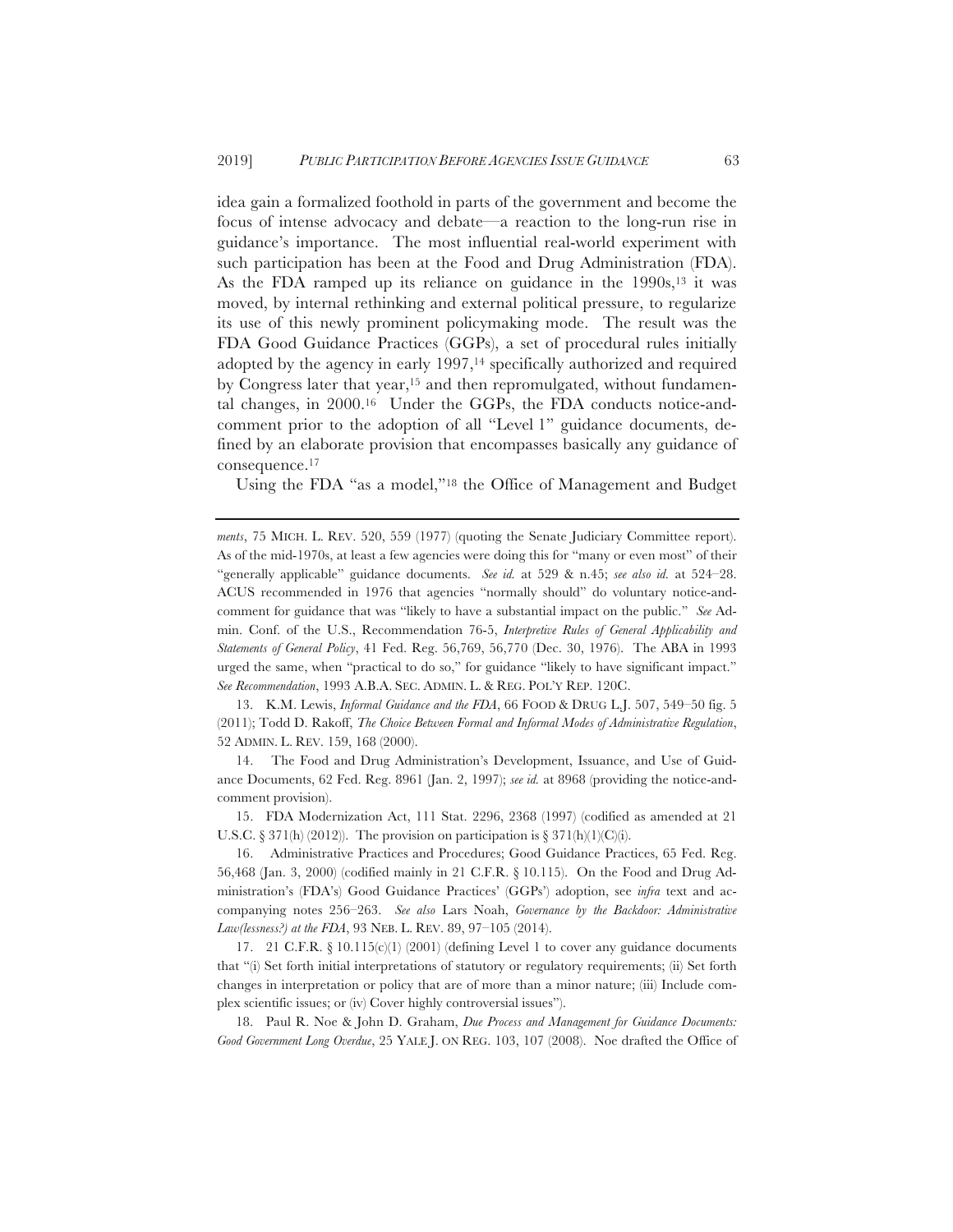(OMB) during the George W. Bush Administration adopted its own version of Good Guidance Practices to be followed by all executive agencies.19 In particular, OMB told executive agencies to conduct notice-and-comment before adopting any "economically significant" guidance document.<sup>20</sup> This did not go as far as the FDA because OMB's mandate for "economically significant" guidance covered a category of documents that (while loosely defined) was obviously narrower than that for which the FDA took public comment.21 Along another dimension, however, OMB went further than the FDA: it told the agencies to write a "robust" response to comments received (whereas FDA requires no response).22 Though originated under Bush, the OMB GGPs have been kept on the books by Obama and Trump.23

Despite the formal continuity of OMB's policy, the proper level of public participation for guidance remains quite unsettled, with a variety of players pushing for more. For one thing, the scope of the OMB mandate is vaguely defined and much contested. Under Obama, agencies generally construed the category of guidance documents subject to notice-and-comment under the OMB GGPs to include very little, prompting the former Bush Administration official who drafted the OMB practices to condemn the

20. OMB Bulletin, *supra* note 19, § IV.

21. *Compare* 21 C.F.R. § 10.115(c)(1) (2001) (providing FDA's definition of "Level 1" guidance, quoted in *supra* note 17), *with* OMB Bulletin, *supra* note 19, § I(5) (defining "economically significant guidance document" as one that "may reasonably be anticipated to lead to an annual effect on the economy of \$100 million or more or adversely affect in a material way the economy or a sector of the economy"), *and* OMB Bulletin, *supra* note 19, at 3435 (stating that economically significant guidance documents are "only a relatively narrow category"). *See also* Noe & Graham, *supra* note 18, at 108 (confirming narrowness as compared to FDA GGPs). The OMB GGPs also call for public comment on a broader category of "significant" guidance documents, but this can be post-adoption, and no response is required. *See* OMB Bulletin, *supra* note 19, § I(4). But the preamble says pre-adoption comment on such documents "is often beneficial" when "practical." *Id.* at 3438.

22. OMB Bulletin, *supra* note 19, § IV(1)(d) (requiring a "response-to-comments document"); *id.* at 3438 (stating the agency "must prepare a robust response-to-comments document").

23. The continuity of the OMB GGPs is striking because the Obama Administration did rescind a separate Bush initiative regarding guidance. *See* Executive Order 13,497, 74 Fed. Reg. 6113 (Feb. 4, 2009) (revoking Bush's Executive Order 13,422 regarding OMB review of guidance documents).

Management and Budget (OMB) GGPs, and Graham was head of the office within OMB that produced them. *Id.* at 103 n.†.

<sup>19.</sup> Final Bulletin for Agency Good Guidance Practices, 72 Fed. Reg. 3432 (Jan. 25, 2007) [hereinafter OMB Bulletin].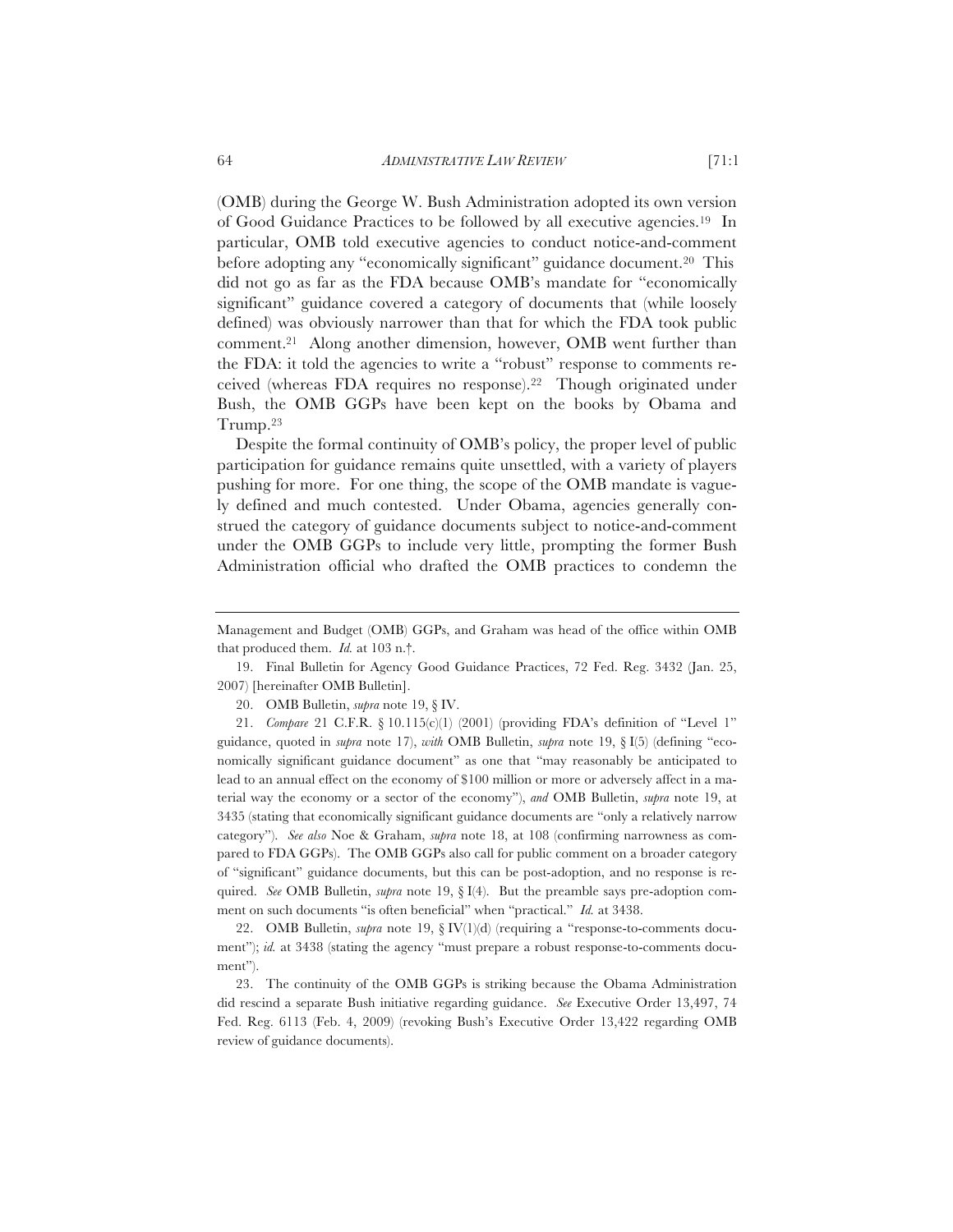agencies for "gross noncompliance" with the mandate.24 Under Obama and now Trump, congressional Republicans have introduced several bills to redress this alleged recalcitrance by forcing agencies to take public comment on categories of guidance that match or expand upon the OMB mandate.25 But notably, the push for greater participation is not confined to Republicans. Cass Sunstein, formerly the regulatory chief at Obama's OMB, wrote in 2016 that it "would probably be a good idea" to make a "statutory change, generally requiring significant policy statements to be preceded by a period for public comment"26—*significant* being a term of art at OMB that encompasses a bigger universe of documents than is currently covered by the OMB mandate, further down the spectrum toward FDA's position.27 Further, it was under Obama that one of the federal government's most up-and-coming regulatory offices—the National Organic Program (NOP)—made a promise to do notice-and-comment on a category of documents that, similar to the FDA, covered most of the agency's guidance.28 Also under Obama, the immigration-services wing of the Department of Homeland Security began seeking public comment on a large

25. *E.g.*, Truth in Regulations Act of 2017, S. 580, 115th Cong. § 2(e) (making noticeand-comment the default for any guidance with exceptions to be made by the agency in consultation with OMB); Truth in Regulations Act of 2016, H.R. 6283, 114th Cong. § 2(d) (legislating the existing OMB mandate); Article I Regulatory Budget Act, H.R. 5319, 114th Cong.  $\S 4(b)$  (2016) (requiring notice-and-comment for any "significant" guidance by the OMB definition); Article I Regulatory Budget Act of 2016, S. 2982, 114th Cong. (same as H.R. 5319).

26. Cass R. Sunstein, *"Practically Binding": General Policy Statements and Notice-and-Comment Rulemaking*, 68 ADMIN. L. REV. 491, 504 (2016).

<sup>24.</sup> *Examining the Use of Agency Regulatory Guidance, Part II: Hearing Before the Subcomm. on Regulatory Affairs & Fed. Mgmt. of the S. Comm. on Homeland Sec. & Gov't Affairs*, 114th Cong. 15– 16 (2016) (statement of Paul Noe) [hereinafter *Senate Hearing*]. Noe said agencies since 2007 had recognized "about three" economically significant guidance documents. *Id.* at 16. This figure is roughly consistent with my finding on the period 2011–2018, *infra* note 252 and accompanying text. Noe also drew upon a Government Accountability Office study, *see Senate Hearing*, *supra*, at 16, which is U.S. GOV'T ACCOUNTABILITY OFFICE, GAO-15-368, REGULATORY GUIDANCE PROCESSES: SELECTED DEPARTMENTS COULD STRENGTHEN INTERNAL CONTROL AND DISSEMINATION PRACTICES (2015). The statistics cited by Noe appear in *id.* at 17–18. On Noe's role as drafter of the OMB GGPs, see Noe & Graham, *supra* note 18, at 103 n.†.

<sup>27.</sup> *Compare* 21 C.F.R. § 10.115(c)(1) (2001) (providing FDA's definition of "Level 1" guidance, quoted in *supra* note 17), *with* OMB Bulletin, *supra* note 19, at § I(4) (defining "significant guidance document" to include documents that, inter alia, "may reasonably be anticipated to . . . [r]aise novel legal or policy issues arising out of legal mandates, the President's priorities, or the principles set forth in Executive Order 12,866, as further amended").

<sup>28.</sup> *See infra* notes 264–265 and accompanying text.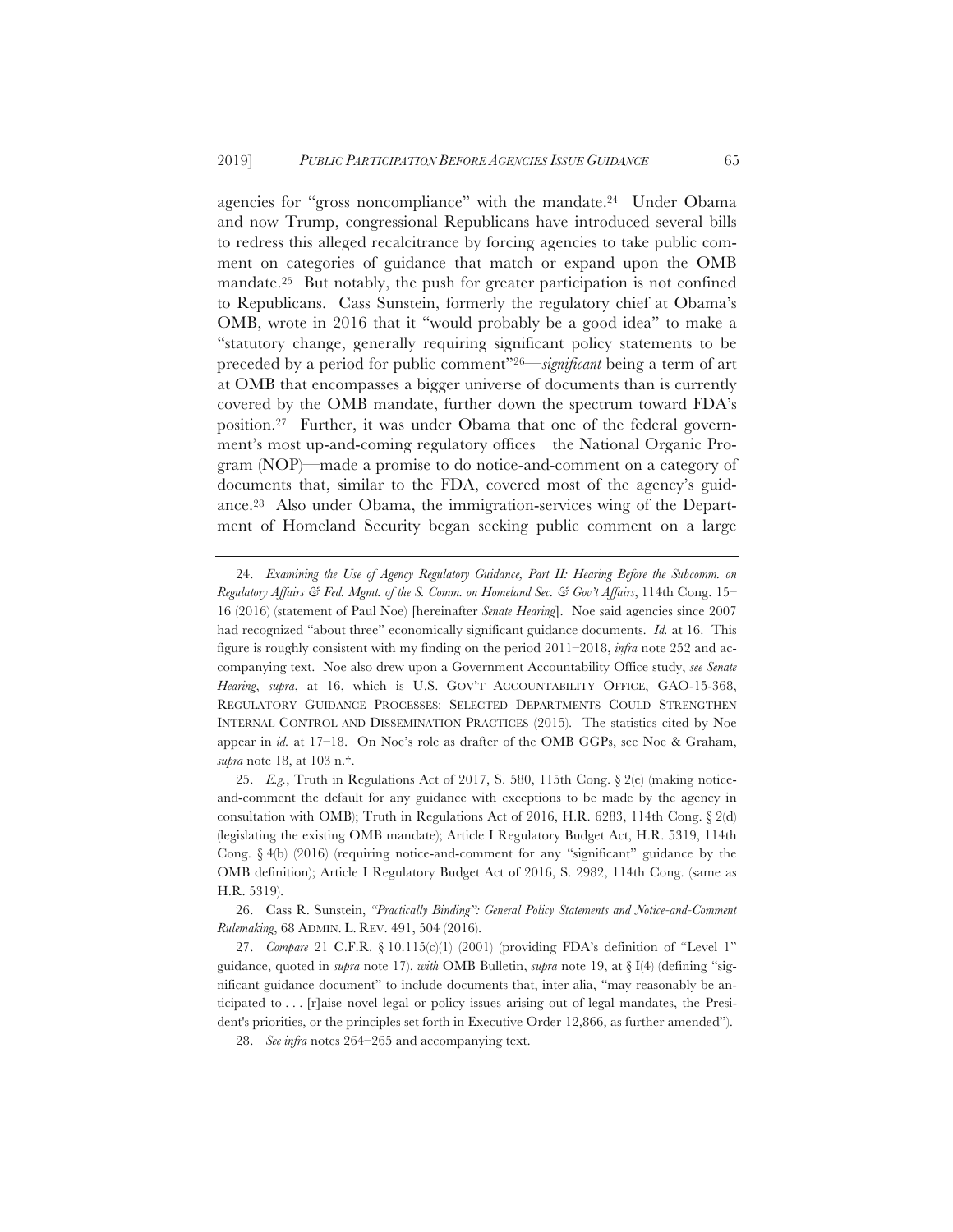number of guidance documents, posting scores of drafts within about two years.29

Several scholars have expressed support for public comment on guidance across government. In addition to Sunstein's endorsement, his Harvard colleague Todd Rakoff is on record praising the FDA GGPs as a model of the kind of "half-formal processes" that he thinks are generally best for agencies, in contrast to the procedural excess of legislative rulemaking.30 Stephen Johnson endorses the OMB GGPs as the best means "to balance" the "competing objectives" of encouraging agencies to provide guidance while allowing the public to participate.31 Jessica Mantel likewise argues for a government-wide mandate, though with a different balancing, urging public comment for *all* guidance documents but with only a limited and general obligation to respond, not comment-by-comment.32 To Nina Mendelson, public participation on guidance is good in itself but likely not enough: she questions whether the FDA or OMB approach is sufficient to prevent agencies from circumventing APA safeguards in ways that harm regulatory beneficiaries.33 Taking a different tack from all these scholars, who speak in terms of what approach is best across the whole government, immigration expert Jill Family argues that United States Citizenship and Immigration Services (USCIS) could benefit greatly from following several aspects of the FDA GGPs, though she advises USCIS to depart from the FDA on certain points (e.g., to be transparent about revisions made in response to comments).34 In Family's view, the fact that the FDA's approach is partly but not fully usable for USCIS indicates that agencies should generally have latitude to choose guidance-issuance procedures tailored to their respective situations, in contrast to the search for a pan-government solu-

32. Jessica Mantel, *Procedural Safeguards for Agency Guidance: A Source of Legitimacy for the Administrative State*, 61 ADMIN. L. REV. 343, 398 (2009).

<sup>29.</sup> Jill E. Family, *Easing the Guidance Document Dilemma Agency by Agency: Immigration Law and* Not Really *Binding Rules*, 47 MICH. J.L. REFORM 1, 15–16 (2013). Though it was unclear how the agency decided which documents merited this treatment. *Id.*

<sup>30.</sup> Rakoff, *supra* note 13, at 172.

<sup>31.</sup> Stephen M. Johnson, *In Defense of the Short Cut*, 60 KANSAS L. REV. 495, 538–45 (2012). Johnson notes that the OMB mandate for public comment applies only "in very limited circumstances." *Id.* at 544.

<sup>33.</sup> Nina A. Mendelson, *Regulatory Beneficiaries and Informal Agency Policymaking*, 92 CORNELL L. REV. 397, 447–50 (2007).

<sup>34.</sup> Family, *supra* note 29, at 44–47. Family discusses certain unusual features of United States Citizenship and Immigration Services (USCIS) (like fee funding and the prevalence of unrepresented parties), *id.* at 28–30, but does not explicitly connect these features to the points on which she advises USCIS to depart from the FDA approach.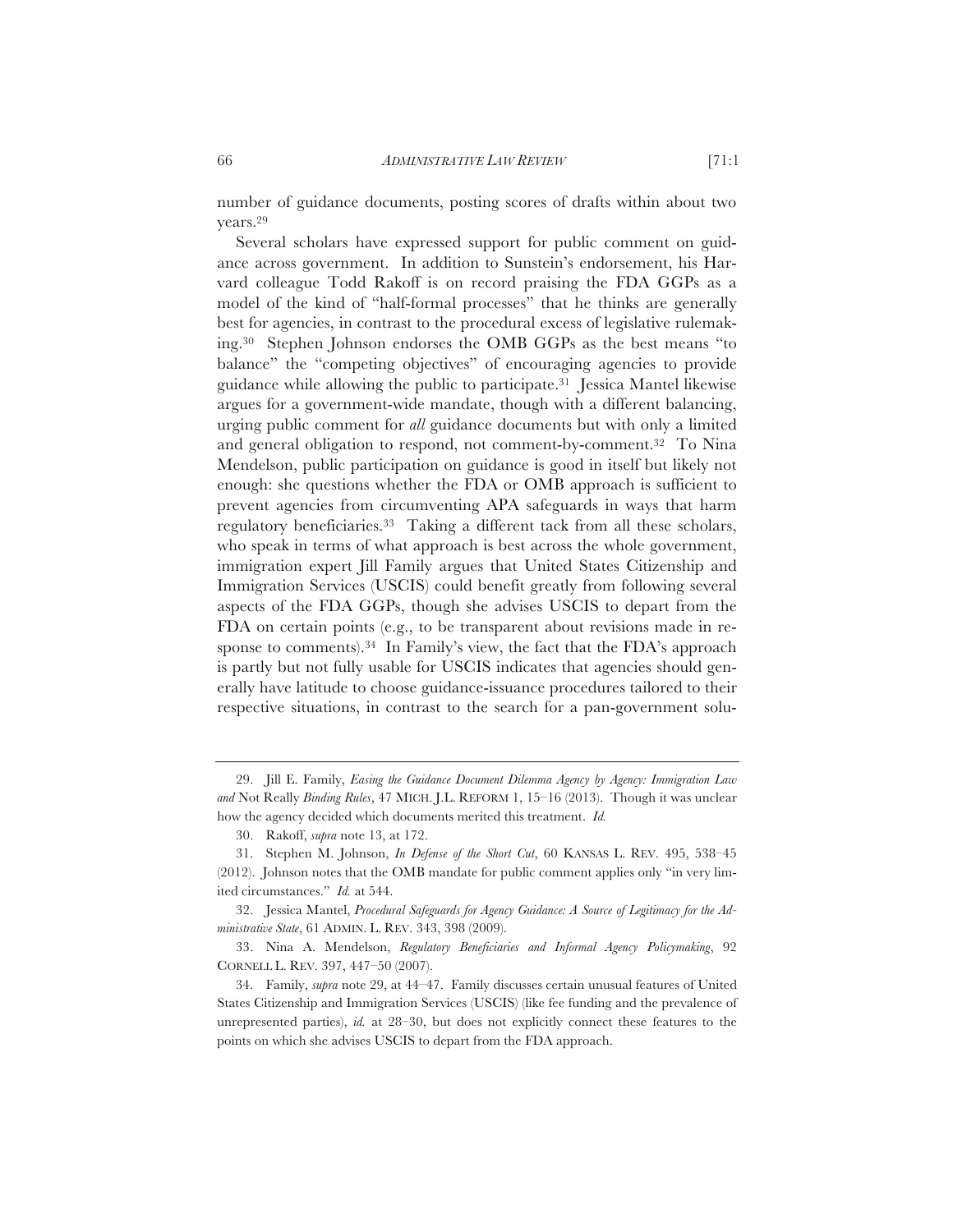tion that we see at OMB and in the other scholarship.35

While the literature just reviewed is illuminating, it has the limitation of being more theoretical than empirical in orientation. In particular, its source material is confined overwhelmingly to case law and official government publications. With few exceptions, it does not give us the firsthand perspectives of private industry or NGOs—the very parties most likely to engage in participation—nor even the perspectives of officials that do not find their way into institutional pronouncements. Nor does it give us much evidence of the numerous agency practices that are not enshrined in such pronouncements, to say nothing of agencies' operational pathologies.36

In this Article, I seek to deepen our empirical understanding of public participation in guidance's issuance, drawing upon interviews that I conducted with 135 individuals who had firsthand experience with guidance.<sup>37</sup> Of the 135 interviewees, 26% were employed in agencies (all career officials), 48% in industry, 19% in NGOs and unions, and 7% elsewhere. Of the people outside the agencies (that is, in industry, NGOs and unions, or elsewhere), who totaled exactly 100, there were 58 former agency officials (of whom 35 had been career, 10 had been Democratic political appointees, and 13 had been Republican political appointees). I located the interviewees through a chain-referral process,38 beginning with a nucleus of well-networked individuals with diverse sectoral affiliations: agency contacts and non-government members at the Administrative Conference of the

37. For a full description and explanation of the study's methodology, see the Appendix in PARRILLO REPORT, *supra* note 1, at 196–205. All interviews took place from September 2016 through July 2017. *Id.* at 202.

<sup>35.</sup> *Id.* at 23–31.

<sup>36.</sup> Of the works cited in the preceding paragraph, the only one to draw upon interviews is Mendelson, who has seven citations to interviews with current and former officials at various agencies. *See* Mendelson, *supra* note 33, at 397 n.†, 425, 427, 432. Broader interview research was conducted in Asimow, *supra* note 12, at 524–29, but that is now more than forty years ago; and also in Michael Asimow, *California Underground Regulations*, 44 ADMIN. L. REV. 43, 55–62 (1992), but that is not about the federal government. Seiguer and Smith use interviews with eight FDA officials and twelve FDA stakeholders to analyze the agency's processes for legislative rules and guidance, but they do not go beyond the food and drug field to engage the broader discourse on guidance and participation. *See* Erica Seiguer & John J. Smith, *Perception and Process at the Food and Drug Administration: Obligations and Trade-Offs in Rules and Guidances*, 60 FOOD & DRUG L.J. 17 (2005).

<sup>38.</sup> The chain-referral method leverages the knowledge of people within the system to find out who the knowledgeable people are. It is a method suited to a subject like the everyday use and issuance of guidance, which is empirically unexplored and rife with "unknown unknowns."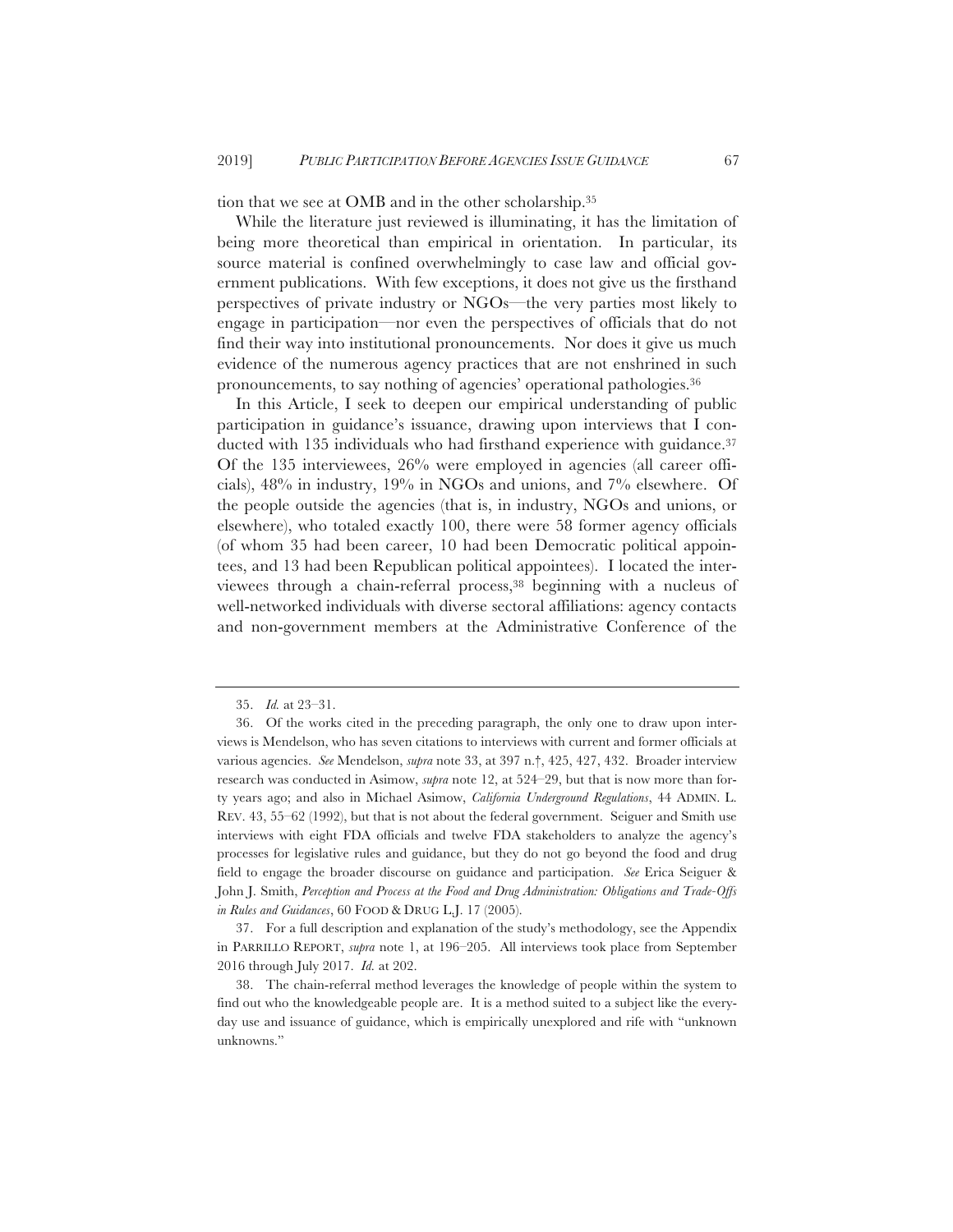United States (ACUS).39 I asked the agency contacts and non-government members for names of people who knew about guidance from experience, interviewed those people, asked those interviewees for yet more names, and so forth iteratively. I sought a balance between breadth and depth, following the chain-referral process for one "link" of the chain wherever it led, then following it for the second "link" only for selected regulatory areas, and then for the third "link" only for two agencies: the FDA because of its famous GGPs; and the Environmental Protection Agency (EPA), because it is by various metrics the government's biggest regulator and its most controversial user of guidance.40 In total, 24% of the interviewees were experts on the EPA, 23% on the FDA, and between 4% and 11% each on the Occupational Safety and Health Administration (OSHA), the Department of Energy (DOE), the Department of Agriculture (USDA), the Federal Aviation Administration (FAA), the Department of Health and Human Services (HHS) besides the FDA, and the banking regulatory agencies.41 In general, the interviews were unstructured and free-ranging; of the 135 interviewees, about 80 ended up speaking to the subject of participation in guidance's issuance and are cited in this Article.42

While the interviews indicate that public participation in the issuance of guidance is sometimes worthwhile, they also provide a body of new evidence that the benefits of such participation are uncertain, and the pitfalls complex and potentially severe, in ways that are unknown or underexplored in the literature. In analyzing and synthesizing the interviews, this Article aims to provide a realistic and concrete assessment of participation's value and a guide for what factors an agency needs to evaluate (and what pitfalls it must anticipate) in deciding when and how to invite participation—factors and pitfalls that vary substantially across agencies and even across documents. In light of this variation, I conclude that decisions about

<sup>39.</sup> The interviews were conducted for a study that I carried out under contract for ACUS, *see* PARRILLO REPORT, *supra* note 1, on which this Article draws extensively.

<sup>40.</sup> I also sought additional referrals on a supplemental basis to fill certain gaps in my understanding, yielding a small number of interviewees, as fully described in PARRILLO REPORT, *supra* note 1, at 198–202.

<sup>41.</sup> For interviewees who wished their identities to remain confidential, I have arbitrarily assigned male and female pronouns in different parts of the Article—female for Parts I and III and male for Parts II and IV—to avoid giving information on the identities of these sources.

<sup>42.</sup> The interviews also covered other subjects related to guidance, which I address elsewhere. Nicholas R. Parrillo, *Federal Agency Guidance and the Power to Bind: An Empirical Study of Agencies and Industries*, 36 YALE J. ON REG. (forthcoming 2019) (presenting findings on official flexibility and rigidity in guidance's application and on regulated parties' incentives to follow guidance).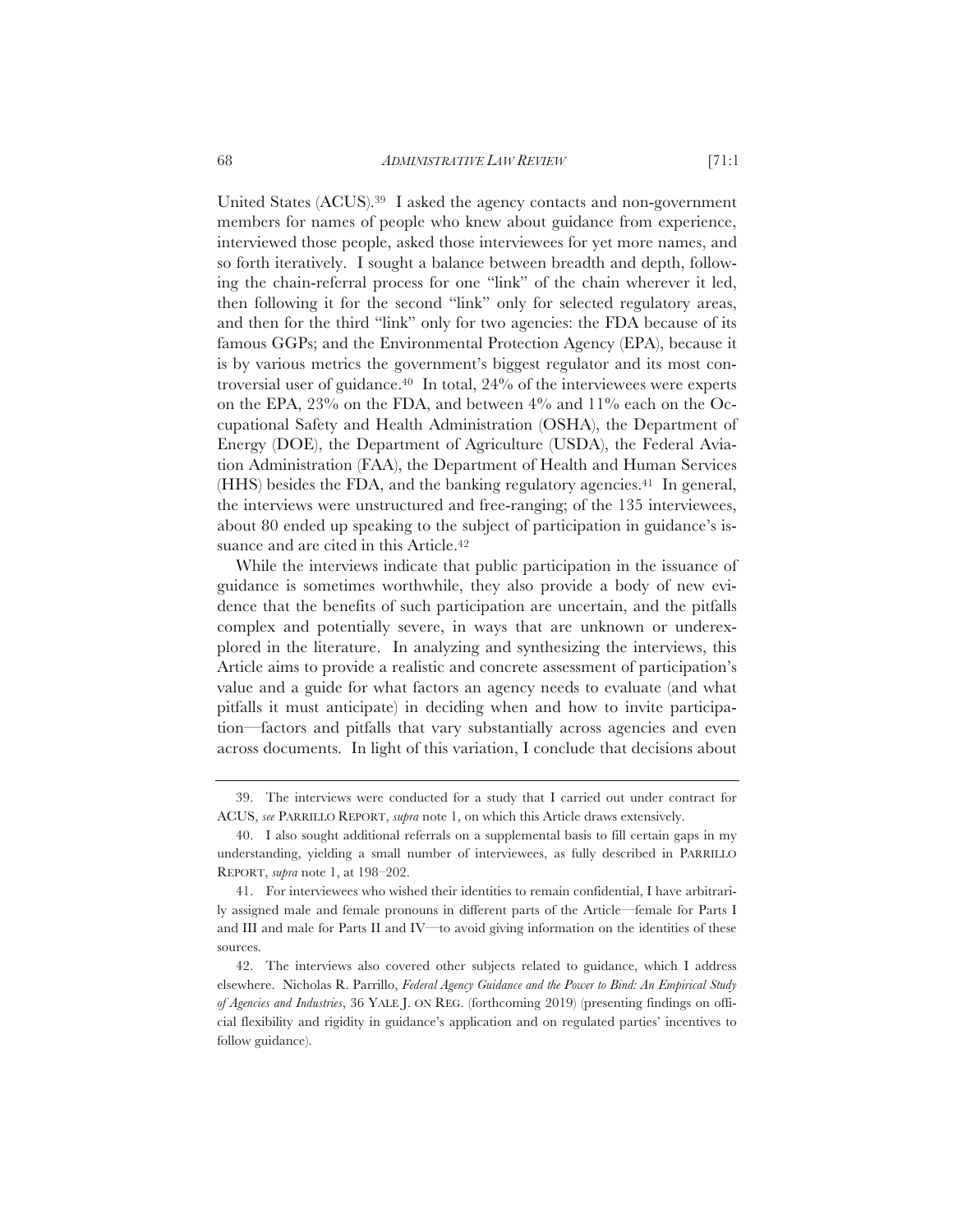whether and how to invite participation should normally be made on a relatively local basis: document by document, or, at most, agency by agency. This is not to leave agencies to their own devices—congressional overseers and the White House have at times pressured agencies to seek participation on guidance and should continue to do so—but that pressure is most rationally exerted when it occurs at a workable level of specificity. Compared with prior academic works, my conclusion is broadly consistent with Family's view that each agency should devise its own guidance practices, though the dimensions along which I find participation's value can vary are quite different from the ones identified by Family in her discussion, which is focused mainly on one agency (USCIS).43

In getting a better empirical understanding of this subject, the first thing to note is that, as documented in Part I, voluntary notice-and-comment is only one of several options for public participation in guidance's issuance. Agencies have honed a variety of alternatives: they reach out individually to selected stakeholders whom they already know; they hold public discussions at stakeholder meetings, workshops, forums, roundtables, sessions at conferences, webinars, or other such events (for which invitations will often be distributed through agency listservs); and they use advisory committees as a channel for input on guidance. So, while voluntary notice-and-comment is the maximal option in terms of broad, open, and impersonal participation, we should not evaluate it in isolation, against an implicit baseline of zero participation that would exaggerate public comment's value, but instead against a baseline of alternative, lesser forms of participation.

Part II explains why voluntary notice-and-comment on guidance, though typically more costly than other forms of public participation in guidance's issuance, is still usually far less costly than actual legislative rulemaking (even though the term "notice-and-comment" is often casually used as a synonym for legislative rulemaking). There are several reasons for this difference, but the main ones are that (a) statutory and presidential requirements for economic analysis are nonexistent or far lighter for issuance of guidance than of legislative rules, regardless of processes for public input; and (b) the availability of preenforcement judicial review of legislative rules makes response-writing and record-building far more onerous for legislative rules than for guidance, which is usually not subject to preenforcement litigation and accordingly does not entail the need to write much of a response, or build much of a record, in reaction to any critical comments that

<sup>43.</sup> Compare my summary of these dimensions at the opening of Section IV.D, *infra*, with Family, *supra* note 29, at 28–31 (identifying the factors that differentiate USCIS as the prevalence of unrepresented parties, the fee-based funding of the agency, and the lack of fit between immigration policy and economic analysis).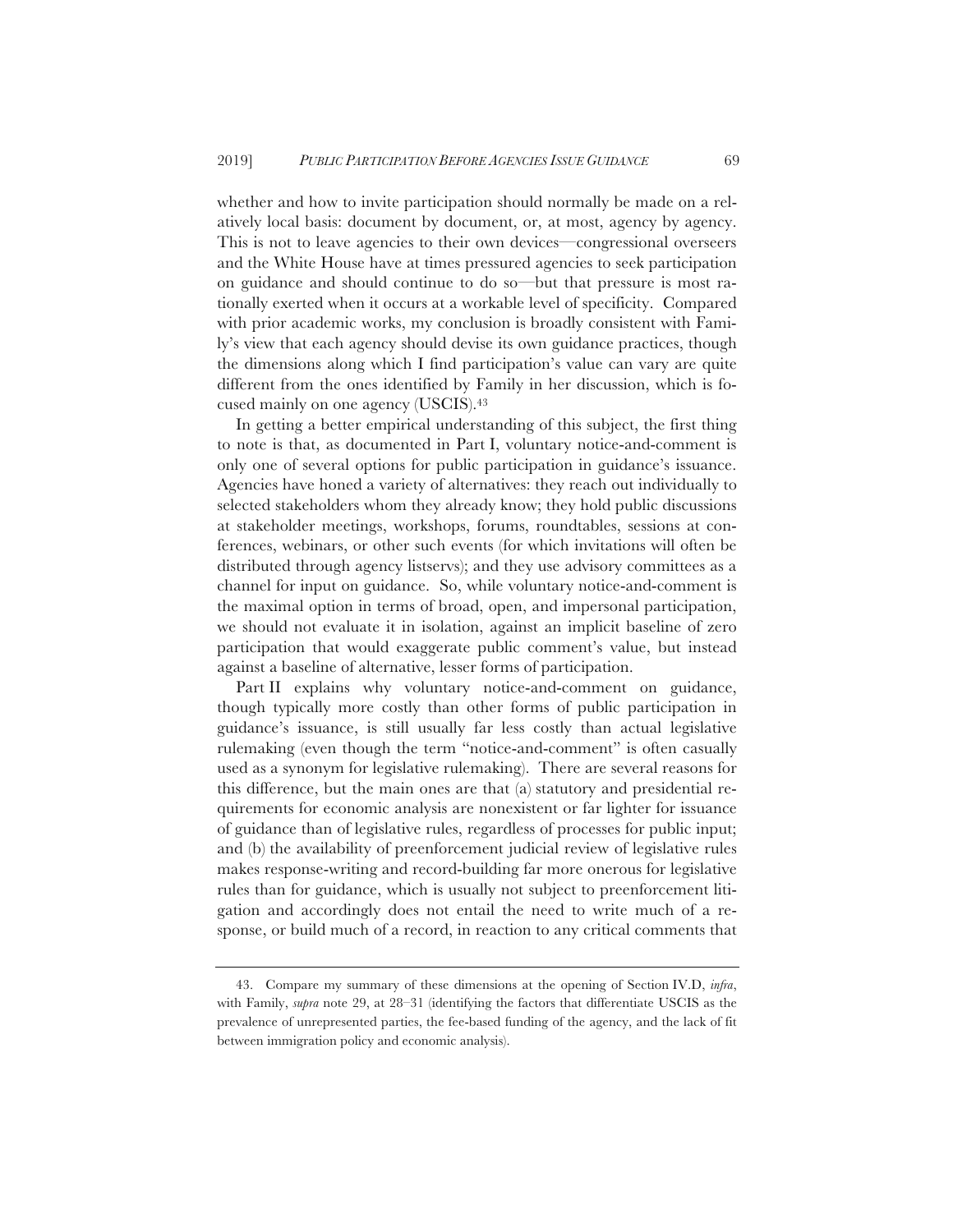arrive. Thus, the actual burden of voluntary notice-and-comment on guidance, while substantial and not always justified, should be kept in perspective: a call for public comment on guidance documents is not per se a threat to convert guidance-making into legislative rulemaking.

In deciding what level of public participation to seek on the issuance of guidance—and especially in deciding whether to undertake voluntary notice-and-comment on it—an agency must weigh several potential benefits and costs, analyzed in Part III. At a high level of generality, these costs and benefits are already familiar in the discourse on guidance and participation: on the plus side, improved technical and political information and heightened legitimacy;44 and on the minus side, delay and expenditure of agency resources that could be invested in other things.45 But the interviews reveal the benefits to be less predictable and more qualified, and the drawbacks sometimes more perverse, than that discourse acknowledges.

The first potential benefit is the technical information that stakeholders may provide, which may greatly improve the guidance (e.g., by helping the agency anticipate and account for potential implementation problems). That said, broadening participation (with notice-and-comment being the maximum) may see diminishing returns on this front, depending on how concentrated or diffuse the actors with useful information are. If information is concentrated, then narrow outreach to a few stakeholders may provide just as good technical information at much less cost.

A second potential benefit of notice-and-comment on guidance is that it gives the agency better political information, that is, helps the agency anticipate which stakeholders may challenge the guidance at a political or legal level, so the agency can make a better-informed decision on whether to proceed and how, diminishing the likelihood of being overridden by Congress or the courts. That said, there is enough inertia in agency-stakeholder interactions that, if the agency refrains from seeking input and simply issues the guidance, stakeholders may acquiesce in a way they would not if the agency were openly tentative about the initiative. Tentativeness can sometimes invite resistance.

A third potential benefit of notice-and-comment on guidance is that it may increase the legitimacy of the guidance and of the agency itself,<sup>46</sup> in the

<sup>44.</sup> *E.g.*, OMB Bulletin, *supra* note 19, at 3438 (stating that public comment can "increase the quality of the guidance and provide for greater public confidence in and acceptance of the ultimate agency judgments"). For a review of the conventionally understood benefits of public participation in legislative rulemaking, see Michael Livermore et al., *Computationally Assisted Regulatory Participation*, 93 NOTRE DAME L. REV. 977, 982–86 (2018).

<sup>45.</sup> *E.g.*, Asimow, *supra* note 7, at 403–08.

<sup>46.</sup> For an in-depth political theory treatment of legitimacy as it relates to agency rule-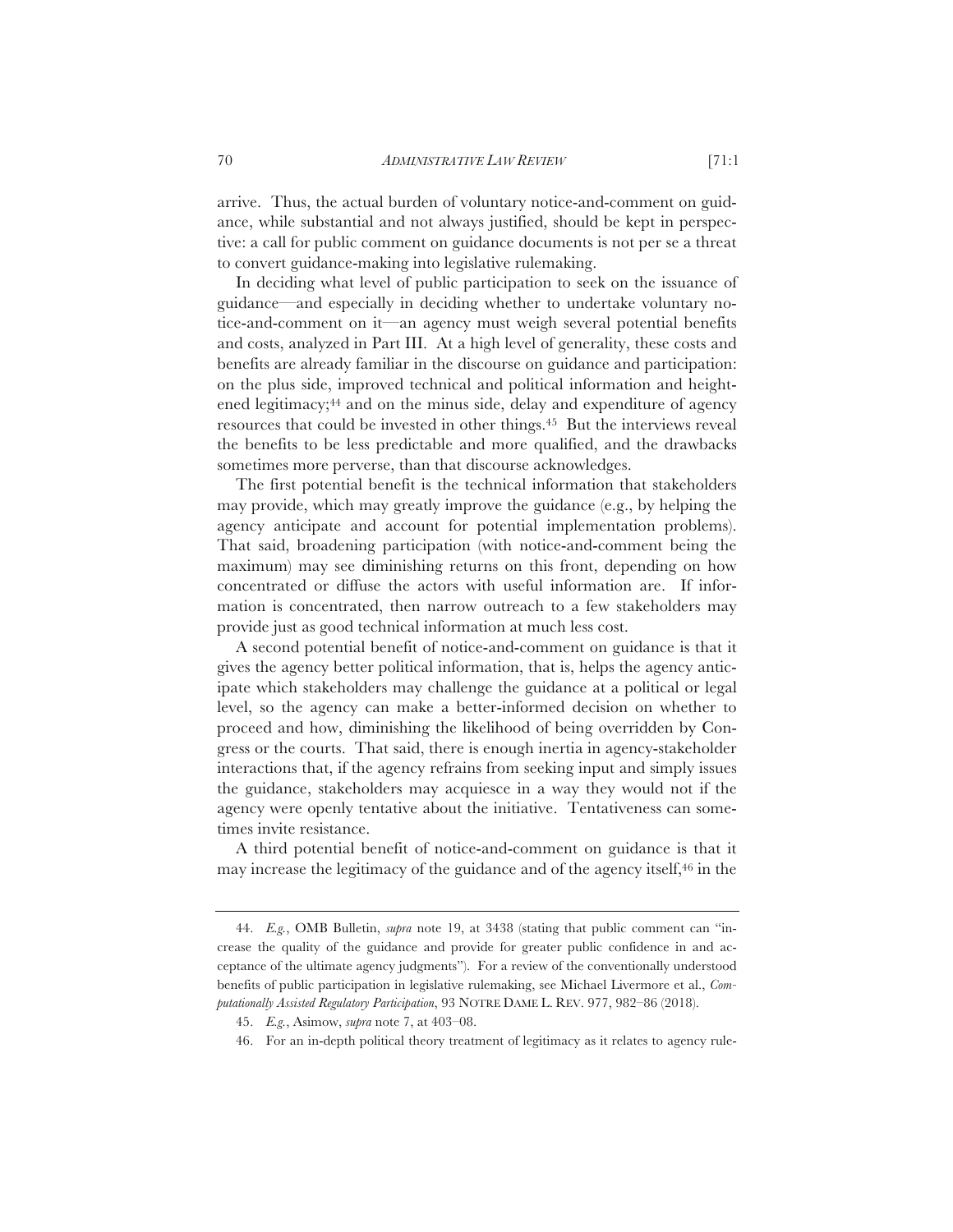sense of giving stakeholders an idea that the agency issues guidance through a fair process in which they have "buy-in," which may increase stakeholder willingness to cooperate with and support the agency and its program. I identify three specific ways in which notice-and-comment can increase legitimacy, though each has its complications and limits. First, notice-andcomment can give stakeholders confidence that the agency understands and is responsive to their concerns. But this is a double-edged sword, for under some circumstances notice-and-comment can come to seem like an empty gesture and might therefore alienate stakeholders (e.g., if the agency rarely makes changes in response to comments, or finds the cost of giving a response to comments prohibitive). Second, notice-and-comment can foster legitimacy by deflecting charges that an agency is biased in terms of which voices it is willing to hear. This point seems especially important for NGOs, some of whose officials see notice-and-comment as leveling the playing field between them and industry. Public comment also allays the fear that lurks in officials' minds about being accused of favoritism. Yet that very anxiety can lead agencies not only to undertake notice-andcomment but also to *close off* any interchanges with stakeholders that occur outside the public-comment process, which some industry representatives thought was counterproductive since it prevents iterative and informal dialogue that may be optimal for agency learning. Third, notice-andcomment may increase legitimacy simply by broadening the pool of participants, as exemplified by the fact that some draft guidance documents have recently been focal points for "mass comment" campaigns sponsored by advocacy groups, rising to the tens of thousands of comments. If the rulemaking context is any guide, however, agencies have tended to ignore such mass comments, or to use them only in an opportunistic way. It is not entirely clear how agencies can use such comments meaningfully, as they are not usually written to be part of the kind of deliberative and analytic decisionmaking process that the APA contemplates.

Against the potentially great yet uncertain benefits of notice-andcomment on guidance (technical and political information and legitimacy), one must measure the costs, both in time and resources. Several interviewees pointed out that, if agency personnel responsible for guidance expend effort to seek public input on the guidance they issue, they will have less capacity to issue guidance on other subjects, leaving regulated parties adrift in some areas.47 One major question is whether the agency should provide a response to the comments it receives: this renders participation more meaningful, yet it greatly increases the cost to the agency. Further, it is possible

making and guidance processes, see Mantel, *supra* note 32.

<sup>47.</sup> *Infra* notes 220–226 and accompanying text.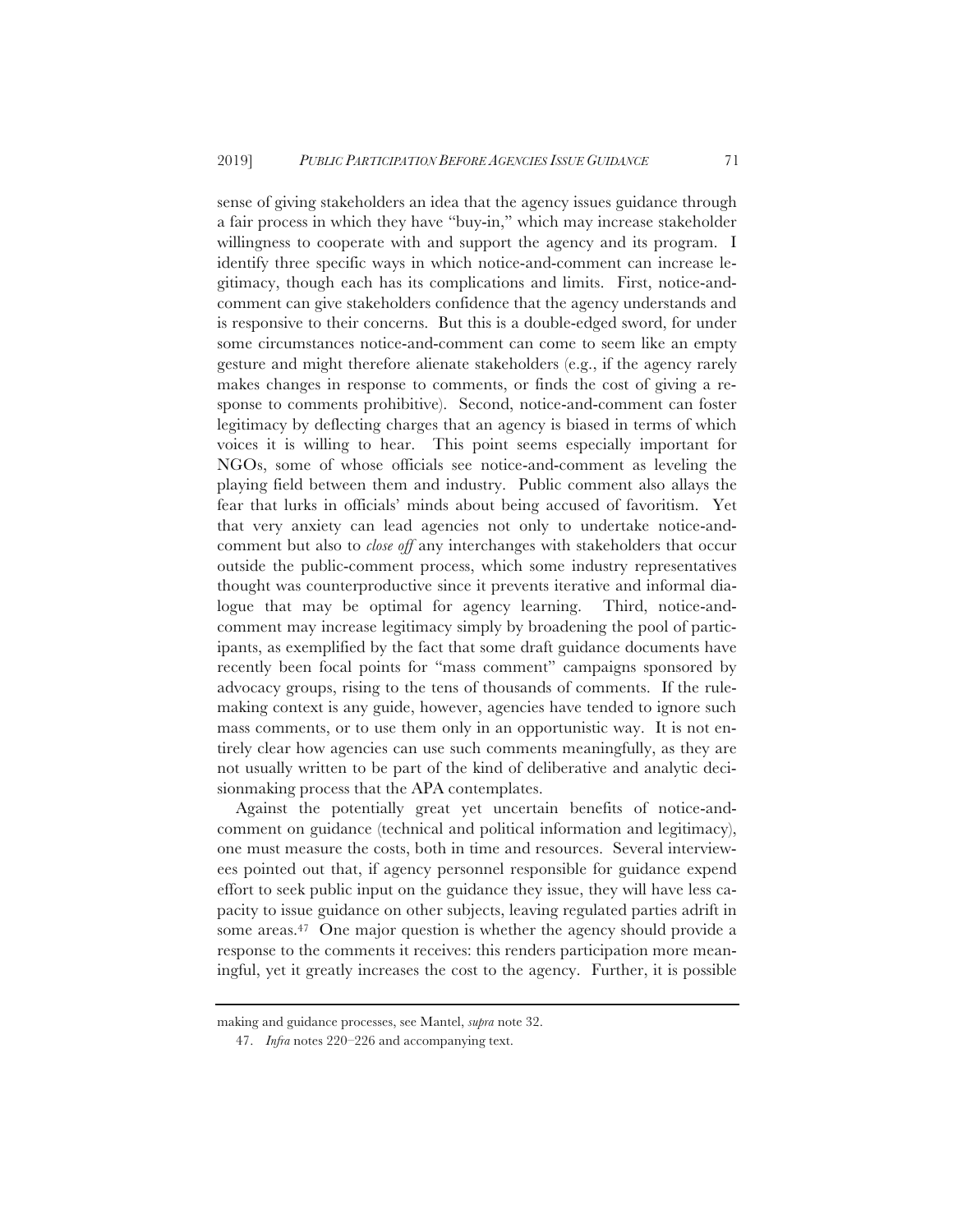that the cost of participation may rise so high as to seriously hamper the agency's capacity to make policy at all, which may actually *delegitimize* the agency in the eyes of regulatory beneficiaries, especially if those beneficiaries view the excessive buildup of procedure as the result of deliberate gaming by other stakeholders whom they oppose. This is an unintended and extremely perverse consequence of efforts to legitimize agency power through participation.48

Thus, the potential benefits and costs of notice-and-comment on guidance are numerous, vary with context, and are sometimes counterintuitive. Notice-and-comment will often be worth it, but deciding whether it is involves a context-specific judgment.

After Part III's discussion of the benefits and costs of notice-andcomment for any given guidance document, Part IV shifts focus to discuss more general approaches to requiring or encouraging notice-and-comment across large numbers of documents. I identify two principal models for doing this. The first, exemplified by EPA, is to have a general inclination in favor of notice-and-comment but make actual decisions about whether to do it on a document-by-document basis. The second model, exemplified by the FDA GGPs, is to adopt an agency-wide procedural rule requiring notice-and-comment for an objectively-defined broad category of the agency's guidance. Either of these models is potentially workable. But in light of the complexity and variability revealed in Part III, going broader adopting a government-wide requirement for notice-and-comment on anything but the very most extraordinary guidance documents—would be rash.49 Making decisions on participation on a narrower basis allows for more learning about what works best, and it cabins the consequences of any decisions that do not turn out well.

Even an agency-wide mandate (though less unwieldy than a government-wide mandate) can have problematic unintended consequences. I identify two. First, if there is an agency-wide procedural rule requiring notice-and-comment for a large category of guidance, and the agency lacks

<sup>48.</sup> Mantel argues that while process increases legitimacy, that legitimacy must be traded off against the competing good of administrative effectiveness. *See* Mantel, *supra* note 32, at 389. My finding here is different: that diminishment in agency effectiveness due to perceivedly excessive process actually reduces legitimacy in the eyes of part of the stakeholder community. For some audiences, legitimacy is premised not just on process but also efficacy, especially if the audience thinks their opponents within the stakeholder community are deliberately manipulating process to reduce efficacy.

<sup>49.</sup> The OMB GGPs, calling for pre-adoption public comment on "economically significant" guidance documents, would—even if construed more broadly than in recent years—plausibly cover only a relatively tiny number of very extraordinary documents. *See infra* notes 249–255 and accompanying text.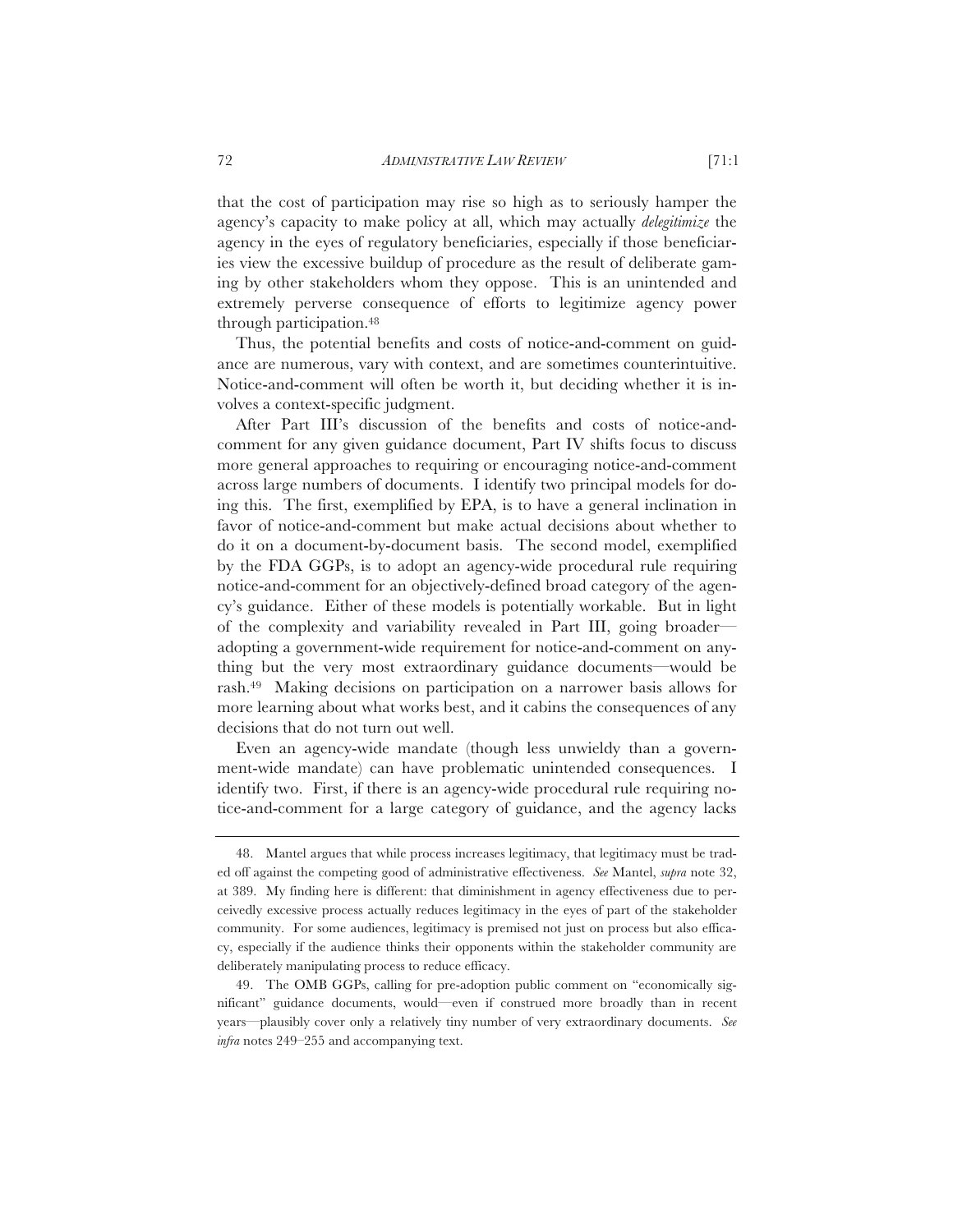the resources to process all of the comments it receives on all of the documents, the agency may end up leaving many guidance documents in published "draft" form indefinitely, without officially adopting them. This has been a recurring problem at the FDA, among other agencies. When regulated parties face strong incentives (as they often do) to comply with whatever they perceive to be the agency's wishes, those parties may take a draft guidance document to reflect those wishes, and they may therefore follow its content, regardless of its draft status. This industry reaction diminishes agency staff's incentive to invest scarce resources to incorporate comments and officially adopt the guidance, since adoption is not necessary to get industry to change its ways. In this manner, the whole purpose of notice-andcomment is defeated. And it can actually be even worse than that.

It is possible that *most* of the guidance documents left indefinitely in draft are in that state because of the agency's insufficient resources, while *some* remain indefinitely in draft because there is too much disagreement within the agency to reach a decision about which comments to accept. Regulated parties are well-advised to follow guidance that reflects the agency's view but is held up due to lack of resources, but *not* to follow guidance that is held up because the agency cannot come to any agreed-upon view. Yet it may be difficult for regulated parties to tell what the reason is for the holdup of any particular draft. The result is that regulated parties are left guessing, which increases their decisionmaking costs and the risks they bear and un-levels the playing field among regulated competitors. In addition, indefinite draft status invites agency opportunism: whenever the agency wants to depart from guidance in an individual proceeding, it will be tempting for officials simply to say "it's only a draft," rather than go to the trouble of articulating the real policy reason for departing.

A second major unintended consequence that may arise from an agencywide mandate for notice-and-comment on guidance is that guidance may thereby become *so legitimate*—in the eyes of agency officials and stakeholders or political overseers—that it may come close to replacing legislative rulemaking altogether.50 This would not necessarily be a bad outcome. Some critics think legislative rulemaking's process burdens have risen too high, and a shift to guidance would be a means of radically reducing them. I take no position on this question, but there is no doubt that it is a profound one. If we categorically adopt notice-and-comment for guidance on a broad basis, we may find that this profound question effectively gets decided without us thinking about it, unless we couple the participatory mandate with some safeguard to ensure that legislative rulemaking continues to be undertaken

<sup>50.</sup> Family raises this as a speculative future possibility at USCIS. *See* Family, *supra* 29, at 50–51. My interviews provide evidence that it has actually happened at the FDA.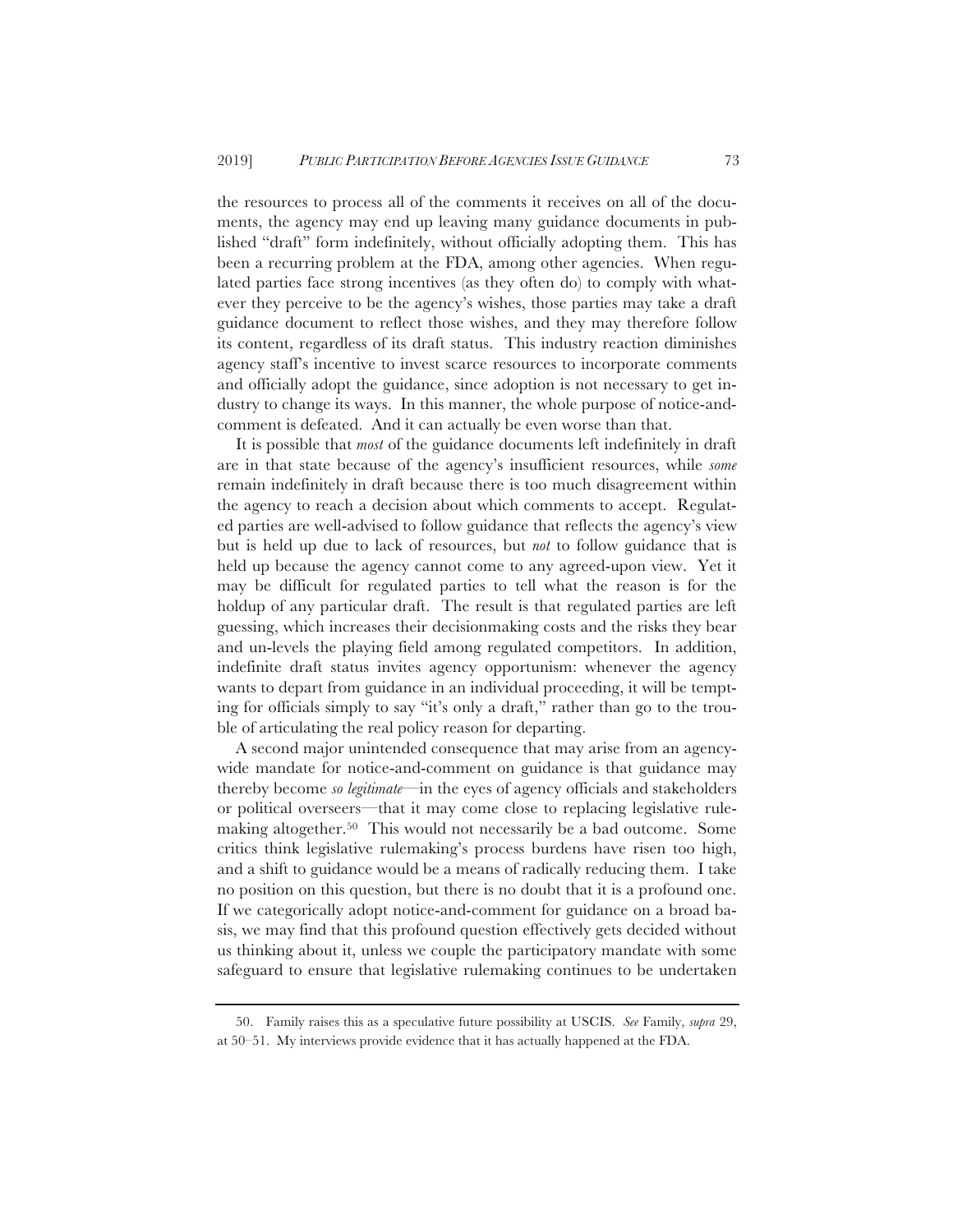for some substantial fraction of the agency's policies.

The idea of fostering public participation (especially notice-andcomment) on guidance has received a lot of support in government and the academy, and justifiably so. But the findings in this Article indicate that any hard mandate for such participation needs to operate at a workable level of specificity. A government-wide mandate is likely too unwieldy to be workable, and even agency-wide mandates should be carefully structured to anticipate risks that have so far received too little attention.

#### I. DIVERSE MEANS OF STAKEHOLDER PARTICIPATION

Although a guidance document can remain an intra-agency secret until the day it becomes official,51 agencies frequently seek outside input on such documents before making them operative. Agencies typically have discretion to decide the form and amount of that input. It can range from confidential targeted outreach to public meetings to advisory-committee proceedings to the solicitation of public comment.52

The most confined sort of participation is targeted outreach to stakeholders whom the agency selects. Such contacts have been noted in the literature by Nina Mendelson, who argues that they are likely to be predominantly with industry rather than other stakeholders<sup>53—</sup>a point for which the interviews offer some support, though the picture is mixed. At the FDA, officials will sometimes hold meetings on formulation of guidance (prior to publication of a draft) with industry players, including trade associations, individual companies, or physician groups, all of which are subject to a general FDA meeting-disclosure policy.54 Officials at Public Citizen (a leading FDA watchdog), said they had never given, nor tried to give, this kind of pre-draft input, but they guessed the FDA had such interchanges

<sup>51.</sup> According to an official at a public interest organization working on immigrants' rights, her group had no forewarning of the Department of Homeland Security's (DHS's) Deferred Action for Childhood Arrivals until it was made official on June 15, 2012. It was "the best-kept secret in town," the DHS Secretary was secretive about it, and key House and Senate staff had no warning. *See* Interview with Source 45, official at a pub. interest org. working on immigrants' rights (notes on file with author).

<sup>52.</sup> *See generally* Interview with Source 61, official, EPA Office of Gen. Counsel (notes on file with author) (stating that the development of each guidance document involves "some level" of outreach).

<sup>53.</sup> Mendelson, *supra* note 33, at 427–28.

<sup>54.</sup> Interview with Source 24, official at a trade ass'n (notes on file with author). This is, of course, in addition to the FDA's routinized taking of public comment on guidance once it is published in draft.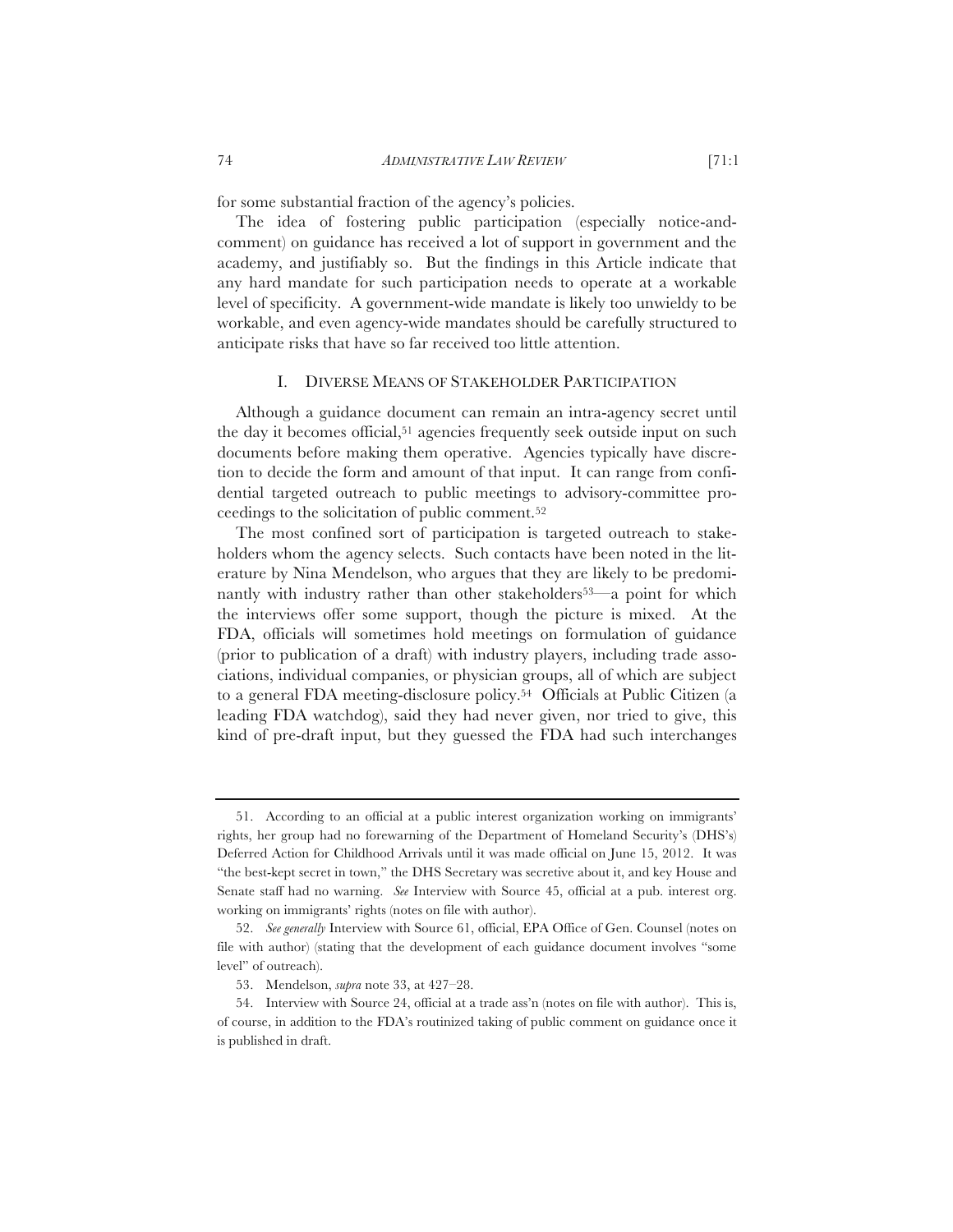with industry.<sup>55</sup> At the EPA, as stated by an Office of General Counsel official, if the reach of the guidance document was relatively narrow, the agency might just do targeted outreach to industry and environmental groups.56 In administering the Safe Drinking Water Act (SDWA), for which the states are co-regulators, the EPA may send the draft document to all the state governments,<sup>57</sup> or to (say) a half-dozen states that know the issue.58 According to Lynn Thorp of Clean Water Action, the office administering the SDWA is keen to get diverse stakeholder feedback and will ask the public-health NGOs it knows for help in finding *other* public-health NGOs.59 OSHA sends drafts of guidance documents to "key players,"60 and has made alliances with industry associations on certain guidances, such as the National Staffing Association (for temps).<sup>61</sup> An interviewee who held senior posts at the Consumer Financial Protection Bureau (CFPB) and other federal agencies said that the banking regulatory agencies, in formulating guidance, would often reach out to trade associations to say, "help us understand Topic  $X$  better," as these associations were able to gather information from their members, and the agencies have found that bank trade association members may be more willing to share operational information with the government when they can do so without the risk that it will draw regulatory scrutiny, e.g., when it is aggregated with information collected from a number of institutions without identifying any.62 To balance the industry perspective, the banking agencies reach out to the main consumer protection groups in the same way.63 A former senior Federal Reserve official said that, before issuing a guidance document, she might phone people at some financial institutions, on a confidential basis (not for them to report up the chain within their institutions), to ask them if she was

61. Interview with Source 36, official, AFL-CIO (notes on file with author).

<sup>55.</sup> Interview with Michael Carome and Sammy Almashat, Pub. Citizen Health Research Grp. (notes on file with author).

<sup>56.</sup> Interview with Source 61, *supra* note 52.

<sup>57.</sup> Interview with Carrie Wehling, EPA Office of Gen. Counsel (notes on file with author).

<sup>58.</sup> Interview with Source 84, former official, EPA Office of Water (notes on file with author).

<sup>59.</sup> Interview with Lynn Thorp, Campaigns Dir., Clean Water Action (notes on file with author).

<sup>60.</sup> Interview with Adam Finkel, Senior Fellow & Exec. Dir., Program on Regulation, Univ. of Pa. (notes on file with author) (also former Regional Administrator at Occupational Safety and Health Administration (OSHA)).

<sup>62.</sup> Interview with Source 90, person who held senior posts at the Consumer Fin. Prot. Bureau (CFPB) and other federal agencies (notes on file with author).

<sup>63</sup>*. Id.*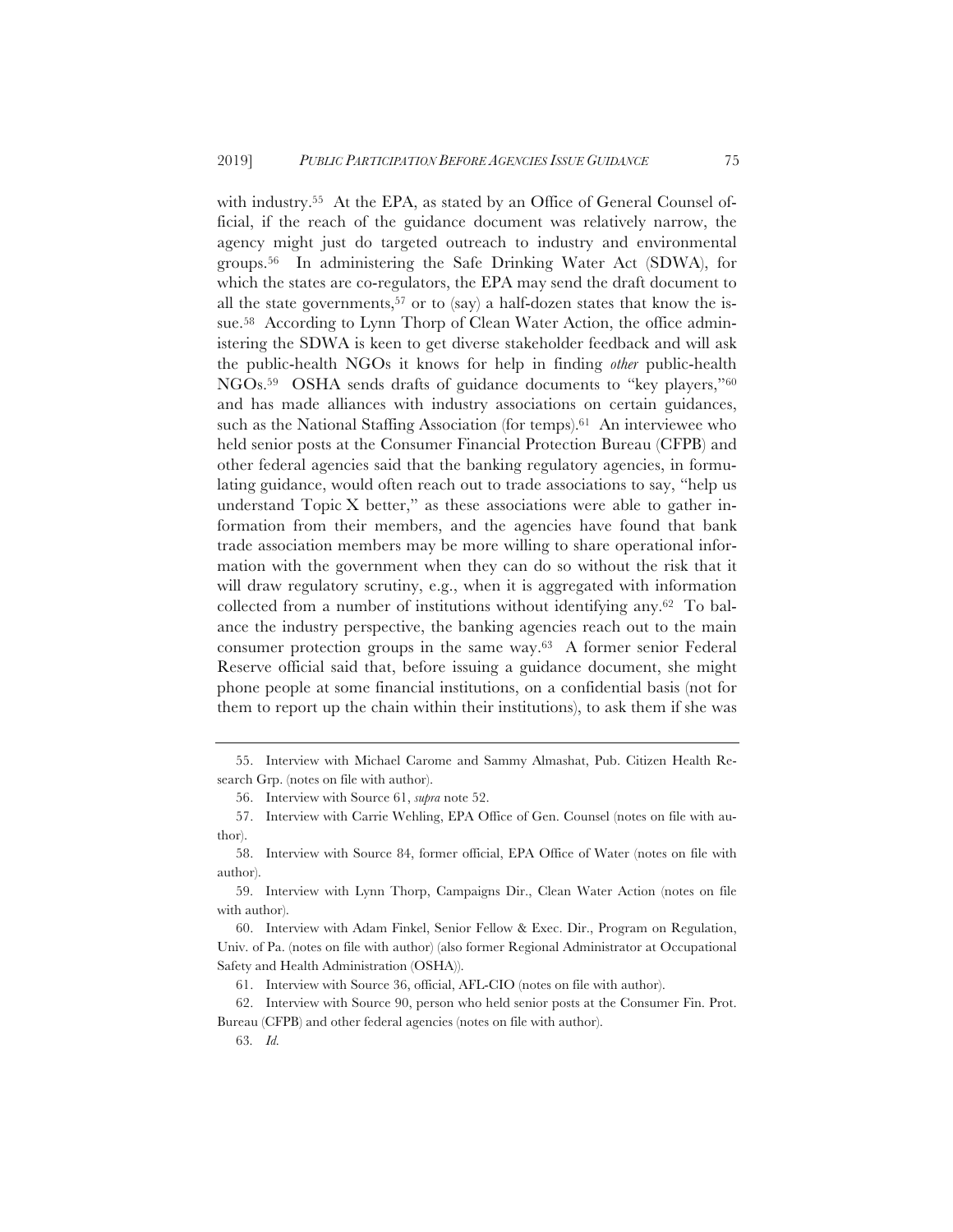missing any implications the guidance would have.64 An official at a nonprofit public policy research organization said that, relative to the CFPB, prudential banking regulatory agencies like the Federal Reserve were, in her experience, not proactive in seeking non-industry input (though they were always receptive to meetings when she sought them).65

A broader form of participation on guidance's development consists of more capacious stakeholder meetings, workshops, forums, roundtables, discussions at conferences, or webinars; these vary in their breadth of participation and how much they satisfy stakeholders. According to Lynn Bergeson, managing partner of Bergeson & Campbell (which has a specialization in chemical regulation), the EPA "often" does stakeholder meetings related to guidance when administering its toxic chemicals program, its pesticides program, and parts of its Air Program, which are valuable, though they are usually in D.C. (unless it is a huge initiative with meetings around the country) and thus limited to attracting "beltway people" and trade associations, although the EPA tries hard to "grow" the group of stakeholders, e.g., through webinars.<sup>66</sup> A former EPA Office of Water official observed that the agency conducted public meetings, call-in sessions, and webinars on the formulation of guidance under SDWA, though she had observed some controversy (e.g., with a major trade association) over whether fullblown notice-and-comment was needed for certain guidance.67 The FDA, for its part, sometimes obtains early input on guidance through a public meeting, noted a trade association official.68 According to an FDA Office of Policy official, the agency has held workshops on guidance, pre-draft and post-draft.69 HHS's Centers for Medicare and Medicaid Services (CMS), said a partner in a large law firm healthcare practice, take input on guidance at policy forums, though they could do more.70 The CFPB, observed

<sup>64.</sup> Interview with Source 72, former senior Fed. Reserve official who has counseled financial institutions (notes on file with author).

<sup>65.</sup> Interview with Source 131, official at a nonprofit pub. policy research org. (formerly a consultant and product manager in consumer finance industry) (notes on file with author).

<sup>66.</sup> Interview with Lynn Bergeson, Managing Partner, Bergeson & Campbell P.C. (notes on file with author); *see also* Interview with Source 61, *supra* note 52 (noting public meetings and webinars).

<sup>67.</sup> Interview with Source 84, *supra* note 58.

<sup>68.</sup> Interview with Source 24, *supra* note 54. This is, of course, in addition to the FDA's routinized taking of public comment on all Level 1 guidance once it has been published in draft.

<sup>69.</sup> Interview with Source 25, official, FDA Office of Policy (notes on file with author); *see al*so Interview with Source 31, official, FDA Ctr. for Devices & Radiological Health (notes on file with author) (noting stakeholder meetings on guidance).

<sup>70.</sup> Interview with Source 101, Partner at a large law firm healthcare practice (notes on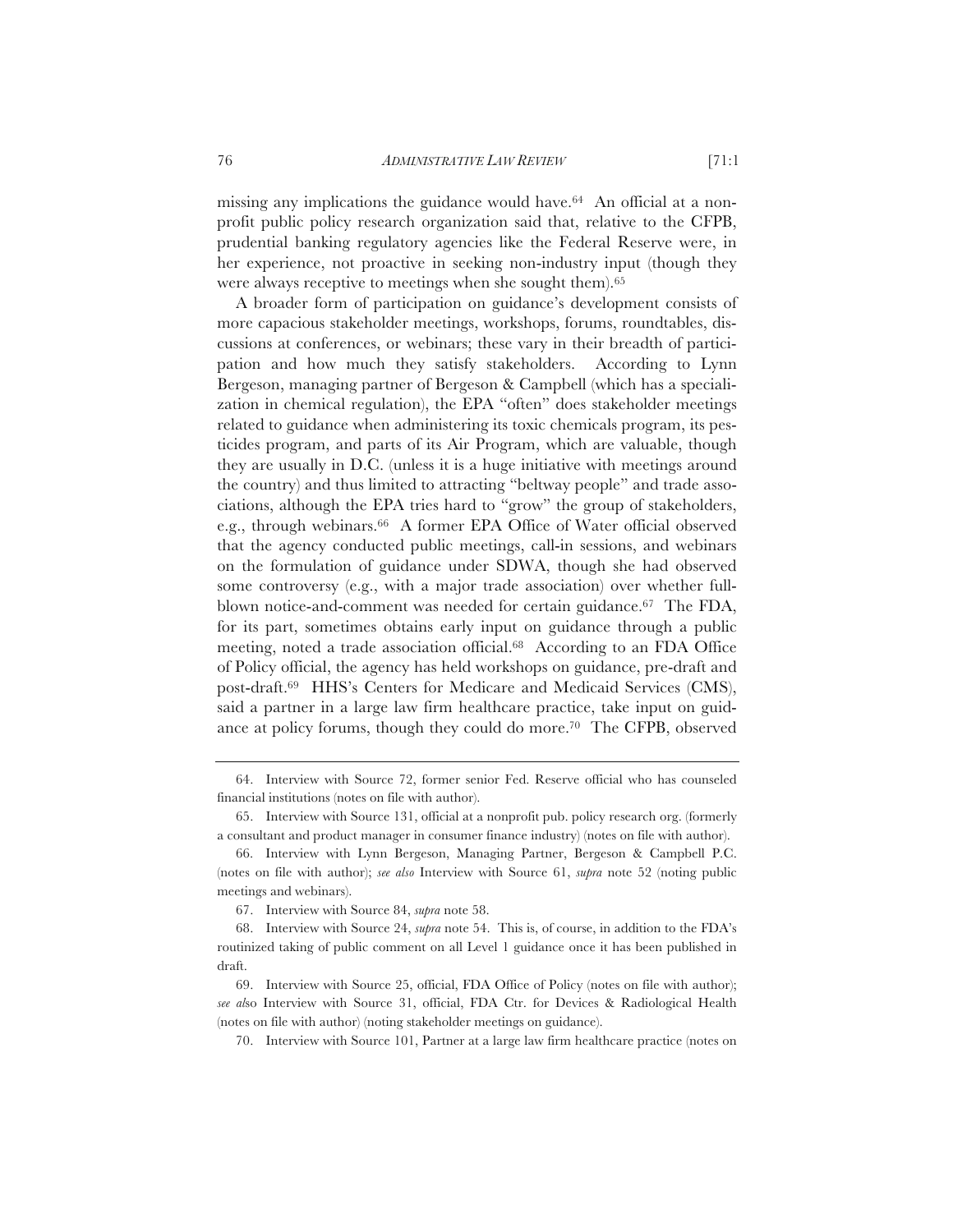an official at a nonprofit public policy research organization, was more proactive than the prudential banking regulators in seeking out nonindustry input, including from consumer and research groups, e.g., through roundtables.71

Advisory committees are potentially a venue through which stakeholders can help to develop or amend guidance. A striking example is the National Organic Standards Board (NOSB), which advises the USDA National Organic Program on the regulation of organic certifying organizations. The NOSB has been a focal point in the development of high-stakes NOP guidance on the question of how frequently certifiers must undertake costly peer evaluations of their inspectors in the field. As recounted by former NOSB chair Jean Richardson, the NOP asked the NOSB to address this question, and the NOSB took public comment on it.72 The NOSB then recommended that evaluations be conducted every three to five years, but the NOP eschewed this advice and wrote the guidance to suggest inspections every year, then sent some actual noncompliance warnings that tracked the guidance. Certifiers were dismayed; they and other stakeholders used the NOSB proceedings to express themselves, and the NOSB ultimately engaged in dialogue with the NOP to seek a modification of the guidance.73 The NOP ultimately granted this, backing off its every-year stance.<sup>74</sup> In general, although the NOP routinely takes public comment on guidance documents directly, stakeholders can also submit comments on a routine basis through the NOSB's proceedings (on guidance among other topics), which see a higher volume of comments than do the solicitations by NOP on guidance directly.75 This can make the NOSB *the* venue for public input on NOP guidance. Richardson said the board was unlike other advisory committees she had sat on elsewhere in the government because the organic community was so deeply engaged—a level of input that was "almost ridiculous," with something like 2,000 written submissions and two full days of "open mic" at every public meeting, with a lot of this participation being on guidance as in the example above.76 Jake Lewin, president of a large

file with author).

<sup>71.</sup> Interview with Source 131, *supra* note 65.

<sup>72.</sup> *See* Interview with Jean Richardson, former Chair, Nat'l Organic Standards Bd., USDA (notes on file with author).

<sup>73.</sup> *Id.*

<sup>74.</sup> NAT'L ORGANIC PROGRAM, USDA, NOP 2027, INSTRUCTION: PERSONNEL PERFORMANCE EVALUATIONS (2017), https://www.ams.usda.gov/sites/default/files/media /2027.pdf.

<sup>75.</sup> Interview with Miles McEvoy, Deputy Adm'r for Nat'l Organic Program, Agric. Mktg. Serv., USDA (notes on file with author).

<sup>76.</sup> Interview with Jean Richardson, *supra* note 72.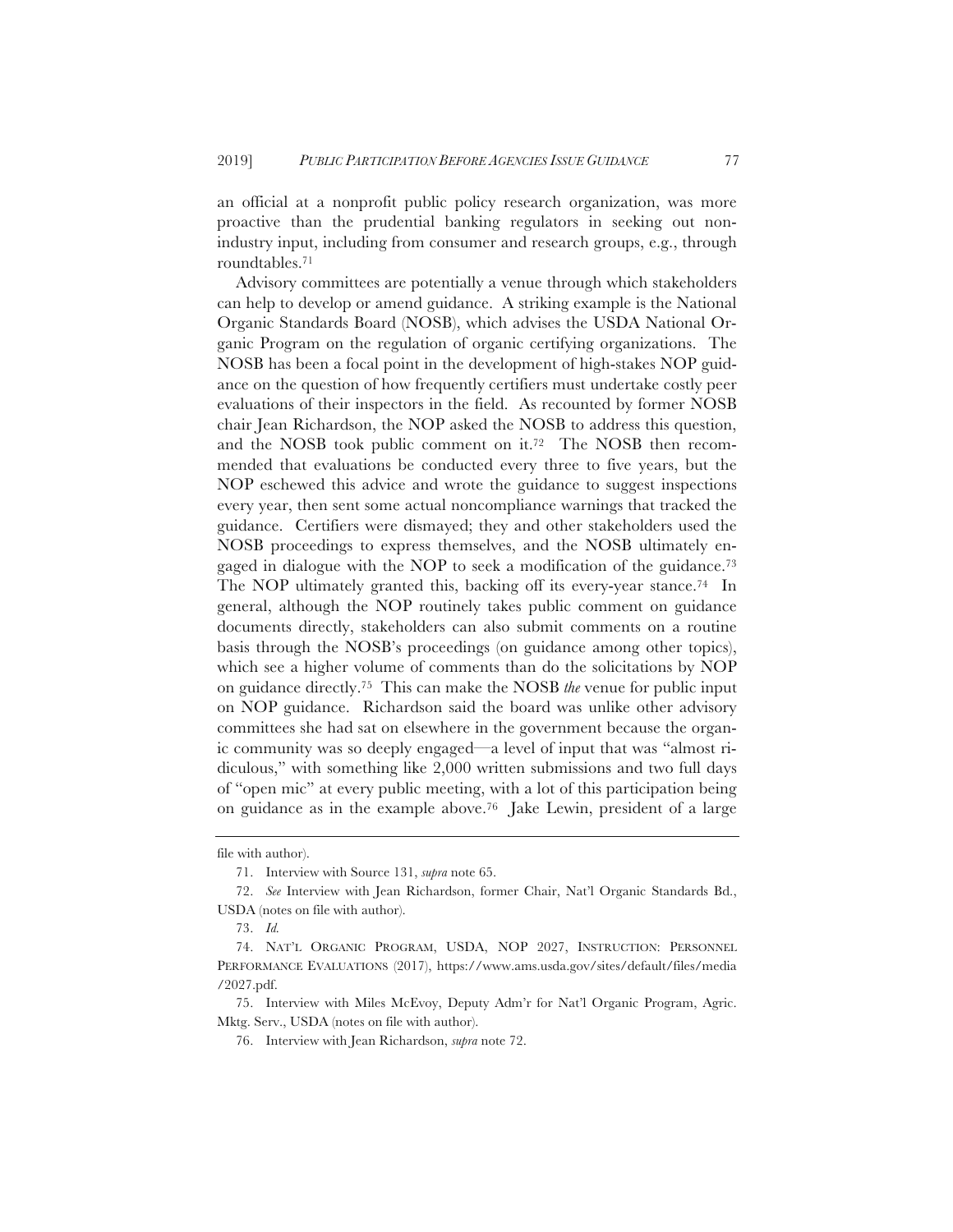certifier, said NOP was good at listening to public comment through the NOSB channel.77

The USDA's NOP is not the only program in which an advisory committee serves as a conduit for stakeholder participation on guidance. Several committees at the EPA play this role, including in the offices administering the SDWA,78 and the pesticides program.79 OSHA's National Advisory Committee is asked to review some guidance, 80 as are some FDA advisory committees.81

Generally, the broadest and most impersonal means of participation in the issuance of guidance is solicitation of public comment. The agency can do this through its own website, as the FAA normally does for many of its advisory circulars.82 Or it can be done through the *Federal Register* and the regulations.gov website, as with the FDA.83 Other agencies alternate between these venues depending on the document. The EPA uses one or the other and opts for the *Federal Register* the more (a) the guidance is highly significant, (b) the demand for the guidance allows for the additional time that *Federal Register* publication requires, (c) the likely level of public interest in the guidance warrants *Federal Register* publication, and (d) the affected community cannot be easily reached through means other than the *Federal Register*.84

Thus, in evaluating the pros and cons of soliciting public comment on guidance, we must remember that the baseline is not necessarily zero public participation. It is, rather, the less-elaborate but sometimes effective forms

80. Interview with Source 36, *supra* note 61.

<sup>77.</sup> Interview with Jake Lewin, President, Cal. Certified Organic Farmers Certification Servs. (notes on file with author).

<sup>78.</sup> Interview with Lynn Thorp, *supra* note 59 (noting the role of the National Drinking Water Advisory Council in issuing guidance, as well as ad hoc working groups and advisory committees).

<sup>79.</sup> Interview with Source 41, official, EPA (notes on file with author) (noting the role of the pesticide program's Scientific Advisory Panel, whose reports effectively serve as a kind of guidance for agency and industry on emergent scientific questions).

<sup>81.</sup> *E.g.*, Interview with Source 30, official, FDA Ctr. for Biologics Evaluation & Research (notes on file with author) (noting that guidance may go through an advisory committee).

<sup>82.</sup> Interview with Kathryn Thomson, Partner, Morrison & Foerster LLP (notes on file with author) (former General Counsel, DOT; former Chief Counsel, FAA); Interview with Sources 64, 65, and 66, officials at Airlines for Am. (notes on file with author).

<sup>83.</sup> Interview with Bradley Merrill Thompson, Member, Epstein, Becker, and Green P.C. (notes on file with author).

<sup>84.</sup> Email from Carrie Wehling, EPA Office of Gen. Counsel (Feb. 17, 2017) (notes on file with author).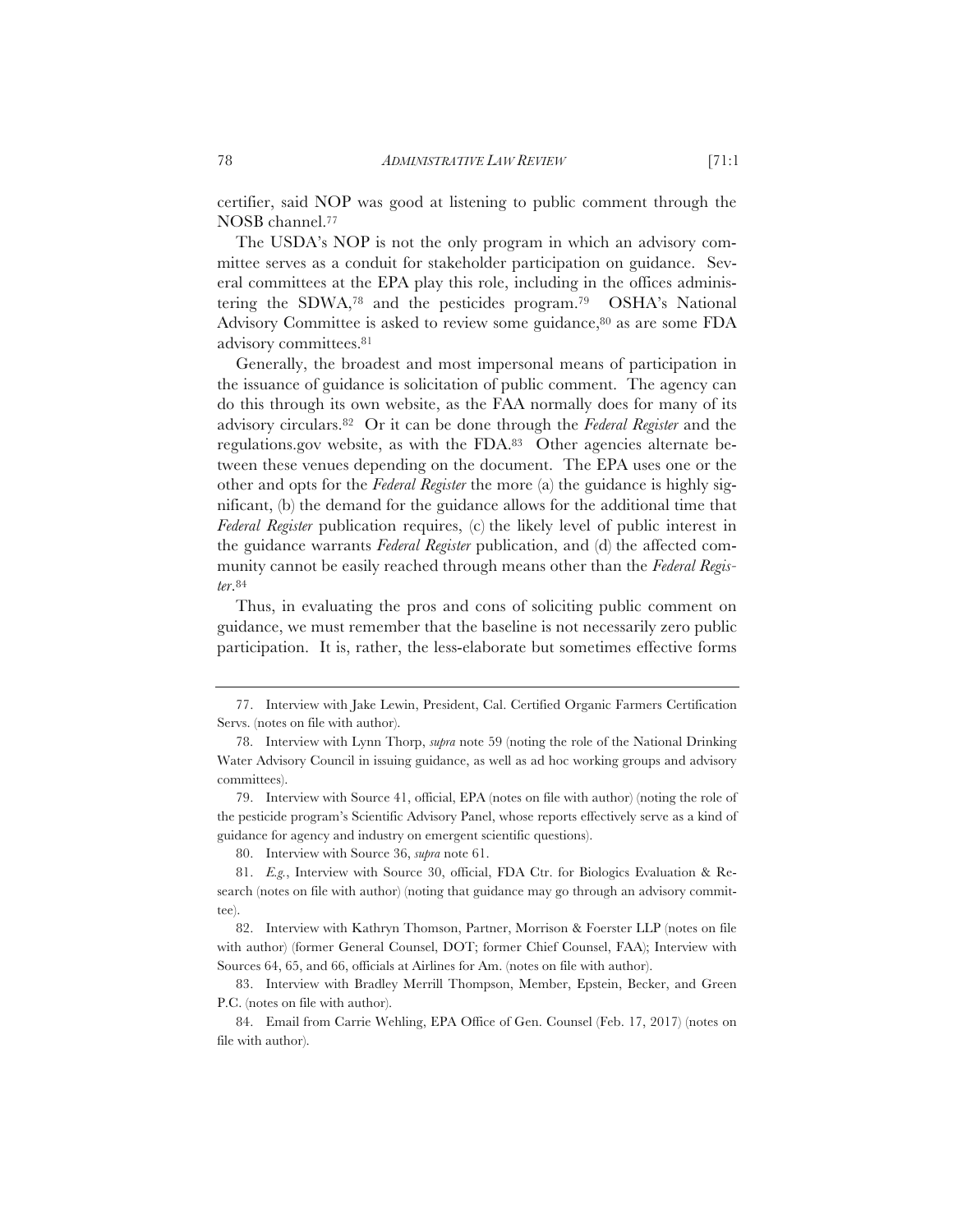of participation just discussed.

## II. BURDEN OF PUBLIC COMMENT ON GUIDANCE LESS THAN LEGISLATIVE RULEMAKING

If the agency is going to solicit public comment on guidance, why not just go the whole nine yards and proceed by legislative rulemaking, which unlike guidance is genuine binding law? The reason is that the actual taking of public comment is only a fraction of the burden that legislative rulemaking imposes, and even if one focuses on the taking of comment alone, it is often less burdensome for guidance than for rulemaking. Thus, for most agencies at least, "notice-and-comment guidance" is considerably faster and less expensive than notice-and-comment rulemaking.

In discussing why legislative rulemaking takes the amount of time and resources that it does, interviewees prominently cited five aspects of the process, all of which are either absent or less costly when the process is voluntary notice-and-comment for guidance. I discuss these in roughly descending order of prominence.

## *A. Mandates for Cost–Benefit Analysis*

Before significant legislative rules can be proposed or finalized by executive agencies, they are reviewed by the President's Office of Management and Budget to ensure, inter alia, that the agency engaged in appropriate cost–benefit analysis. OMB also reviews executive agencies' "significant" guidance documents.85 The relevant Executive Order's definition of "significant" is, in many ways, open-ended.86 According to an official at the

<sup>85.</sup> PETER R. ORSZAG, DIR., OFFICE OF MGMT. & BUDGET, M-09-13, MEMORANDUM FOR THE HEADS AND ACTING HEADS OF EXECUTIVE DEPARTMENTS AND AGENCIES: GUIDANCE FOR REGULATORY REVIEW (2009) (stating that from 1993–2007, "[Office of Information and Regulatory Affairs (OIRA)] reviewed all significant proposed or final agency actions, including significant policy and guidance documents" and that "[s]uch agency actions and documents remain subject to OIRA's review under Executive Order 12,866"). *But see Senate Hearing*, *supra* note 24, at 36 (prepared testimony of Mr. Noe) ("My understanding is that, under that approach [i.e., the 2009 Orszag memo], OIRA reviewed little guidance, and when it did, the practice was ad hoc and disorganized.").

<sup>86.</sup> Exec. Order No. 12,866, § 3(f), 58 Fed Reg. 51,735, 51,738 (Oct. 4, 1993) ("'Significant regulatory action' means any regulatory action that is likely to result in a rule that may: (1) Have an annual effect on the economy of \$100 million or more or adversely affect in a material way the economy, a sector of the economy, productivity, competition, jobs, the environment, public health or safety, or State, local, or tribal governments or communities; (2) Create a serious inconsistency or otherwise interfere with an action taken or planned by another agency; (3) Materially alter the budgetary impact of entitlements, grants, user fees, or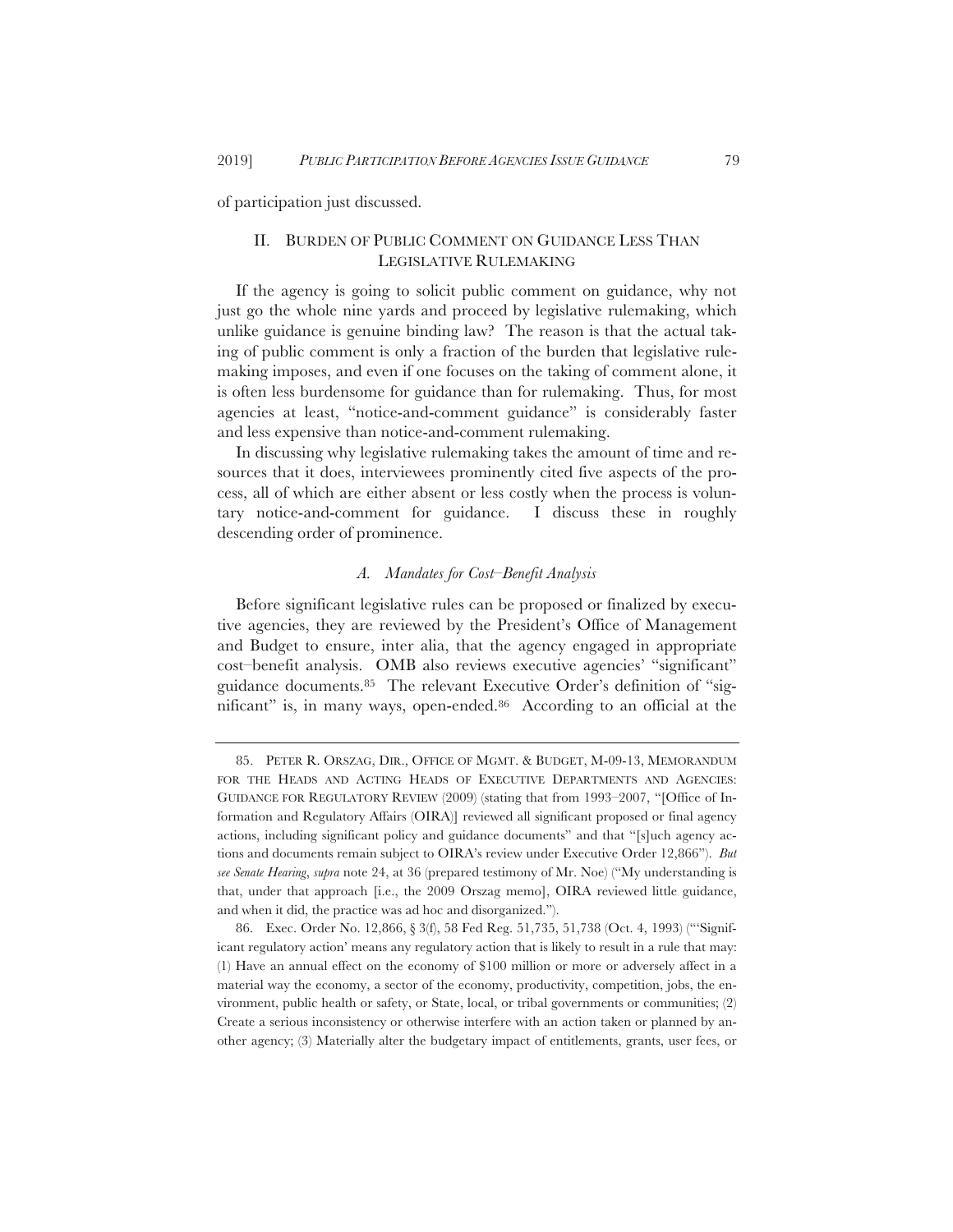EPA's Office of General Counsel, the decision on which guidance documents to submit to OMB for review is made at the senior management level of the agency, by political appointees, and the handling of the question changes depending on who is in the relevant agency-manager and OMB positions.87

Generally, interviewees thought OMB review was less likely for guidance than for legislative rules and, when it occurred, less time-consuming. A former senior official at the EPA's Air Program office said he thought OMB review of guidance took less time than that of legislative rules.88 Lynn Thorp of Clean Water Action observed that OMB scrutiny of the EPA guidance was less than that for legislative rules.89 A former senior FDA official noted that OMB was not much engaged with the agency's day-to-day scientific guidance,<sup>90</sup> while a former senior FDA career official said many FDA guidance documents did not go through OMB at all.91 William Schultz, former HHS General Counsel, in discussing differences between the notice-and-comment process for rulemaking and the notice-andcomment process for guidance, cited OMB delays, which he said can be severe.92 Daniel Troy, general counsel of GlaxoSmithKline and former chief counsel of the FDA, said one reason for FDA personnel's preference for guidance over legislative rulemaking was that it avoided OMB review.93 At

90. Interview with Source 107, former senior official, FDA (notes on file with author).

91. Interview with Source 112, former senior career official, FDA (notes on file with author); *see also* Interview with Source 24, *supra* note 54 (stating that FDA legislative rules would go through OMB "always," but guidance "not necessarily").

loan programs or the rights and obligations of recipients thereof; or (4) Raise novel legal or policy issues arising out of legal mandates, the President's priorities, or the principles set forth in this Executive order.").

<sup>87.</sup> Interview with Carrie Wehling, *supra* note 57.

<sup>88.</sup> Interview with Source 103, former senior official, EPA Air Program Office (notes on file with author).

<sup>89.</sup> Interview with Lynn Thorp, *supra* note 59. A somewhat more qualified view appeared in Interview with Source 96, former senior EPA official with cross-office responsibilities (notes on file with author) (stating that, in internal agency deliberations on whether to proceed by rulemaking or guidance, there was a perception that guidance may be easier to get through OMB, but the interviewee was not sure that was true anymore, though historically people perceived it to be true).

<sup>92.</sup> Interview with William Schultz, Partner, Zuckerman Spaeder LLP (former FDA Deputy Comm'r for Policy 1994–1998; former HHS Gen. Counsel 2011–2016) (notes on file with author).

<sup>93.</sup> Interview with Daniel Troy, Gen. Counsel, GlaxoSmithKline (notes on file with author).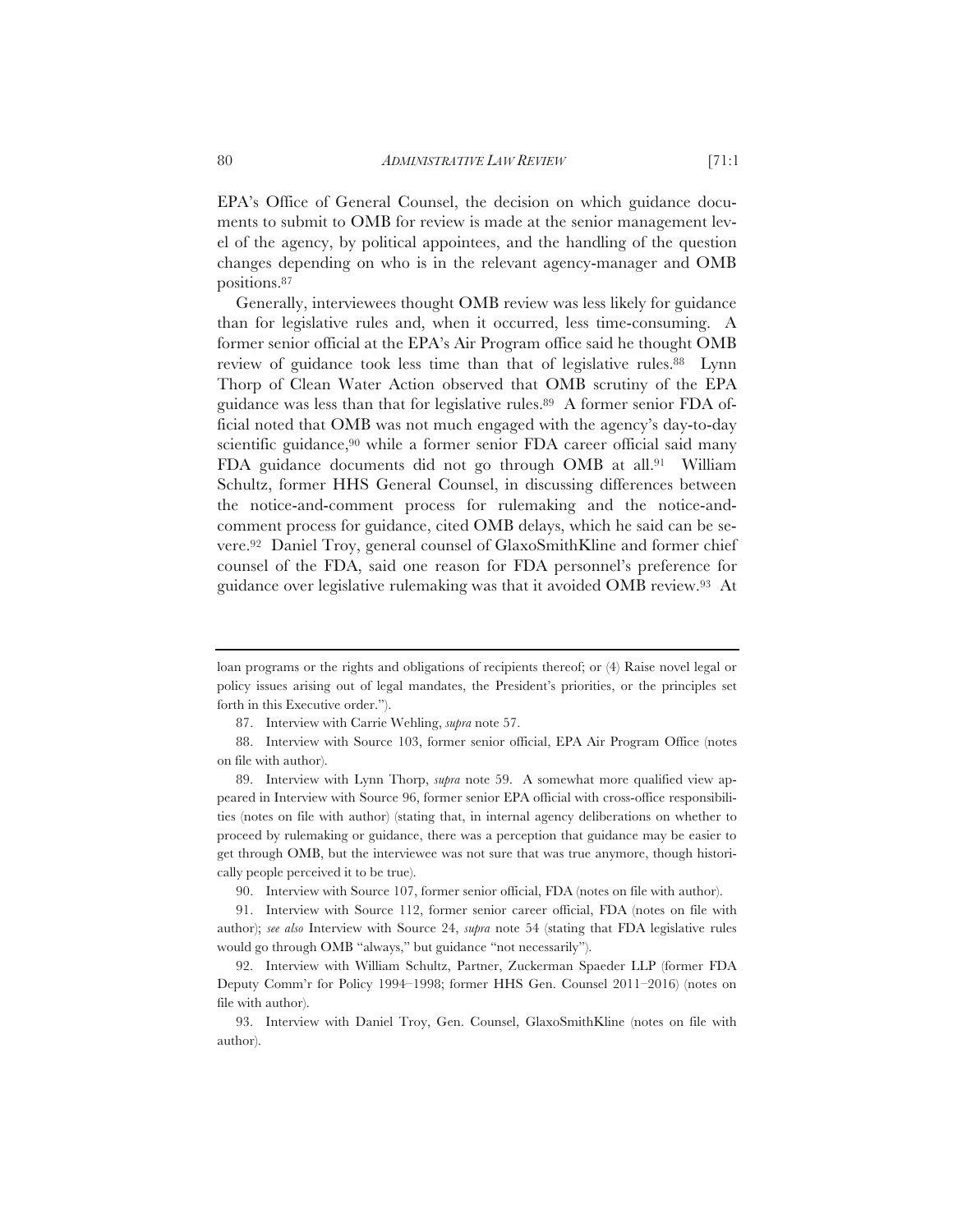USDA NOP, which does notice-and-comment on "most" of its guidance, 94 the head of the program cited OMB review as one of a few factors that makes legislative rulemaking generally slower than guidance.95 Richardson, the former chair of the NOSB, said legislative rulemaking was greatly delayed by agency economic analysis in contemplation of OMB review, which was not done for guidance; and whereas OMB was a focal point for private lobbying regarding legislative rules, causing further delay, this was not true of guidance. The result was that legislative rulemaking took "much longer" than guidance even when the latter went through public comment.96 At the Department of Transportation (DOT), said the former general counsel Kathryn Thomson, guidance, even with public comment, was "much faster" than legislative rulemaking, mainly because it was not necessary to do cost–benefit analysis in contemplation of OMB review; OMB would accept a fast process for guidance more than it would for a legislative rule.97 At the DOE appliance standards program, recalled a former Department division director, OMB could delay or accelerate legislative rulemaking depending on the administration's calendar and politics, but guidance was not subjected to OMB review.98

In banking regulation, where most of the agencies are independent and therefore not subject to OMB review, economic analysis can still cause legislative rulemaking to take longer than guidance, as such analysis may be required on some matters by statute or agency practice.99 An interviewee who held senior posts at CFPB and other federal agencies said that at the independent banking agencies (i.e., those not funded with tax revenues and not subject to OMB review), where cost–benefit analysis may be required by statute, that analysis would be done for legislative rulemaking but not for guidance, which helped explain why the former took longer.100 A former senior Federal Reserve official noted that, while the Federal Reserve's legislative-rulemaking-specific cost–benefit analysis was "sometimes a bit skip-

<sup>94.</sup> Interview with Miles McEvoy, *supra* note 75 (noting that "most" guidance is "Level 1" under the NOP's guidance practices, for which NOP does notice-and-comment).

<sup>95.</sup> *Id.*

<sup>96.</sup> Interview with Jean Richardson, *supra* note 72; *see also* Interview with Miles McEvoy, *supra* note 75 (noting that internal USDA economic analysis, though valuable, takes time and is a reason why legislative rulemaking takes longer than guidance).

<sup>97.</sup> Interview with Kathryn Thomson, *supra* note 82.

<sup>98.</sup> Interview with Michael McCabe, former Div. Dir., Dep't of Energy (notes on file with author).

<sup>99.</sup> On statutory requirements, see DAVID W. PERKINS & MAEVE P. CAREY, CONG. RESEARCH SERV., R44813, COST-BENEFIT ANALYSIS AND FINANCIAL REGULATOR RULEMAKING 7–8 (2017).

<sup>100.</sup> Interview with Source 90, *supra* note 62.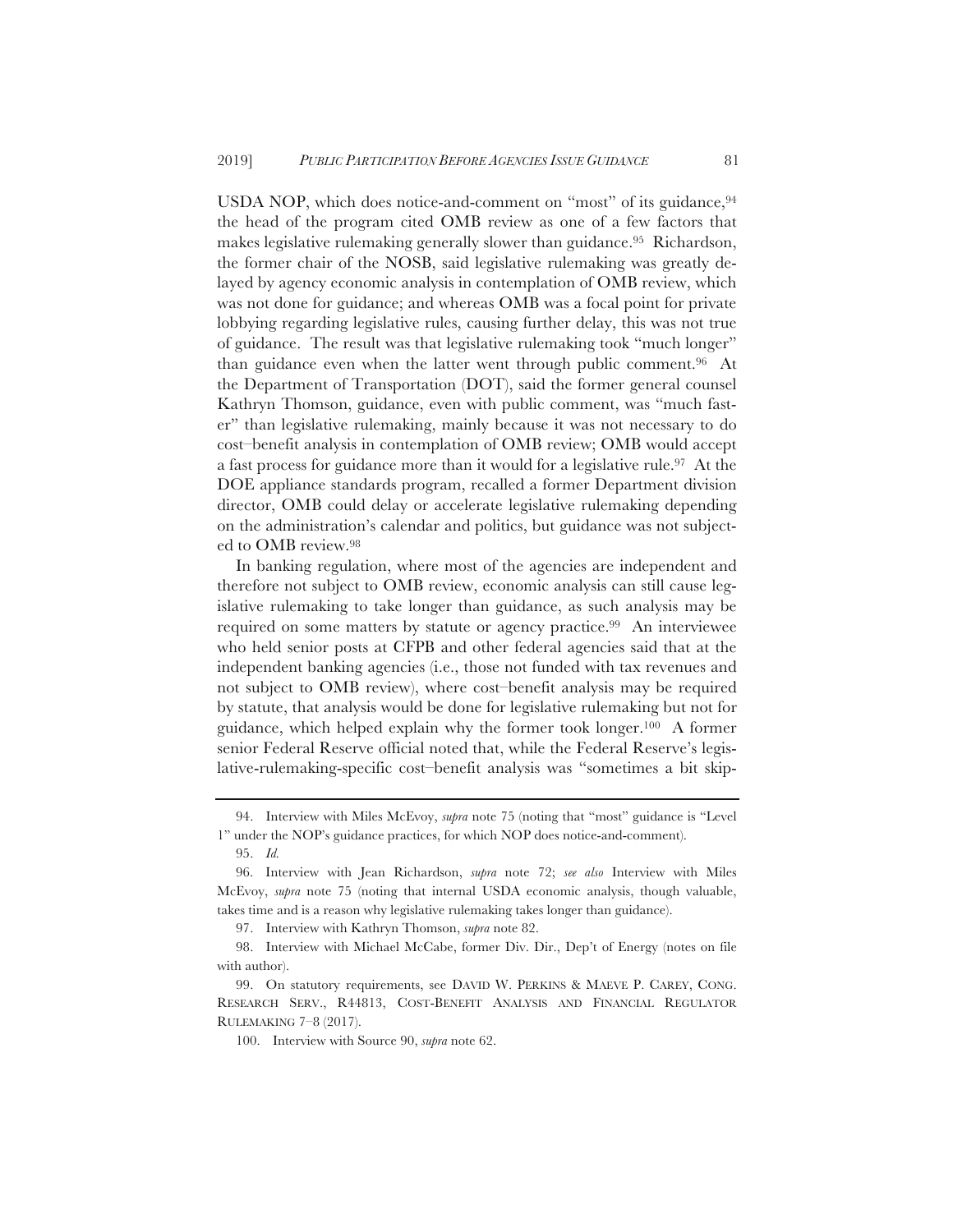py," the CFPB did voluminous cost–benefit analysis because of its fear of D.C. Circuit case law striking down SEC action for violating cost–benefit requirements.101

#### *B. Building a Record and Responding to Comments in Anticipation of Judicial Review*

The advent of "hard look" judicial review in the 1970s, ratified by the Supreme Court in *Motor Vehicles Manufactures Ass'n v. State Farm*,102 pushed agencies to develop voluminous administrative records to support their legislative rules and to devote countless hours to writing long preambles responding minutely to public comments. An EPA official—in comparing legislative rulemaking (which he said took an "excruciatingly" long time) with guidance (on which he said the agency was "much more nimble") said that a "huge" difference between the two was the time spent developing the administrative record and replying to comments, both of which he placed under the heading of "judicial review accountability," that is, the agency's "fear" of investing in a legislative rule only to have it struck down in court.103 EPA lawyers, he explained, were "vigilant" about ensuring that the administrative record was "all there," including the development of supporting documents, with all data gathered and analyzed, which took a "ton of time."104 Likewise, lawyers were vigilant in making sure the agency accounted for all comments.105 By contrast, "very little" of this was required for EPA guidance.106 There might be some accompanying materials, but it was "very rare" to do a full supporting foundation, in part because much of the necessary information would already have been gathered for a prior relevant legislative rulemaking, or would have bubbled up from the implementation process for that prior legislative rule.107 And even if the EPA took public comment on a guidance document and responded (which it sometimes did), "we're coasting along the surface" compared to what is done for a legislative rulemaking preamble.108 A former senior official at the EPA Air Program Office concurred that, for guidance, supporting material did not need to be gathered because it had already been assembled in prior legislative rulemakings, and public comments did not need to be ad-

108. *Id.*

<sup>101.</sup> Interview with Source 72, *supra* note 64.

<sup>102. 463</sup> U.S. 29 (1983).

<sup>103.</sup> Interview with Source 99, official, EPA (notes on file with author).

<sup>104.</sup> *Id.*

<sup>105.</sup> *Id.*

<sup>106.</sup> *Id.*

<sup>107.</sup> *Id.*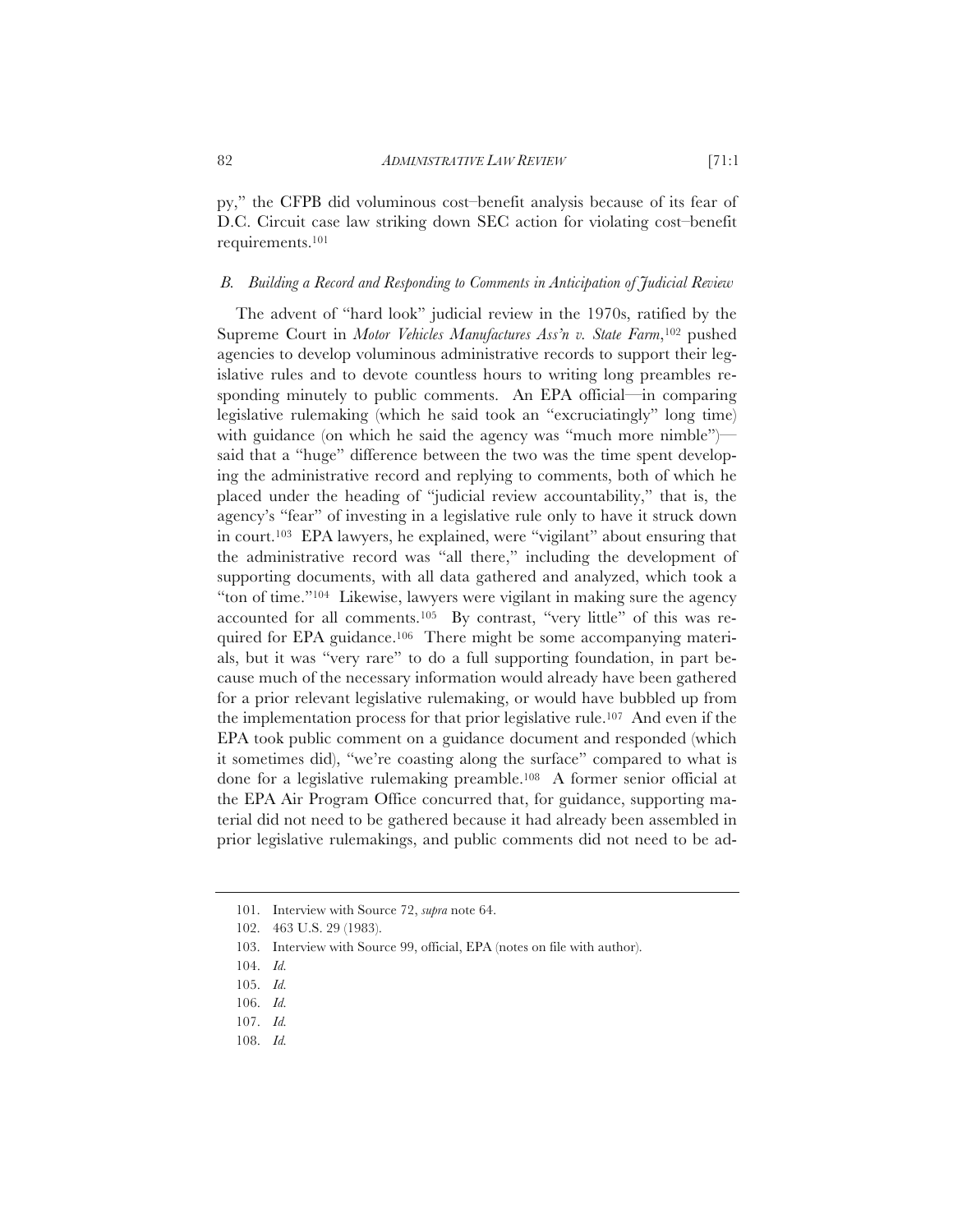dressed at the same level of detail as for legislative rulemaking.109

There is a similar dynamic at the FDA, which, per the GGPs, takes public comment on a very large proportion of its guidance documents. A former senior FDA official explained the difference. Legislative rulemaking required support for everything in the record and a time-consuming response to comments, and the costs of this process had been part of the agency's drive since the 1990s to rely more upon guidance, for which the process, even with public comment, was much more "abbreviated."110 Whereas legislative rules were "law" and had to be supported, the agency in issuing guidance felt freer not to develop a voluminous record, and the comments on guidance did not require the kind of response that was required on legislative rules.111 The fact that the FDA was sued much more on legislative rules than on guidance, he said, was surely part of this.112 Similarly, a congressional staffer observed that, although the FDA took public comment on guidance, it generally did not give any response to comments, meaning there was not the same kind of "*State Farm* obligation" as for legislative rulemaking, and so the process did not ensure the same careful consideration of stakeholder views.113 A former senior FDA official thought the lack of a requirement to respond to comments was a crucial and salutary feature of the FDA's process for guidance: if you required a preamble, you might as well do legislative rulemaking, and the whole thing would become "unworkable."114 A former senior FDA career official, discussing the difference between legislative rulemaking and guidance, said responding to all substantive comments in a rulemaking in writing for publication added "significantly" to the time spent.115 Overall, said an FDA Office of Chief Counsel official, whereas legislative rulemaking was criticized for being "ossified," it was possible to issue guidance "pretty quickly."<sup>116</sup>

<sup>109.</sup> Interview with Source 103, *supra* note 88. *But see* Interview with Source 96, *supra* note 89 (noting that for one proposed guidance document—defining Clean Water Act jurisdiction—much technical work was done in support of it, and also for the later legislative rulemaking).

<sup>110.</sup> Interview with Source 107, *supra* note 90.

<sup>111.</sup> *Id.*

<sup>112.</sup> *Id.*

<sup>113.</sup> Interview with Source 82, cong. staffer (notes on file with author).

<sup>114.</sup> Interview with Source 110, former senior official, FDA (notes on file with author).

<sup>115.</sup> Interview with Source 112, *supra* note 91; *see also* Interview with William Schultz, *supra* note 92 (citing response to comments as one reason legislative rulemaking is slower than guidance at the FDA).

<sup>116.</sup> Interview with Source 27, official, FDA Office of Chief Counsel (notes on file with author).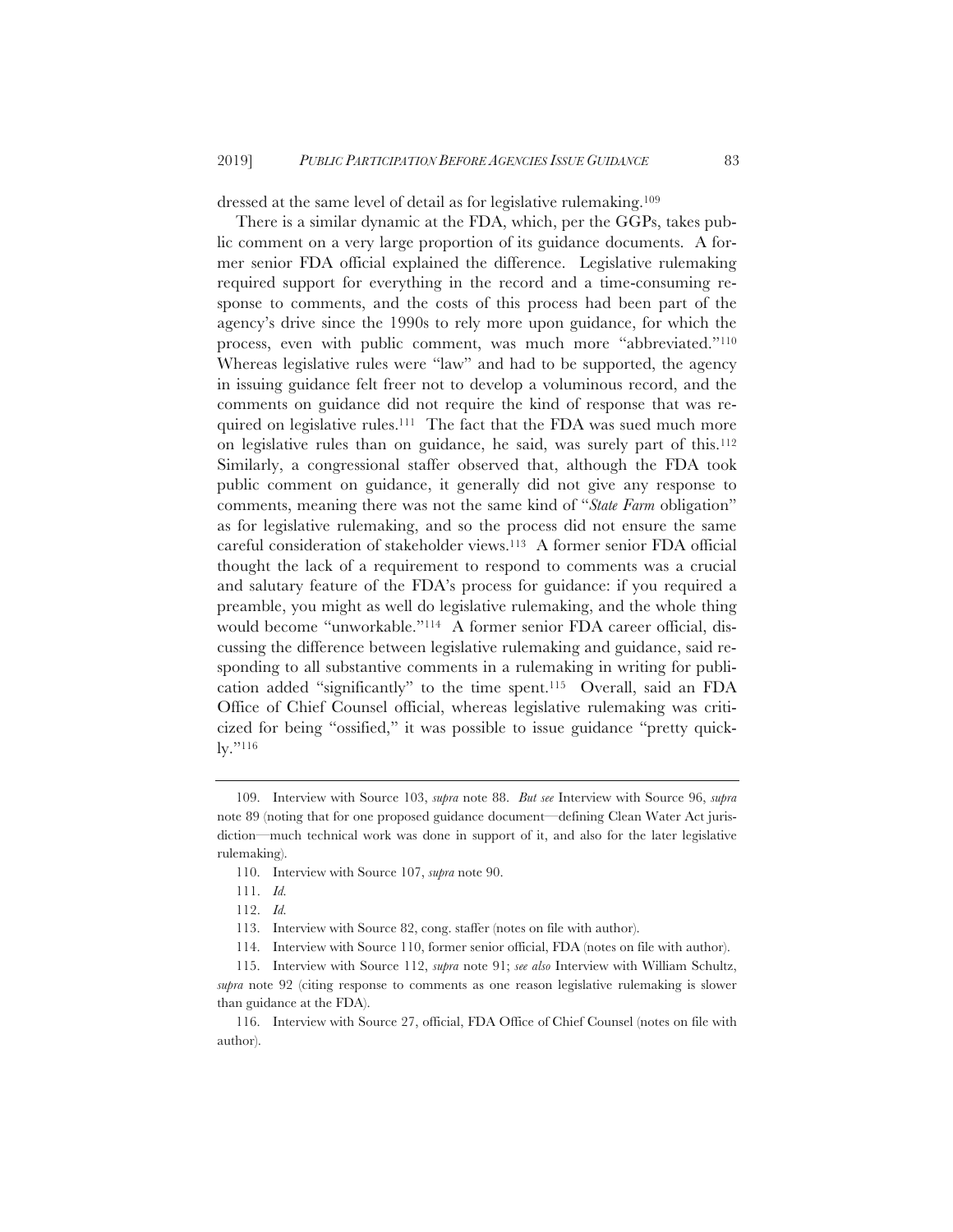#### 84 *ADMINISTRATIVE LAW REVIEW* [71:1

Elsewhere, too, the research and analytic demands are less for guidance than for legislative rulemaking. At OSHA, said the former deputy solicitor of the Department of Labor (DOL), guidance was faster than legislative rulemaking in part because of judicial decisions requiring that the agency in each rulemaking make a showing of significant risk and technological and economic feasibility.117 By contrast, headquarters might have a regional office draft a guidance document, noted John Newquist, a former assistant administrator of OSHA's Region V (headquartered in Chicago).118

## *C. Taking Comments in Itself*

The actual publication of the draft rule/guidance and the taking of comments on it (as distinct from the work of responding to those comments) takes time and effort in itself, but this time and effort did not figure nearly as prominently in the interviews as did cost–benefit analysis, recordbuilding, or responding to comments. And in any event, the burden of taking comment per se tends to be less for guidance documents than for legislative rules. At the banking agencies, said an interviewee who held senior posts at the CFPB and other federal agencies, the comment period tends to be shorter for guidance, and the comments fewer.<sup>119</sup> The comment period was also said to be shorter for guidance at the USDA NOP,120 and in EPA clean water regulation.121 Comments were said to be less voluminous on guidance compared to legislative rules at the FDA.122

## *D. Drafting Challenges*

Legislative rules are typically harder to draft than guidance, which adds further to the time and resources they demand. Because legislative rules are mandatory, said an EPA official, you "sweat each detail," seeking to account for all factors and contingencies, since once the rule is promulgated, "we can't go back to it for 15 years."<sup>123</sup> Guidance, he said, does not involve the same sweating of details.124 As to the FDA, a former senior career offi-

<sup>117.</sup> Interview with Jonathan Snare, Partner, Morgan, Lewis & Bockius LLP (former Deputy Solicitor, DOL) (notes on file with author).

<sup>118.</sup> Interview with John Newquist, Partner, Newquist Safety (former Assistant Reg'l Adm'r, OSHA) (notes on file with author).

<sup>119.</sup> Interview with Source 90, *supra* note 62.

<sup>120.</sup> Interview with Jake Lewin, *supra* note 77.

<sup>121.</sup> Interview with Lynn Thorp, *supra* note 59.

<sup>122.</sup> Interview with Source 107, *supra* note 90.

<sup>123.</sup> Interview with Source 99, *supra* note 103.

<sup>124.</sup> *Id.*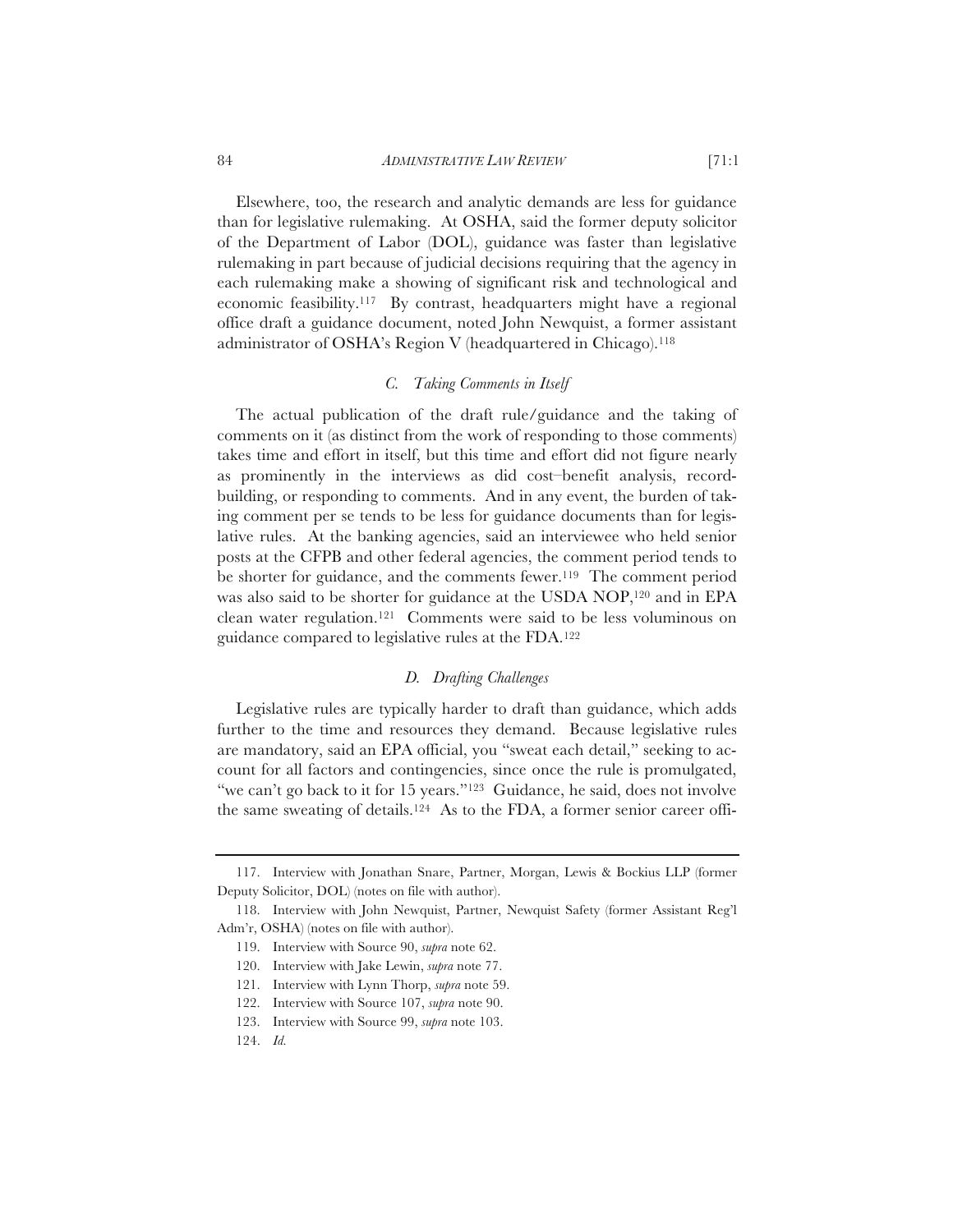cial there said that, in writing guidance, you need not be as careful on wording as on a legislative rule because the language is not binding and is described as reflecting the current thinking of the agency; you are therefore more free to put in details, use narrative form, Q&A form, and plain language, since the document is not "set in stone."125 He recalled one subject on which he and his colleagues initially sat down to write a legislative rule and found it impossible to start with "codified language," given the complexity of the matter; he therefore suggested handling the problem by writing guidance, as a "dry run," before drawing up binding requirements.126 In banking regulation, an interviewee who held senior posts at the CFPB and other federal agencies said that guidance was "easier" to write and could be written "faster" than a legislative rule because "you don't need to nail everything down," as the aim is to warn regulated parties to pay attention to certain risks, not prescribe mandatory requirements.127

## *E. Dealing with Mobilized Stakeholders*

The length, officially-binding status, and public salience of legislative rulemaking make it a focal point for the mobilization of interest groups to pressure the agency and enlist political allies in Congress, the White House, and elsewhere.128 This, in turn, makes legislative rulemaking expensive to the agency in terms of political capital. An official at a public interest organization working on immigrants' rights said that, in his experience seeking favorable policies from DHS, he had found that legislative rulemaking tended to "exhaust all [the agency's] political capital," more than issuing guidance did.129 Legislative rulemaking allowed time for the opponents of an initiative to marshal their forces. If an agency and its stakeholder allies sought to proceed by legislative rulemaking, he said, they were "declaring a grand war" and had to be prepared for greater opposition.130 A former DOE division director, explaining why there was "no comparison" between the processes for legislative rulemaking and guidance, emphasized that the "politics" of the former process "slowed it down," for whenever the proceeding seemed to veer in a direction that one interest group did not like,

<sup>125.</sup> Interview with Source 112, *supra* note 91.

<sup>126.</sup> *Id.*

<sup>127.</sup> Interview with Source 90, *supra* note 62.

<sup>128.</sup> Connor N. Raso, *Strategic or Sincere? Analyzing Agency Use of Guidance Documents*, 119 YALE L.J. 782, 799–800 (2010); William F. West, *Formal Procedures, Informal Processes, Accountability, and Responsiveness in Bureaucratic Policy Making: An Institutional Policy Analysis*, 64 PUB. ADMIN. REV. 66, 72–73 (2004).

<sup>129.</sup> Interview with Source 45, *supra* note 51.

<sup>130.</sup> *Id.*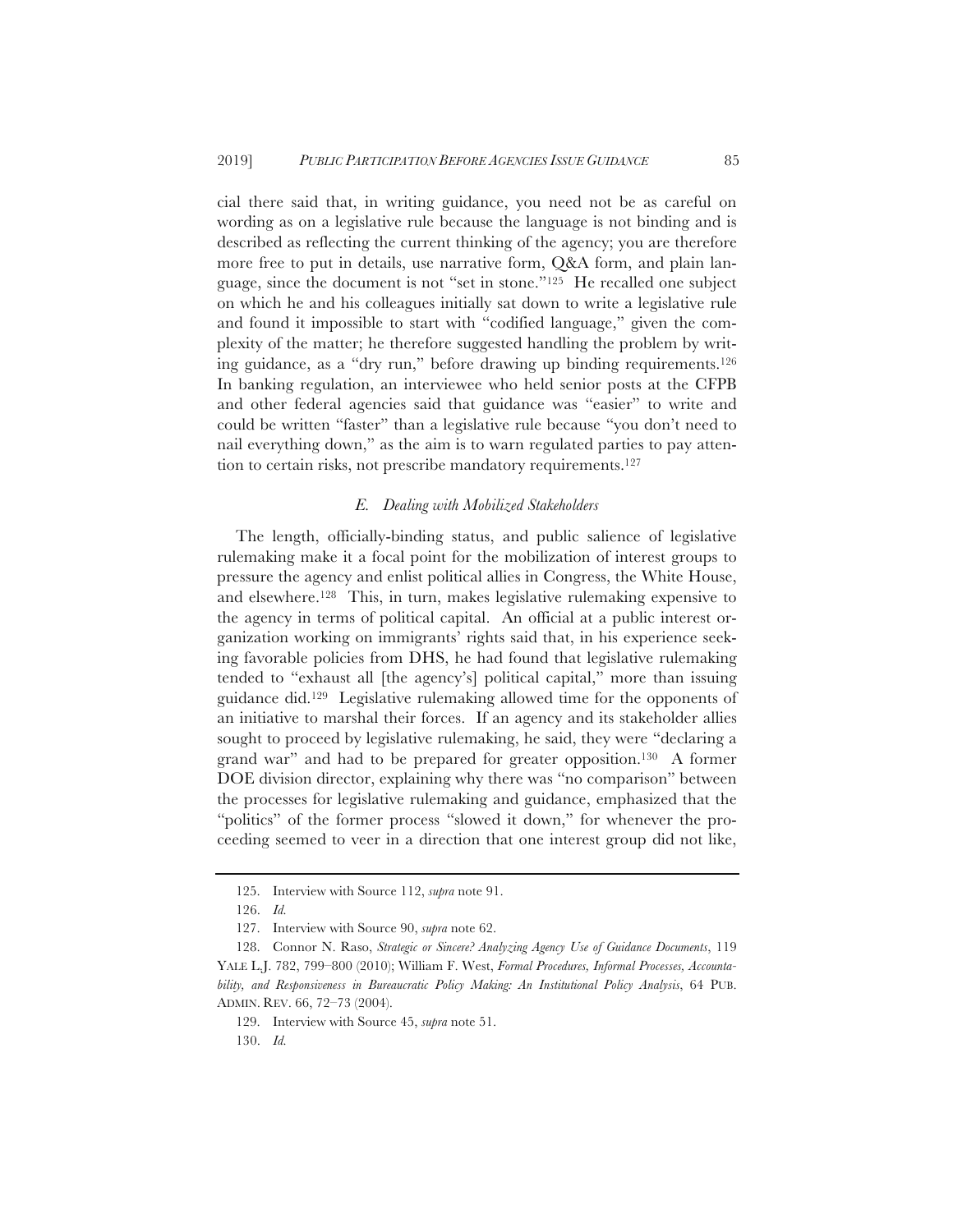that group would marshal evidence and political support to stop the process, enlisting friendly members of Congress or the White House.131 With respect to the USDA NOP, the president of an organic certifier, in discussing factors that slowed legislative rulemaking, immediately cited the agency's internal process for economic analysis (not applicable to guidance), which he said could become a "pawn" in political clashes between different parts of the industry, in which members of Congress might be involved.132

#### III. BENEFITS AND COSTS OF NOTICE-AND-COMMENT FOR GUIDANCE

The question of whether to take such public comment on guidance instead of opting for no participation or one of the lesser forms of participation noted in Part I—turns on the benefits and costs. The benefits most prominently mentioned by interviewees were that public comment can provide the agency with better technical and political information and can vest the agency's policymaking with more legitimacy, inducing stakeholders to "buy in." The costs are time and resources, possibly sapping the agency's capacity to provide guidance in the first instance. Below, I evaluate how these benefits and costs vary across agencies and contexts, with particular attention to how the benefits, while undoubtedly real in some circumstances, are more qualified and uncertain than we might think.

## *A. Benefits: Better Technical Information?*

An oft-cited reason for taking public comment on guidance is that industry people and other stakeholders outside the agency have information that could lead to better policy design, e.g., about unforeseen implementation problems. A former senior Federal Reserve official said it was wrong to issue guidance without prior public comment because "nobody is that smart."<sup>133</sup> That is, no agency knows enough to design guidance without first getting outside perspectives on how the policy will actually work. Public comment, she said, really helps make "better policy."134 A former senior FDA official emphasized that the FDA often had a lack of understanding of how things worked internally at regulated companies, and for those instances, the agency's practice of taking comment could fill knowledge gaps and have a real impact.135 Jonathan Snare, former deputy solicitor of

<sup>131.</sup> Interview with Michael McCabe, *supra* note 98.

<sup>132.</sup> Interview with Jake Lewin, *supra* note 77.

<sup>133.</sup> Interview with Source 72, *supra* note 64.

<sup>134.</sup> *Id.*

<sup>135.</sup> Interview with Source 80, former senior official, FDA (notes on file with author);

*see also* Interview with Source 109, regulatory policy exec. at a drug mfr. (notes on file with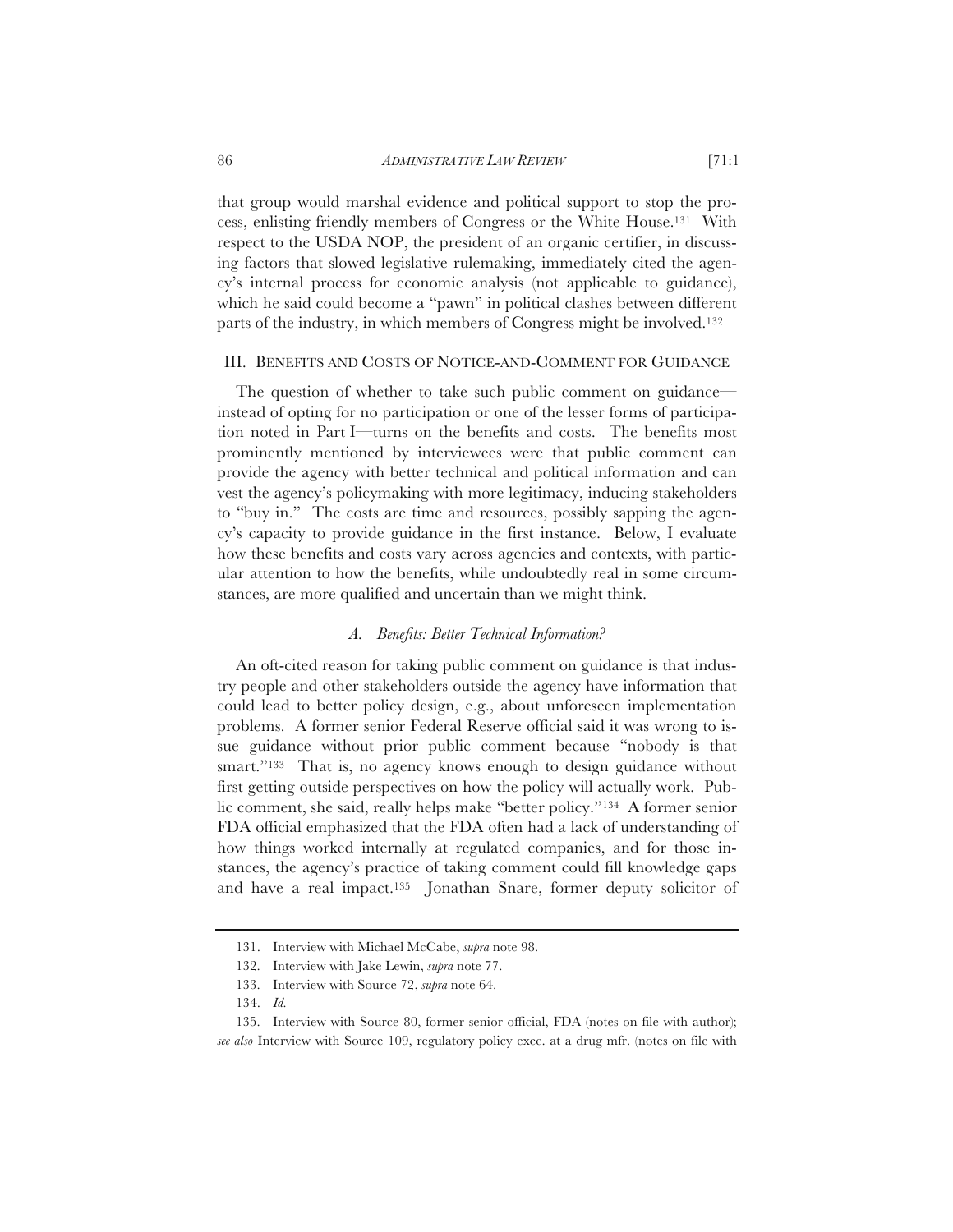DOL, said notice-and-comment could help with the problem that OSHA sometimes did not understand how a guidance document would practically impact employers.136 Kathryn Thomson, former general counsel of DOT, said the agency's practice of often taking public comment on guidance made the agency's approaches "smarter" and "better informed."137 According to Charles Samuels, who represents the appliance manufacturers' trade association before the DOE, notice-and-comment improves the quality of guidance.138

But this rationale for public comment must be scrutinized, particularly because the agency could sometimes acquire most or all of the knowledge gained through public comment through a cheaper, faster, and more targeted form of outreach, perhaps bilateral conversations or stakeholder meetings. According to a former agency general counsel, you should do notice-and-comment on guidance only if you think a lot of people will be interested and you will get a lot of good input.139 As a counter-example, she recalled how she represented a trade association for an industry consisting of a small number of large companies with concentrated expertise.140 The association met with agency officials to provide input on a guidance document. In that meeting room, she said, "you had the benefit of all the intelligence you'd have gotten" through full-blown notice-and-comment, meaning that such expanded participation would have been a "waste."141 Similarly, a senior environmental counsel at a Fortune 100 company said that, while public comment on EPA guidance could lead to a "better product," it was not always necessary.<sup>142</sup> Targeted outreach sometimes tells you all you need to know. The general counsel of a Fortune 500 company, expressing frustration that agency officials often wrote impractical guidance documents, meaning they did not really understand what the regulated companies were doing, said industry people would react by thinking, "If only [the officials] had called a few of us!"143

author) (making similar point).

<sup>136.</sup> Interview with Jonathan Snare, *supra* note 117.

<sup>137.</sup> Interview with Kathryn Thomson, *supra* note 82.

<sup>138.</sup> Interview with Charles Samuels, Partner, Mintz, Levin, Cohn, Ferris, Glovsky & Popeo P.C. (counsel to the Association of Home Appliance Manufacturers) (notes on file with author).

<sup>139.</sup> Interview with Source 69, former agency gen. counsel (notes on file with author).

<sup>140.</sup> *Id.*

<sup>141.</sup> *Id.*

<sup>142.</sup> Interview with Source 118, senior envtl. counsel at a Fortune 100 company (notes on file with author).

<sup>143.</sup> Interview with Source 73, gen. counsel to a Fortune 500 company (notes on file with author).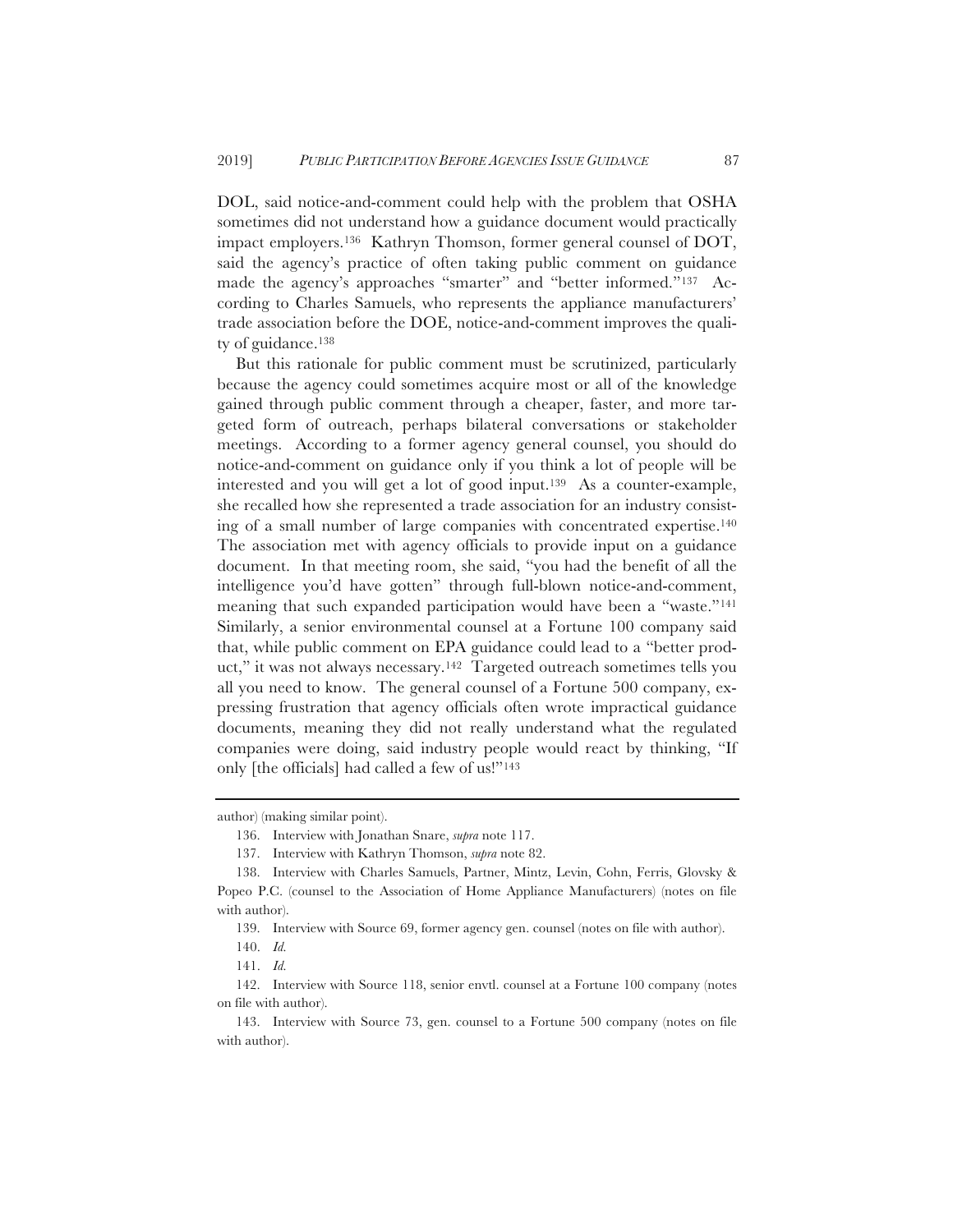88 *ADMINISTRATIVE LAW REVIEW* [71:1

What is public comment's marginal contribution to the agency's knowledge beyond what it would glean from, say, a stakeholder meeting? Discussing this point, Lynn Bergeson, managing partner of Bergeson & Campbell, who deals especially with the EPA offices on toxics and pesticides, observed that, whereas a stakeholder meeting would normally be located in D.C. and attract trade associations, national NGOs, and associations of state agencies, it would usually not include parties outside D.C.: regional stakeholder groups, state agencies without D.C. associations (or not aligned with their D.C. associations), mid-sized businesses, or startups.144 These same kinds of stakeholders were also less likely to be on the EPA's listservs, meaning they could miss guidance that was published for comment only on the EPA website and announced on the listservs, as distinct from the *Federal Register*, which they were less likely to miss.145

The agency must ask itself how much it would learn from otherwiseexcluded stakeholders like those listed above. That will depend on the particular matter at issue. The question will never be fully answerable; indeed, the answer will have to be somewhat arbitrary, for the agency must guess about the existence of knowledge it has not yet sought.146 The question bears some similarity to the one addressed in a recent study by Cynthia Farina and her colleagues, about when an agency that is already engaged in notice-and-comment rulemaking through the *Federal Register* should seek input from people who would not comment without prompting.147 They argue that the agency should not seek more participation simply for participation's sake:

Many (perhaps most) rulemakings do not need more public participation—or don't need it enough to justify the expenditure of resources required to get participation of value. The topics are too specialized, technical, or narrow to generate public interest or the affected stakeholder groups are already participating in the conventional process.148

Instead the agency should seek broader participation when it has reason to think otherwise-silent parties possess useful "situated knowledge," that is, "information about impacts, problems, enforceability, contributory causes, unintended consequences, etc. that is known by the commenter because of

<sup>144.</sup> Interview with Lynn Bergeson, *supra* note 66.

<sup>145.</sup> *Id.*

<sup>146.</sup> For discussion of this challenge in agency decisionmaking generally, see Jacob Gersen & Adrian Vermeule, *Thin Rationality Review*, 114 MICH. L. REV. 1355, 1388–93 (2016).

<sup>147.</sup> *See generally* Cynthia R. Farina et al., *Rulemaking vs. Democracy: Judging and Nudging Public Participation That Counts*, 2 MICH. J. ENVTL.&ADMIN. L. 123 (2012).

<sup>148.</sup> *Id.* at 147.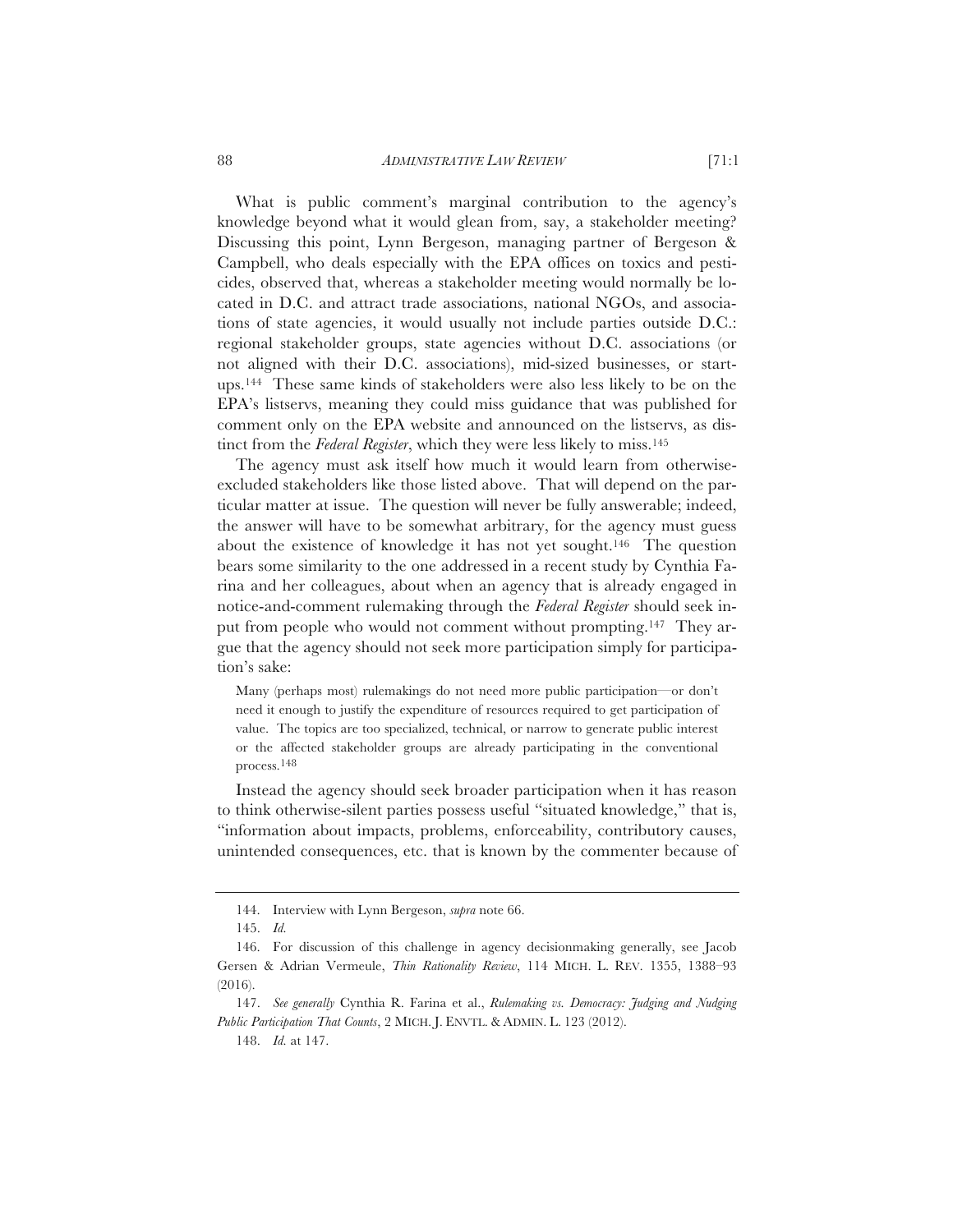lived experience in the complex reality into which the proposed regulation would be introduced."149 Farina et al. give the example of small-business truck drivers affected by DOT policy regarding on-board recorders of hours of service, or travelers with disabilities affected by DOT policy on accessibility of air travel facilities.150

While efforts to glean knowledge from a broader range of participants are worthy, we should not be overly sanguine in our hope that agency policymaking will be seriously influenced by stakeholders who are not already somehow known to the agency. Even in full-blown legislative rulemaking, there is reason to doubt this happens. By the time a notice of proposed rulemaking is published, the agency has usually made a significant investment in the version of the policy set forth in the notice, and changes occurring as a result of input during the comment period tend to be incremental. Only prior to the notice is the policy truly plastic, and while the agency often takes a great deal of stakeholder input in the pre-notice phase, that input necessarily comes from parties whom agency officials already know to call up, who already inhabit the agency's listservs, or who already attend the relevant conferences, etc., as distinct from the more diffuse regulated public that keeps tabs on the *Federal Register*. Because of this, genuine influence on rulemaking in its more plastic phase is largely confined to the "usual suspects."151

### *B. Benefits: Better Political Information?*

Besides technical information to improve the guidance document's policy design, public comment can also reveal political information that increases the agency's chance of winning any kind of political or legal controversy or negotiation over the guidance. According to Thomson, the former

<sup>149.</sup> *Id.* at 148.

<sup>150.</sup> *Id.* at 147–48.

<sup>151.</sup> West, *supra* note 128, at 70–74. For more on this dynamic, see RICHARD STOLL, EFFECTIVE EPA ADVOCACY 73 (2d ed. 2014); E. Donald Elliott, *Re-Inventing Rulemaking*, 41 DUKE L.J. 1490, 1492–93 (1992); Wendy E. Wagner, *Administrative Law, Filter Failure, and Information Capture*, 59 DUKE L.J. 1321, 1366–69, 1380–83 (2010); *cf.* Keith Naughton et al., *Understanding Commenter Influence During Agency Rule Development*, 28 J. POL'Y ANALYSIS & MGMT. 258 (2009) (finding substantial commenter influence at the *advance* notice of proposed rulemaking stage). That said, part of the reason for the rigidity of a notice of proposed rulemaking is that the agency fears any major change would result in judicial invalidation for lack of sufficient notice. *See* West, *supra* note 128, at 73. So perhaps the unavailability of preenforcement judicial review for most guidance documents could render published draft guidance more plastic than an NPRM, giving more practical openness to the commenting process for guidance than we find for legislative rules.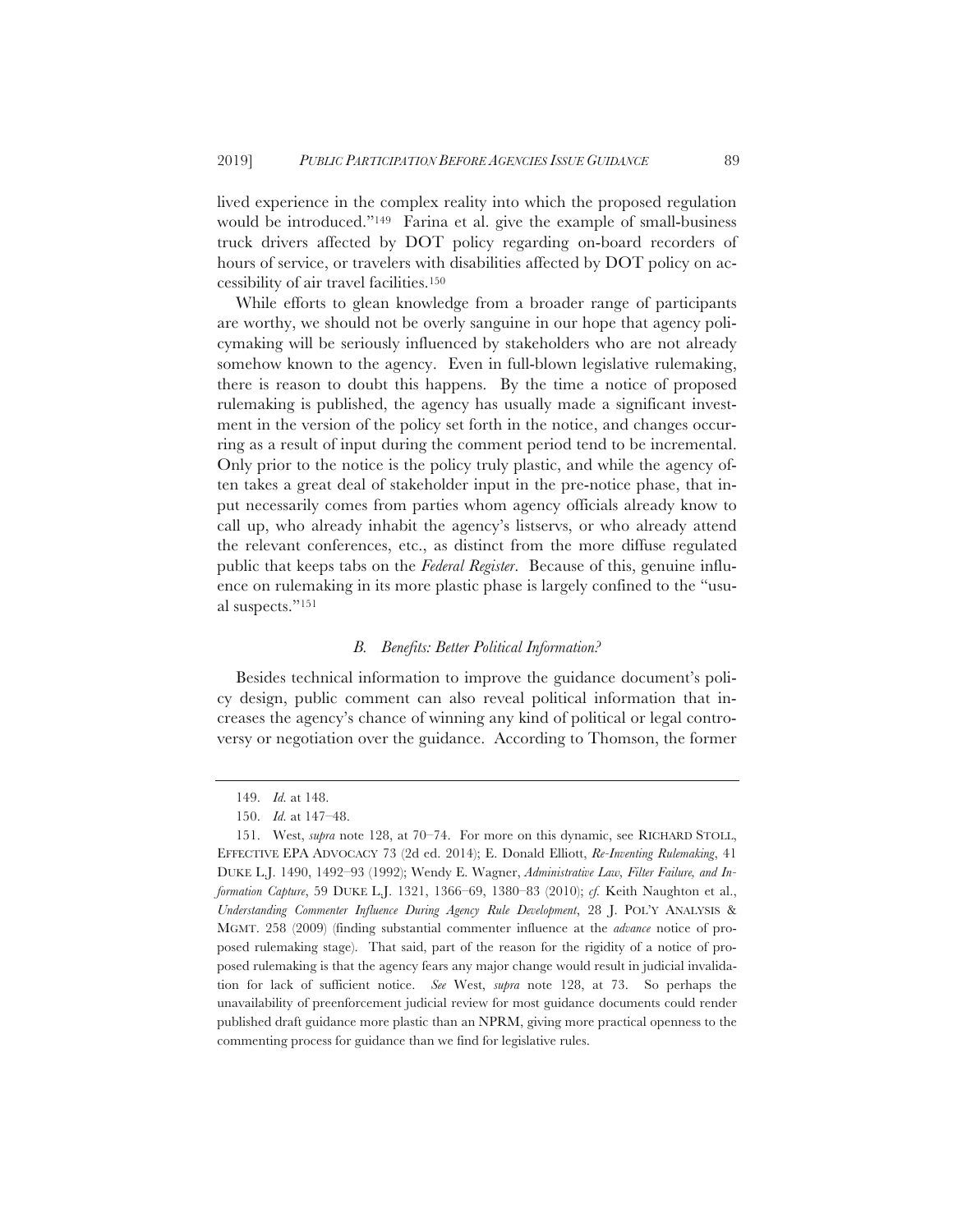DOT general counsel, notice-and-comment on guidance served as a means to "test the political waters," allowing the agency to anticipate "hurdles" and identify which stakeholders would "push back."152 This information would give the agency a better idea on whether to move forward on the policy at all, or whether legislative rulemaking would be necessary. In taking comment on guidance, she said, DOT wanted to find out where the "landmines" were.153 According to James Conrad, a regulatory consultant and former attorney at the American Chemistry Council, the EPA uses public comment on guidance to "smoke out opposition" while the agency can still respond, and to make an informed decision on whether to fight for the policy.154

While notice-and-comment can serve this function well, it can also backfire. The key point is that agency policy and industry behavior involve a certain amount of inertia. If the agency springs new guidance on stakeholders without public comment, one possibility is stakeholders will fight back and bring political or legal pressure to get the guidance withdrawn or invalidated, in which case the agency would have been better off seeking public comment in the first place, so it could have backed off and avoided a costly fight, better-prepared itself for combat, or reached a compromise before the atmosphere was poisoned.155 But alternatively, if the agency springs new guidance without public comment, the forces of inertia might cause industry simply to go along with it because the cost of compliance is not quite worth the fight.156 Charles Samuels, a partner at Mintz Levin who deals with guidance at the DOE, Consumer Product Safety Commission, and EPA, explained that if the agency reveals its plan before making it operative, that may open the way for industry to make a political attack on the policy, perhaps enlisting Congress to bring pressure.157 But if the agency makes the guidance final immediately upon revealing it, industry may let it go.158 Getting operative guidance rolled back can be harder than fighting a proposal that is tentative by its own terms. Being tentative can invite resistance.

<sup>152.</sup> Interview with Kathryn Thomson, *supra* note 82.

<sup>153.</sup> *Id.*

<sup>154.</sup> Interview with James Conrad, Conrad Law & Policy Counsel (formerly Assistant Gen. Counsel at the Am. Chemistry Council) (notes on file with author).

<sup>155.</sup> For an example of this kind of dynamic playing out in a context besides guidance, see Nina A. Mendelson, *Should Mass Comments Count?*, 2 MICH. J. ENVTL. & ADMIN. L. 173, 181 (2012).

<sup>156.</sup> *See* Raso, *supra* note 128, at 799 (positing that guidance without advance publicity can "set a new status quo before opponents mobilize").

<sup>157.</sup> Interview with Charles Samuels, *supra* note 138.

<sup>158.</sup> *Id.*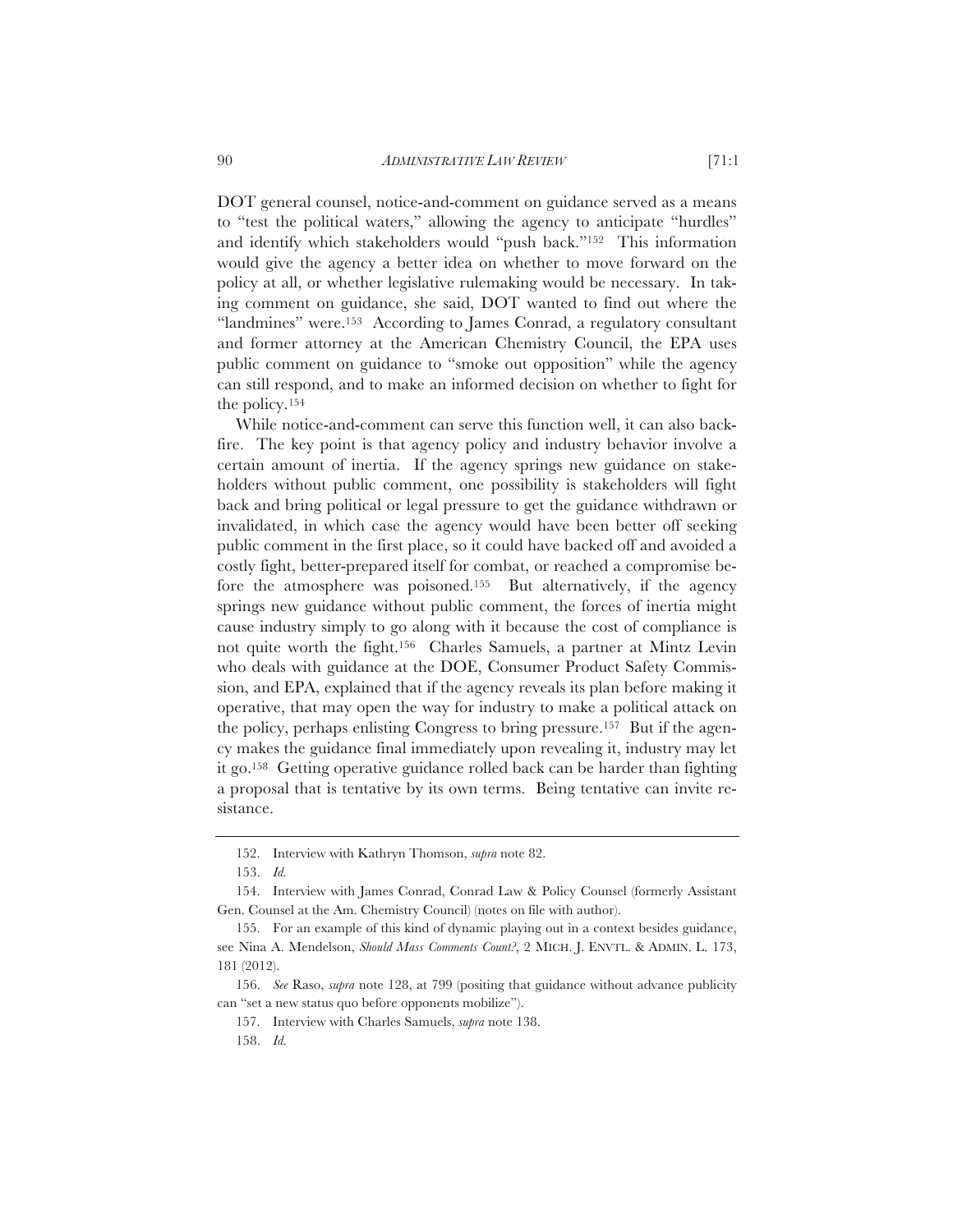### *C. Benefits: More Legitimacy?*

Broad participation through notice-and-comment may increase the legitimacy of the document and of the agency itself, that is, the degree to which stakeholders view the agency as making policy by a fair process in which they have some buy-in, which may incline them to be more cooperative with and supportive of the agency. A former senior Federal Reserve official said that taking comments on guidance, even if the agency does not follow the comments, "adds legitimacy."159 According to a former senior EPA official with cross-office responsibilities, "we gained more legitimacy" by doing notice-and-comment on significant guidance.160 In this Section, I will consider three specific mechanisms by which public comment can foster legitimacy, and I note potential limitations on each.

The first mechanism by which notice-and-comment on guidance may promote legitimacy is by creating a sense that the agency is responsive to stakeholders, fostering mutual trust among stakeholders and the agency. Samuels believed that notice-and-comment could be helpful "if you want to build consensus" on guidance.<sup>161</sup> Richard Naples, the chief regulatory officer of the Fortune 500 medical device maker Becton Dickinson, observed that the FDA's policy of taking public comments on a large category of its guidance documents allowed for a "meaningful dialogue" with regulated firms.<sup>162</sup> An official at a national public interest organization said that FDA accepted her organization's comments "not infrequently," and she found the agency "responsive."163 Regarding the USDA NOP, the president of one certifier found NOP, despite his disagreements with the agency, to have an "open mind" and to be "fairly responsive" and "fairly reasonable" regarding comments on guidance.164 An official at another certifier, describing NOP's notice-and-comment process for guidance, said that NOP might not incorporate all changes the certifiers wanted, but had an "open ear," resulting in an "overall positive experience."<sup>165</sup>

<sup>159.</sup> Interview with Source 72, *supra* note 64.

<sup>160.</sup> Interview with Source 96, *supra* note 89.

<sup>161.</sup> Interview with Charles Samuels, *supra* note 138.

<sup>162.</sup> Interview with Richard Naples, Chief Regulatory Officer, Becton, Dickinson, & Co. (notes on file with author).

<sup>163.</sup> Interview with Source 133, official at nat'l pub. interest org. (notes on file with author).

<sup>164.</sup> Interview with Jake Lewin, *supra* note 77.

<sup>165.</sup> Interview with Source 114, official at an organic certifier (notes on file with author). Other interviewees' assessments were more middling or mixed. Officials at Public Citizen thought the FDA's level of responsiveness to their comments was variable, and that it was hard to explain why it varied. *See, e.g.*, Interview with Michael Carome & Sammy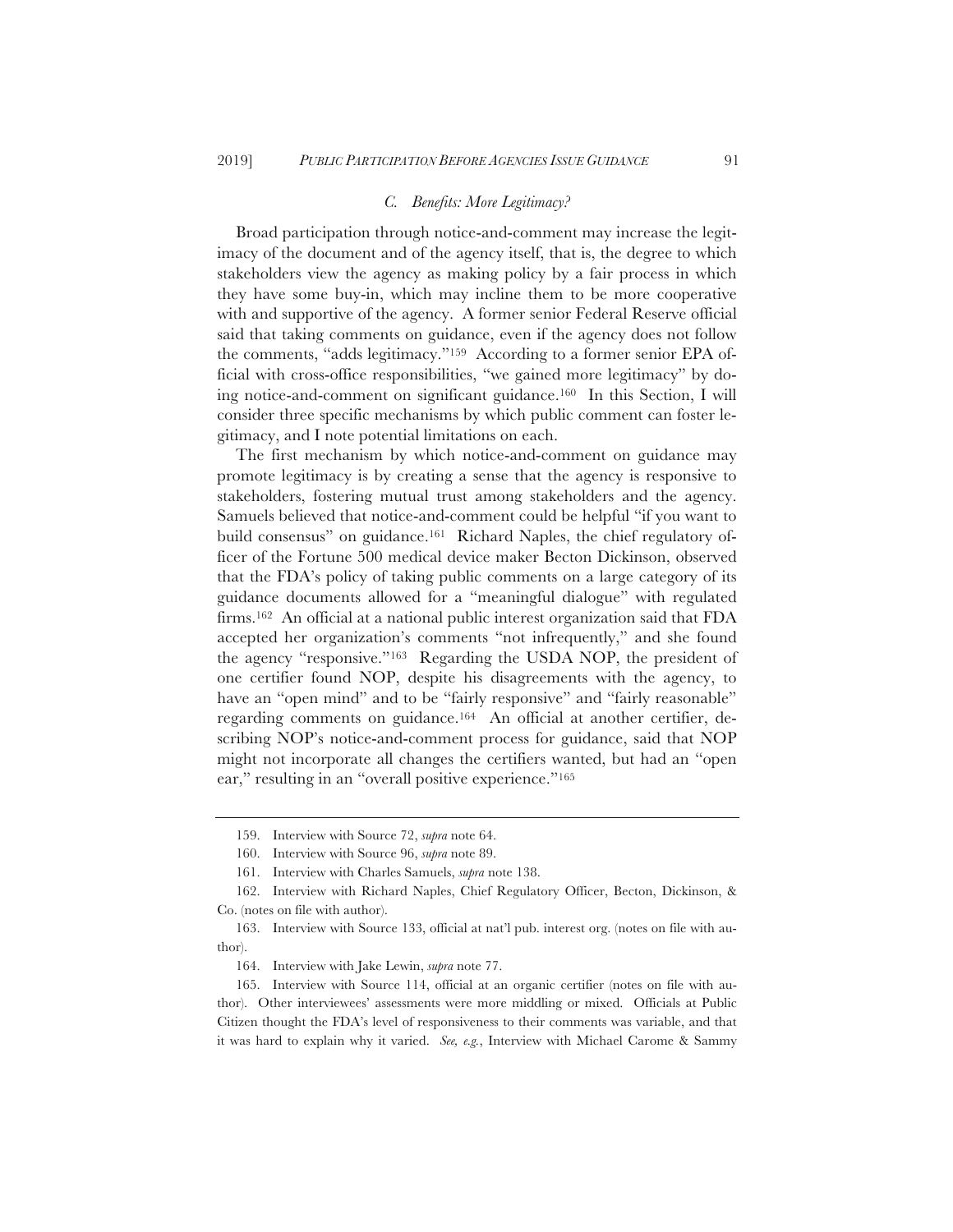92 *ADMINISTRATIVE LAW REVIEW* [71:1

But it is possible for stakeholders to view the agency's solicitation of public comment on guidance as a formal gesture without substance, in which case notice-and-comment does not nurture legitimacy and may breed cynicism and alienation. This reaction may turn on several factors, including how often the agency actually makes changes based on comments and whether the agency issues a written response to comments (which agencies often do *not* do for guidance, by reason of prohibitive cost, as I shall discuss in the next Section). The former EPA Civil Enforcement Director and current head of an environmental NGO, Eric Shaeffer, said that officials at EPA sometimes undertook notice-and-comment on guidance "just to cover themselves," which left stakeholders "frustrated."166 He noted that sometimes the agency took comment on guidance without giving a response, simply announcing the final guidance without acknowledging changes or why they were made, which he considered "irritating" and "insulting."<sup>167</sup> An executive at an environmental services firm said that one EPA office with which she frequently dealt took public comment on guidance but did not actually pay attention to the input, which was frustrating to regulated firms.168 A former EPA official said "nobody has faith" that the EPA is actually looking at the comments submitted on guidance.169 She generally had not seen more than minor changes to a guidance document as a result of notice-and-comment.170 The exercise felt like the agency was doing notice-and-comment just to say it had done it—to "check the box."171 That said, the interviewee later cited one document, the 2011 guidance on Best Available Control Technology to reduce  $CO<sub>2</sub>$  from bioenergy production, that she thought well-received because there had been "a lot" of public par-

Almashat, *supra* note 55. Daniel Troy, general counsel of GlaxoSmithKline, found the FDA's responsiveness to comment "quite variable." Interview with Daniel Troy, *supra* note 93. Richard Stoll thought that, regarding public comment on guidance, the EPA was very responsive when it came to technical or factual issues, but on major policy issues (such as defining Clean Water Act jurisdiction), "you won't get anywhere," because the political appointees want to do things a certain way. Interview with Richard Stoll, Partner, Foley & Lardner LLP (notes on file with author).

<sup>166.</sup> Interview with Eric Schaeffer, Exec. Dir., Envtl. Integrity Project (also former Dir. of Civil Enforcement, EPA) (notes on file with author).

<sup>167.</sup> *Id. But see supra* note 108 and accompanying text; *infra* note 231 and accompanying text (other interviewees stating that EPA usually does give some response to public comment on guidance).

<sup>168.</sup> Interview with Source 106, exec. at an envtl. services co. (notes on file with author).

<sup>169.</sup> Interview with Source 54, former official, EPA (notes on file with author).

<sup>170.</sup> *Id.*

<sup>171.</sup> *Id.*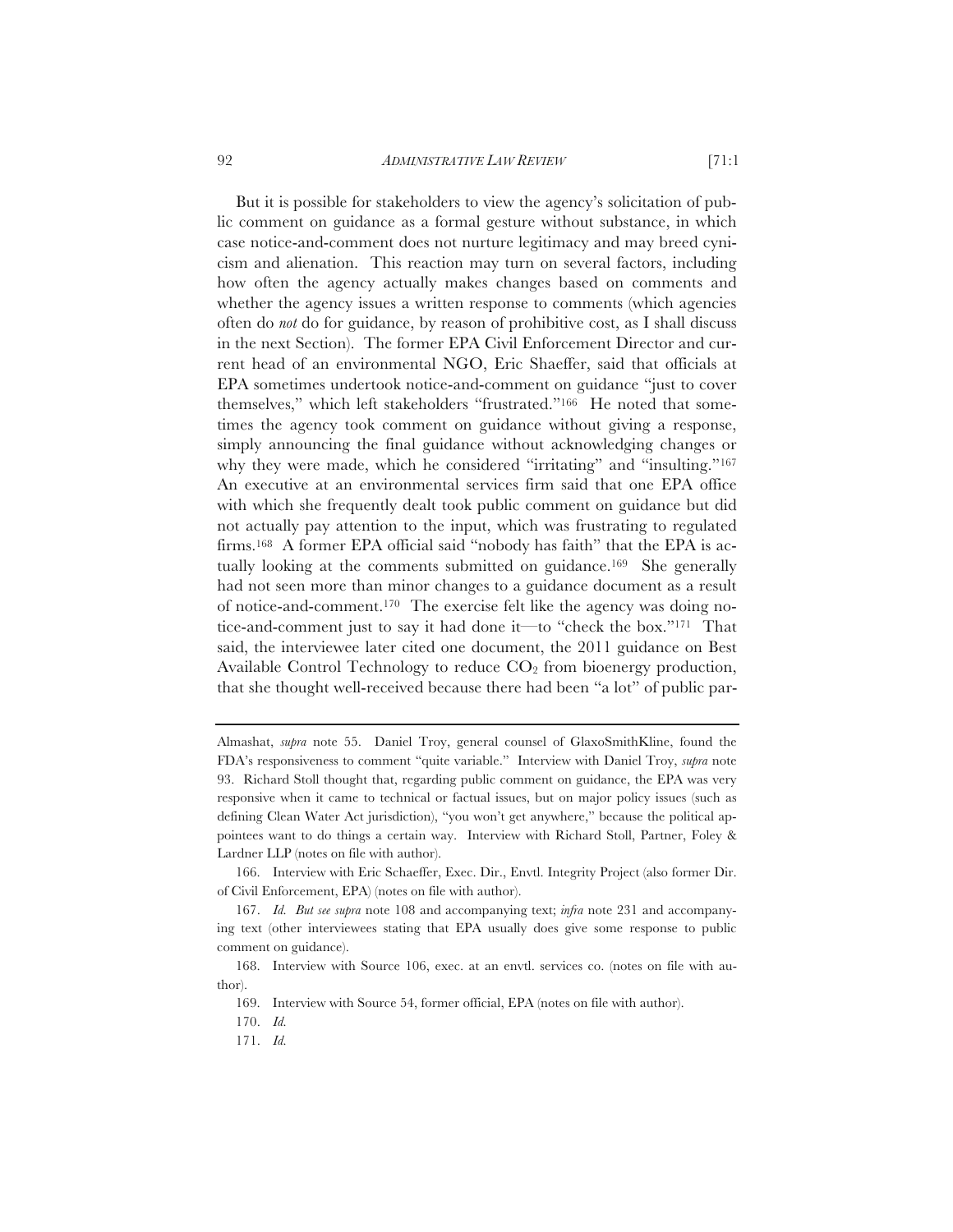ticipation in its formulation and the EPA had "listened to both sides."172

Meanwhile, at the FDA, a former official there said a major disadvantage of guidance, compared to legislative rulemaking, was that the FDA generally gives no written response to comments, thereby cutting out a "huge" part of the process of agency-industry dialogue.<sup>173</sup> In cases where industry comments do not get incorporated into the guidance document, "nobody knows" why.174 More generally, said the interviewee, the FDA's preference for guidance over legislative rulemaking "reduces industry acceptance" of FDA policy.175 As for OSHA, said U.S. Chamber of Commerce executive director of labor law policy, Marc Freedman, public comment on guidance was "rare," and Freedman said he never saw the agency under the Obama Administration make a change in response to a Chamber comment: "I'm jaded about this."176

The second mechanism by which notice-and-comment on guidance can enhance legitimacy is by deflecting charges of selectivity, favoritism, or bias regarding whose voices the agency hears. In contrast to targeted outreach (in which the agency handpicks its interlocutors) or stakeholder meetings (whose attendance may depend on which stakeholders are engaged enough to be on the right listserv or travel to D.C.), notice-and-comment is the most general, open, and impersonal means of seeking participation.

NGO representatives considered the openness of notice-and-comment on guidance to be an important means of leveling the playing field with industry. An official at a national public interest organization that seeks to influence FDA guidance said that the "formal mechanism" of notice-andcomment was "really beneficial" to her organization because her organization did not have the same "intimate" lobbying relationship with the FDA that industry players had, nor the resources to "always be there all the time" the way industry could be.<sup>177</sup> Notably, the openness of notice-and-

<sup>172.</sup> *Id.*

<sup>173.</sup> Interview with Source 20, former official, FDA (notes on file with author).

<sup>174.</sup> *Id.*

<sup>175.</sup> *Id.*

<sup>176.</sup> Interview with Marc Freedman, Exec. Dir. of Labor Law Policy, U.S. Chamber of Commerce (notes on file with author). Baruch Fellner, founding partner of Gibson Dunn's occupational safety and health (OSH) practice, had a similar view of OSHA's taking of meetings with stakeholders: he found them "more C.Y.A. than substantive," meaning the agency wanted to be able to say it engaged in stakeholder dialogue, but did not actually listen to stakeholder views, such that guidance's ultimate content was predictable: "I haven't seen them have an epiphany moment" in which they change their mind about a guidance document's content. Interview with Baruch Fellner, Partner, Gibson, Dunn & Crutcher LLP (notes on file with author).

<sup>177.</sup> Interview with Source 133, *supra* note 163.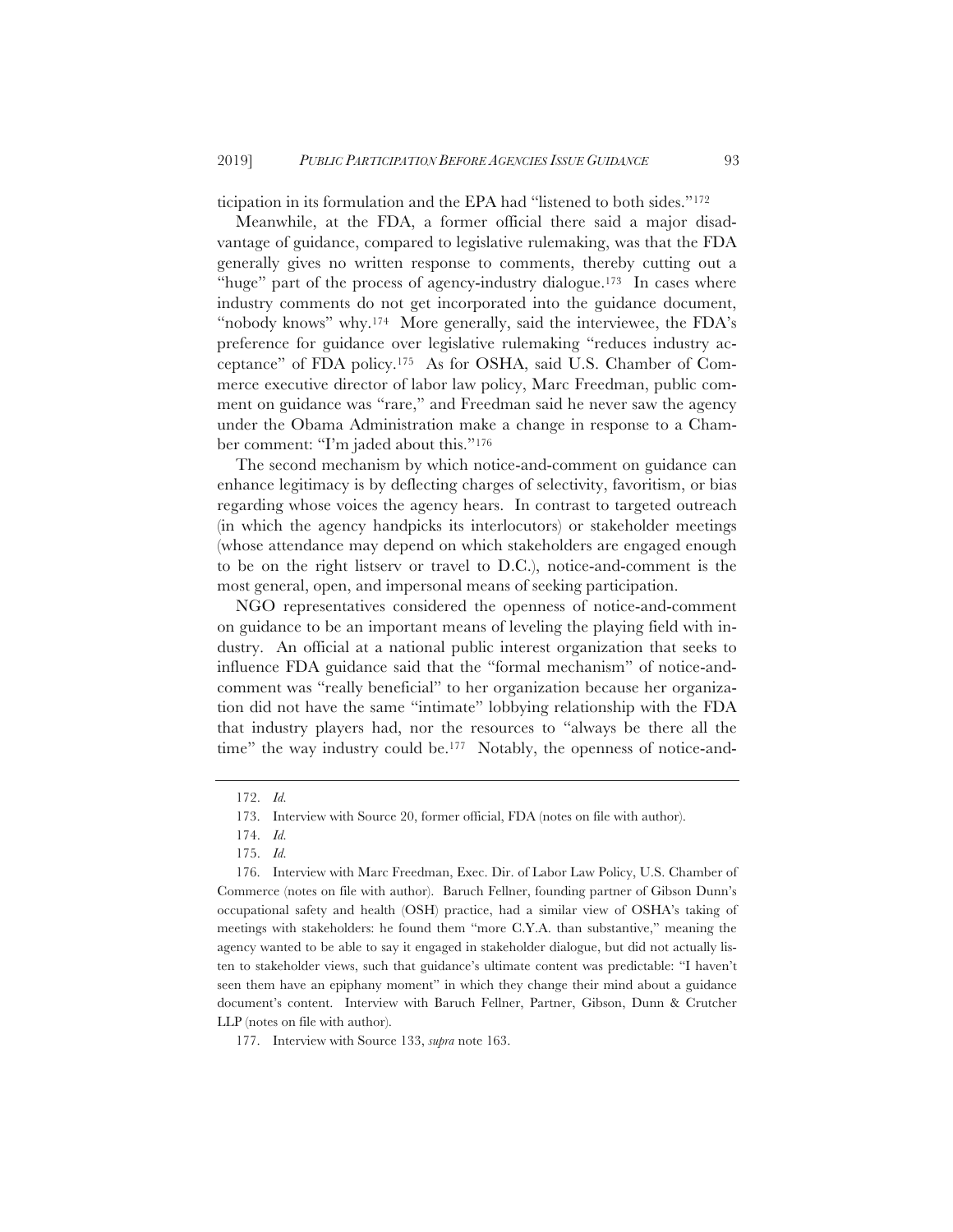94 *ADMINISTRATIVE LAW REVIEW* [71:1

comment can be valuable to non-industry groups even if they never actually submit a comment in a specific proceeding. Andrew DeLaski, executive director of the Appliance Standards Awareness Project (ASAP), which advocates for energy efficiency in appliances and has the DOE's appliance standards as a major area of focus, stated that his group had never actually commented on a Department guidance document.178 However, noted DeLaski, his group was aware of the Department's practice of generally posting guidance documents for public comment before finalizing them, and his group did monitor those drafts.179 Guidance documents were potentially concerning to his group, for a business seeking guidance might be "testing" for a "loophole" in a legislative rule, and a guidance document could be an "implicit weakening" or "backdoor loosening" of the rule.180 In the event that such concerns arose, the Department's transparent process meant that ASAP could object.181 This, said DeLaski, was an improvement over the less transparent, more ad hoc approach to guidance that the Department had followed before it adopted notice-and-comment circa 2009.182 In addition, the opportunity to monitor and comment (even if never exercised) gave DeLaski "some confidence" that all regulated firms were getting the same answer to the same question, which he considered important for the integrity and political standing of the program.183

Notice-and-comment on guidance also allays the anxiety that officials themselves feel that someone may accuse them of being cozy with industry or improperly influenced.184 That anxiety can be quite real.185 The general counsel of a Fortune 500 company, bemoaning the fact that agency officials writing guidance had too little understanding of internal regulated-firm operations, thought it valuable for officials to attend industry conferences, but said that officials were concerned about "being caught" in such settings."<sup>186</sup>

184. *Cf.* Mendelson, *supra* note 33, at 424–33 (arguing that targeted outreach tends to advantage industry over beneficiaries).

185. *Cf.* West, *supra* note 128, at 70 (discussing agency officials' concerns about ex parte contacts in the legislative rulemaking process).

186. Interview with Source 73, *supra* note 143.

<sup>178.</sup> Interview with Andrew DeLaski, Exec. Dir., Appliance Standards Awareness Project (notes on file with author).

<sup>179.</sup> *Id.*

<sup>180.</sup> *Id.*

<sup>181.</sup> *Id.*

<sup>182.</sup> *Id.*

<sup>183.</sup> *Id.* That said, DeLaski did not have a problem with notice-and-comment occurring through the Department's website and listserv, rather than the *Federal Register*, since the website and listserv probably reached all the players who would have anything to add in this technical area. *Id.*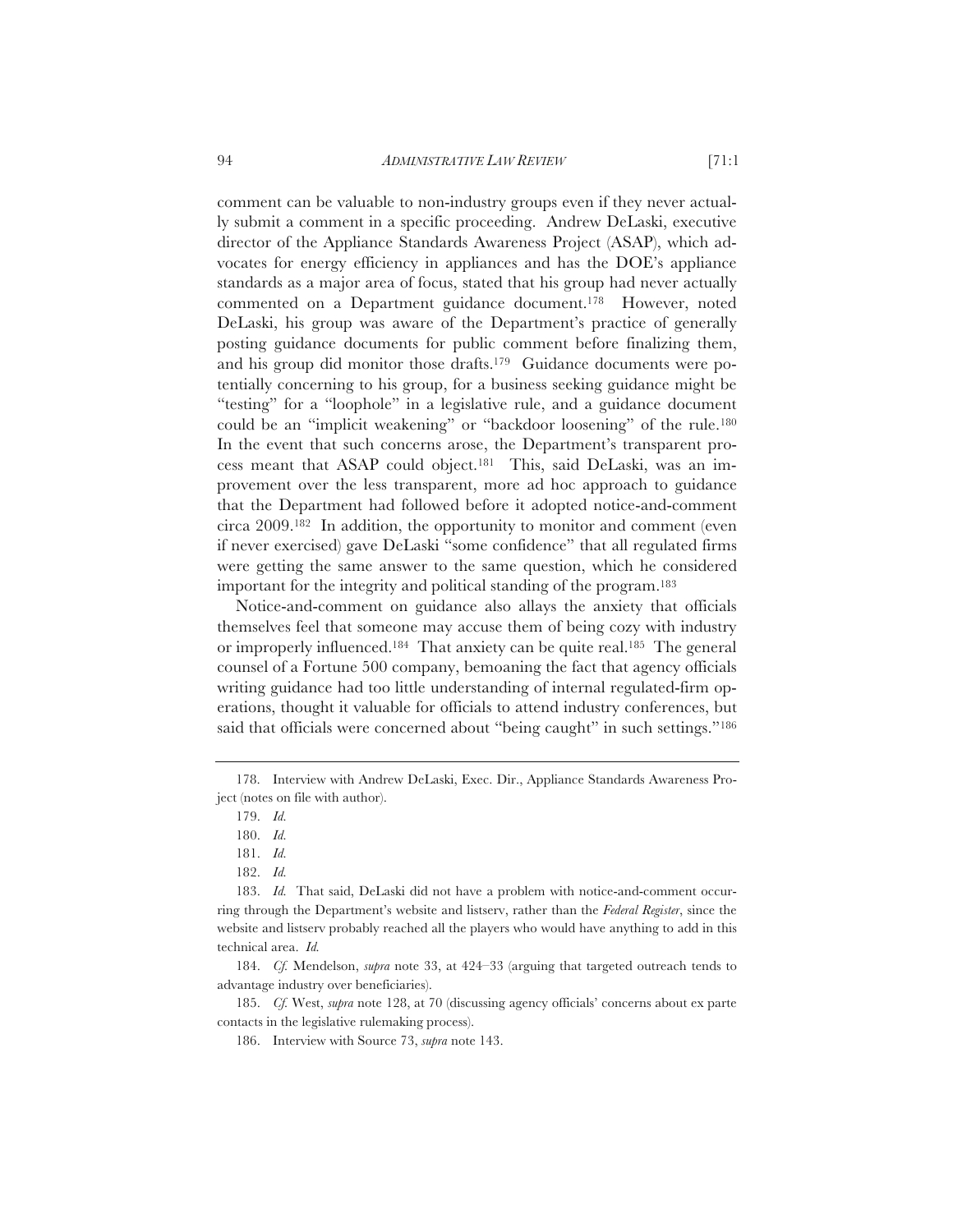Frank White, the former deputy head of OSHA and former president of a health and safety consultancy, observed that OSHA, when making any kind of contact with stakeholders on the formulation of guidance, was "very sensitive" about meeting with employers without labor representatives being present.187 Indeed, White said that, in his private practice representing employers, he would try to team up with labor representatives and bring them along to meetings with OSHA to make the officials "more comfortable."188 Notice-and-comment rulemaking, he noted, provided this comforting balance "automatically."189 So, of course, would notice-and-comment on guidance.

Yet ironically, the very openness, transparency, and impersonality of notice-and-comment arguably detracts from some stakeholders' capacity to contribute to agency policy and their sense of "buy-in." An example is the FDA. While the FDA's procedures contemplate that the agency will take public comment on guidance documents once they are published in draft form, the procedures also say the agency "can seek or accept early input" on guidance prior to formulating or publishing a draft.190 In fact, the procedures say that anyone outside the FDA "can submit drafts of proposed guidance documents for FDA to consider."191 Yet it proves difficult, as a political matter, for the FDA to sustain—alongside notice-and-comment the kind of fluid, intimate, and informal dialogue contemplated by this provision. Naples, Becton Dickinson's chief regulatory officer, explained that, while he supported the FDA's notice-and-comment policy and believed it had done much good, it also had unfortunately resulted in FDA having less interaction with industry than it should prior to publishing a draft guidance document.192 This was due to agency personnel's "fear of favoritism" and the sense of FDA lawyers that such pre-draft contacts were somehow inappropriate despite being expressly permitted by agency procedures; consumer and patient groups would criticize the contacts as "dirty" and as conduits for "undue influence."193 The FDA feared the appearance of working too closely with industry. This limitation on dialogue was unfortunate because "guidance needs science," and "the companies have the science."<sup>194</sup> For

<sup>187.</sup> Interview with Frank White, former Deputy Assistant Sec'y for OSHA, DOL (notes on file with author).

<sup>188.</sup> *Id.*

<sup>189.</sup> *Id.*

<sup>190. 21</sup> C.F.R. § 10.115(g)(1)(i) (2018).

<sup>191. 21</sup> C.F.R. § 10.115(f)(3).

<sup>192.</sup> Interview with Richard Naples, *supra* note 162.

<sup>193.</sup> *Id.*

<sup>194.</sup> *Id.*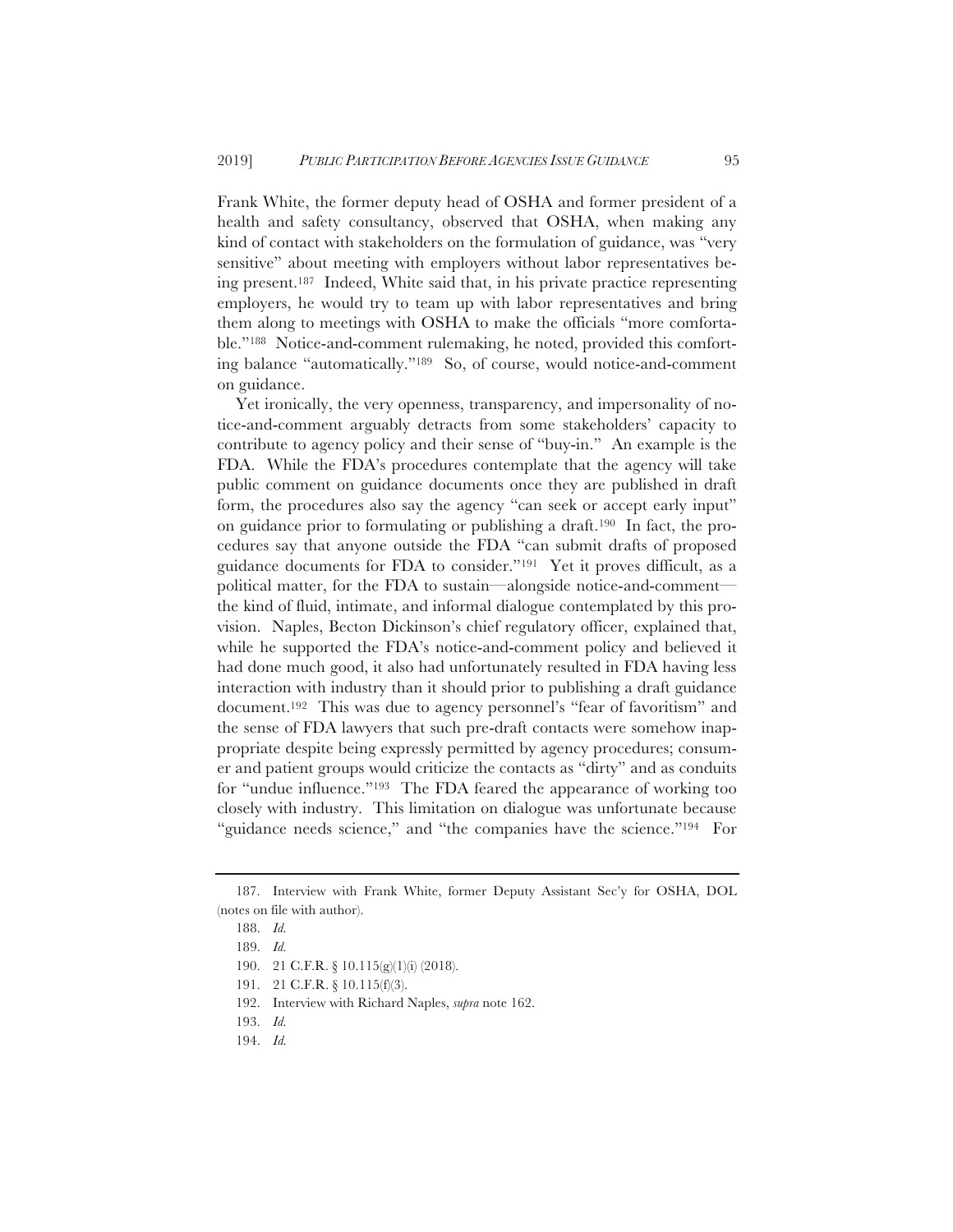96 *ADMINISTRATIVE LAW REVIEW* [71:1

officials to formulate draft guidance in ignorance of industry knowledge was inefficient and ended up creating more work later in the process.195 Other interviewees agreed that, despite the FDA's extraordinary commitment to notice-and-comment on guidance, genuine communication between agency and industry could be blocked by political fear of operating outside that process. Bradley Merrill Thompson, counsel to device-maker trade associations, said that the FDA's failure to communicate with industry on a predraft basis was a continuing problem and was currently (as of October 2016) at a "low point," in part because former Commissioner Robert Califf, having been subjected to "absurd" accusations about coziness with industry during his confirmation hearings, was "sensitive" about the matter.196 Relatedly, Daniel Troy, general counsel of GlaxoSmithKline, said that while he recalled a few times when a trade association submitted draft guidance documents to the agency (as the FDA procedures expressly permit), "politics these days" were "very challenging" for that kind of submission.197 It "looks like capture."198 An FDA Office of Policy official confirmed that the agency "rarely" sees industry submit draft guidance.199 Janet Woodcock, Director of the FDA's Center for Drug Evaluation and Research, likewise said outside submissions of draft guidance were "very uncommon," partly because parties might fear an "appearance of impropriety," though she thought industry had many ways to participate besides this.200

A similar dynamic may occur at parts of the EPA. An executive at an environmental services firm said that, while the EPA over the last few decades had increasingly sought public comment on drafts of guidance documents, the agency was decreasingly receptive to input from industry prior to any version of guidance being published.201 She regarded this as unfortunate because input outside of notice-and-comment on a particular draft was more "free flow" and "back and forth," and was thus more informative

<sup>195.</sup> *Id.*

<sup>196.</sup> Interview with Bradley Merrill Thompson, *supra* note 83.

<sup>197.</sup> Interview with Daniel Troy, *supra* note 93.

<sup>198.</sup> *Id.*

<sup>199.</sup> Interview with Source 25, *supra* note 69.

<sup>200.</sup> *See* Interview with Janet Woodcock, Dir., Ctr. for Drug Evaluation & Research, FDA; *see also* Interview with Source 80, *supra* note 135 (noting that the FDA sometimes encourages submission of draft guidance and that it has happened); Interview with Source 20, *supra* note 173 (noting that in some instances industry does submit draft guidance while in others it seeks influence by more indirect means; and that in any case the agency tends to "hunker down" and stop communicating with stakeholders at some point in the formulation process before publishing a draft).

<sup>201.</sup> Interview with Source 106, *supra* note 168.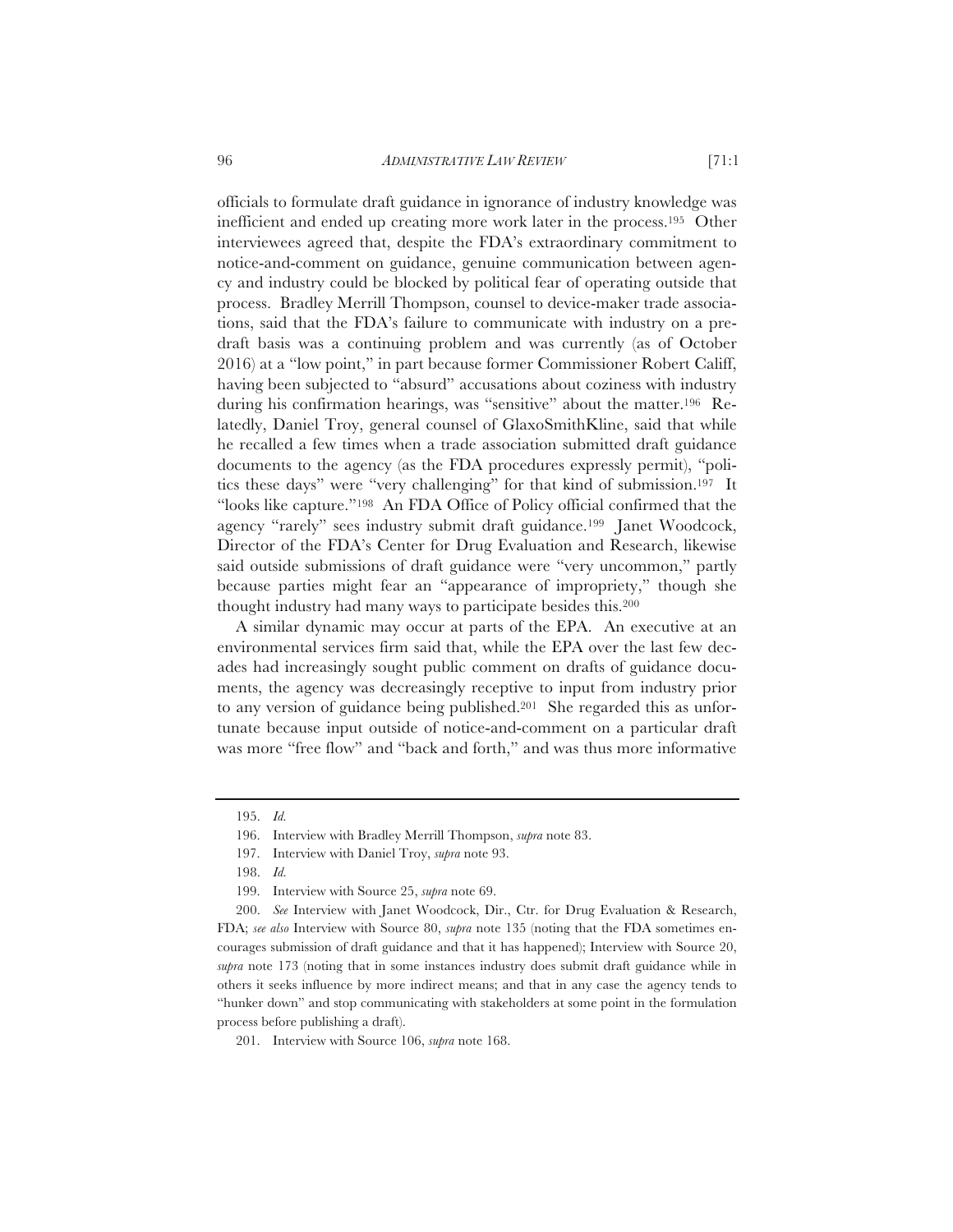to the agency.202 By the time a draft was formulated and published, she noted, the EPA would already be "defensive" about the draft.203 This interviewee's observation is consistent with academic literature on legislative rulemaking indicating that, although a draft rule is supposed to be the focal point for agency–stakeholder dialogue, the agency's very act of preparing the draft and achieving internal agreement on it causes the agency to become more invested in the draft's content and less willing to make changes.204

The third mechanism by which notice-and-comment on guidance could increase legitimacy is by simply getting a larger number and wider range of stakeholders (especially regulatory beneficiaries) to participate. In particular, public comment on guidance makes guidance susceptible to the same kinds of "mass comment campaigns" that have become a salient (if statistically rare) feature of legislative rulemaking. For example, searches of the regulations.gov website yield approximately fifty draft guidance documents that EPA chose to publish for public comment through the *Federal Register* in the period 2011–2014,205 and of these, eight were subject to mass-comment campaigns yielding at least 5,000 comments each, with five that exceeded 40,000 comments.206 These avalanches of comments might serve as prima

206. For each of these eight documents, one can calculate a very rough number of mass-comment-campaign comments by going to the webpage for the document's docket folder and subtracting the count of unique comments appearing in the parenthetical after the "Comments (View All)" heading from the count of total comments under the heading "Comments Received\*." But note the difference will not exclude comments that were part of a mass-comment campaign insofar as the individual commenters personalized their comments. On the tendency to "slightly personalize" comments in mass-comment campaigns, see Farina et al., *supra* note 147, at 141. The eight documents, with counts, are:

- ENVTL. PROT. AGENCY, EPA-HQ-OW-2011-0409, DRAFT GUIDANCE ON IDENTIFYING WATERS PROTECTED BY THE CLEAN WATER ACT (230,625 minus 3,878 equals 226,747).
- ENVTL. PROT. AGENCY, EPA-HQ-OW-2011-1013, UIC PERMITTING GUIDANCE FOR OIL AND GAS HYDRAULIC FRACTURING ACTIVITIES USING DIESEL FUELS— DRAFT (97,147 minus 2,732 equals 94,415).
- ENVTL. PROT. AGENCY, EPA-HQ-OAR-2007-0268, UPDATES TO PROTECTIVE ACTION GUIDES MANUAL: PROTECTIVE ACTION GUIDES (PAGS) AND PLANNING GUIDANCE FOR RADIOLOGICAL INCIDENTS (68,350 minus 2,213 equals 66,137).
- ENVTL. PROT. AGENCY, EPA-HQ-OPP-2014-0737, BENEFITS OF NEONICOTINOID

<sup>202.</sup> *Id.*

<sup>203.</sup> *Id.*

<sup>204.</sup> West, *supra* note 128, at 72; *cf.* Naughton et al., *supra* note 151 (finding more influence at the *advance* notice of proposed rulemaking stage).

<sup>205.</sup> Note these searches would not pick up guidance documents that the EPA published for public comment on its own website.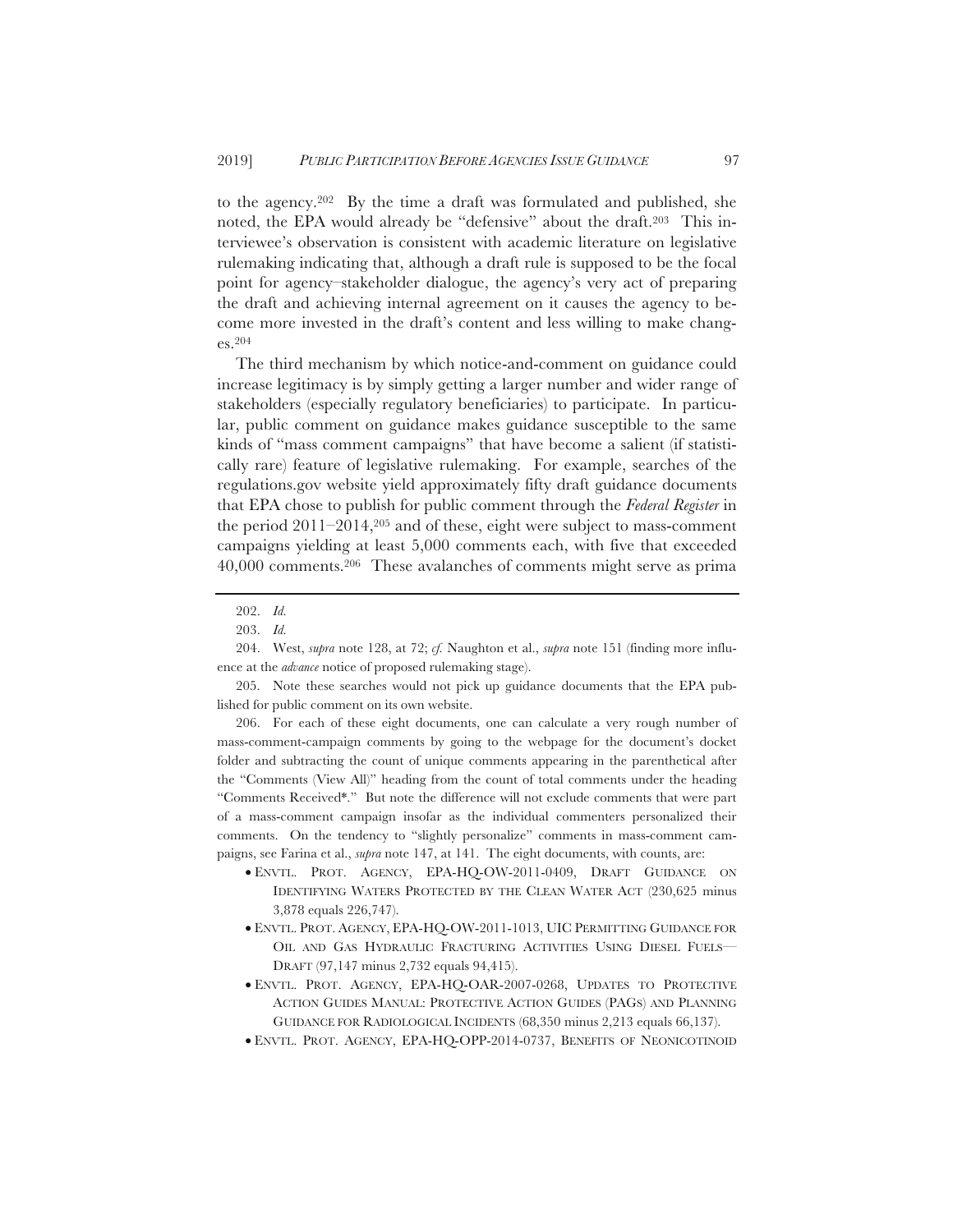facie evidence that notice-and-comment is making the formulation of guidance more legitimate in a democratic sense—in terms of the mass public's sense of ownership of what the agency does.

But some scholars of legislative rulemaking—where mass comment has been studied for several years—have argued that, if we operate from a conception of democratic legitimacy befitting administrative policymaking, the value of mass comments is dubious. As noted by Farina and her colleagues, "high-volume public commenting almost always stems from action campaigns by one or more advocacy groups."207 The "primary purpose of the [groups'] campaigns," say Farina et al., "is persuasive, rather than educational," based on appeals to emotion, hyperbolic language, and "selective deployment of facts."208 The comments arising from the campaigns do not fit the paradigm of deliberative democracy—pluralist and open yet also evidence-based and rational—that has historically characterized agency policymaking, as distinct from a raw plebiscitary model of policy choice. Treating commenting as a plebiscite is dubious for the additional reason that comments are not a representative sample of the population or electorate.209 In fact, as Nina Mendelson has said, comments from the mass public often state value choices rather than make evidence-based argu-

- ENVTL. PROT. AGENCY, EPA-HQ-OW-2010-0315, SOLICITATION OF PUBLIC COMMENTS RE: GUIDANCE ON IMPROVING EPA REVIEW OF APPALACHIAN SURFACE COAL MINING OPERATIONS UNDER CWA, NEPA AND EJ EXECUTIVE ORDER (63,601 minus 810 equals 62,791).
- ENVTL. PROT. AGENCY, EPA-HQ-OW-2011-0466, NOTICE OF AVAILABILITY OF THE 2012 RECREATIONAL WATER QUALITY CRITERIA (10,513 minus 218 equals 10,295).
- ENVTL. PROT. AGENCY, EPA-HQ-OPP-2013-0676, CONSIDERATION OF SPRAY DRIFT IN PESTICIDE RISK ASSESSMENT (5,596 minus 118 equals 5,478).
- ENVTL. PROT. AGENCY, EPA-HQ-OPP-2014-0219, PESTICIDES; CONSIDERATION OF VOLATILIZATION IN PESTICIDE RISK ASSESSMENT: NOTICE OF AVAILABILITY AND REQUEST FOR COMMENT (15,442 minus 18 equals 15,424).

Examples of mass public comment on guidance documents have been noted previously in the literature, going back as far as 2003. *See, e.g.*, Mendelson, *supra* note 33, at 432.

207. *See* Farina et al., *supra* note 147, at 141.

208. *Id.*

209. *Id.* at 137–45; *see also* Michael Herz, *"Data, Views, or Arguments": A Rumination*, 22 WM. & MARY BILL OF RTS. J. 351, 371 (2013) (noting consensus among scholars that legislative rulemaking is not plebiscitary).

SEED TREATMENTS TO SOYBEAN PRODUCTION DOCKET FOLD (41,571 minus 938 equals 40,633). This document is an assessment of the benefits of certain seed treatments to soybean production, conducted as part of EPA's "periodic review of pesticide registrations." The notice inviting comment, posted October 22, 2014, is prefaced with the word "Guidance."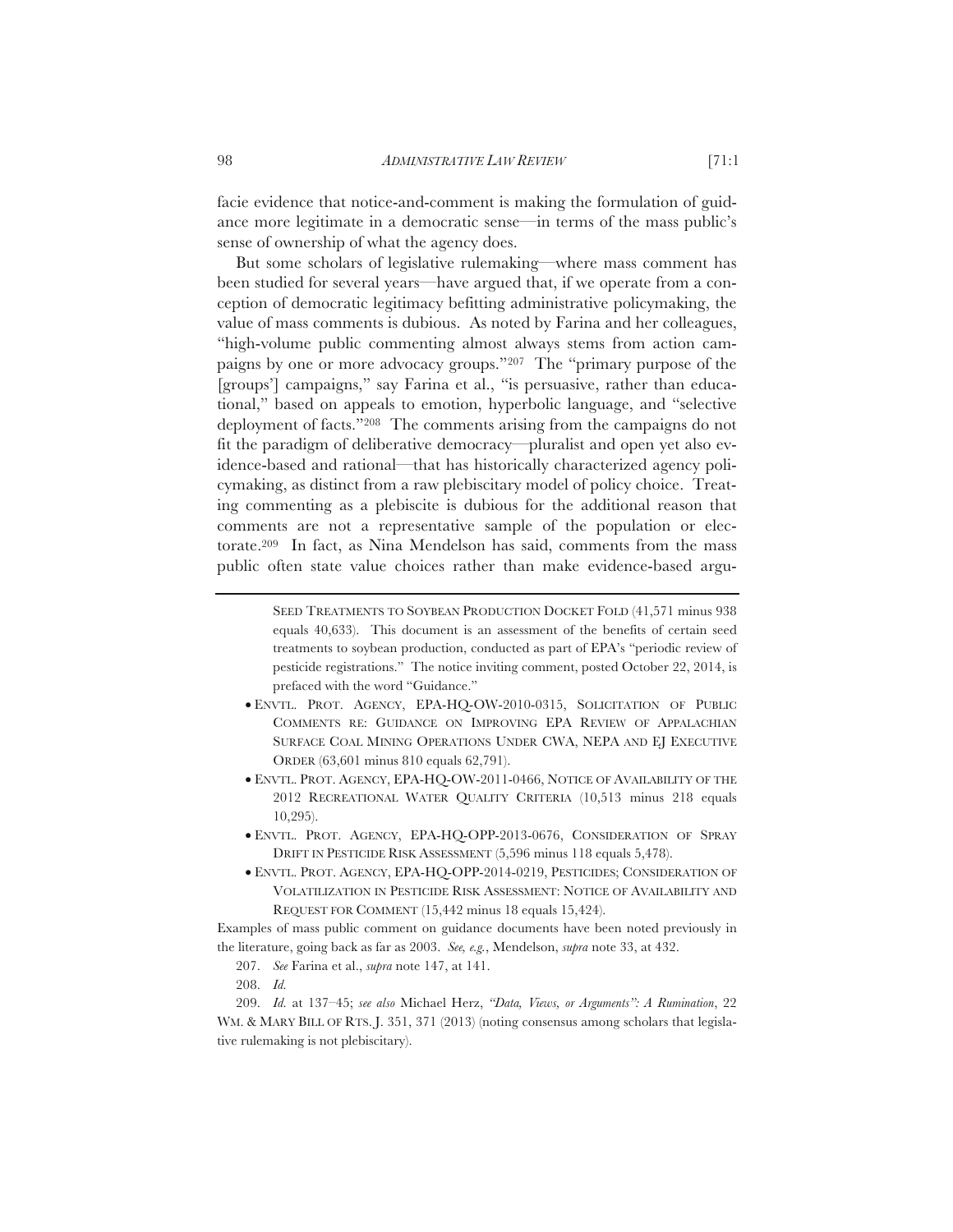ments, and "agencies generally appear to be impatient with and unresponsive to value-focused commenting."210 Indeed, agencies may be "overwhelmed and annoyed" by masses of comments that are costly to process yet seemingly of little use in decisionmaking, meaning the campaigns can even backfire in winning agency assent.211 Or if agencies do embrace mass comments, they are opportunistic about it: "When [the agencies'] conclusion has strong support in the [mass] comments they tend to note that fact, and when it does not they tend to glide over it."212 If mass comment continues to grow, we may be headed toward one of two problematic outcomes: agencies' unresponsive or opportunistic treatment of mass comments will aggravate public cynicism, or the agencies will be forced to adopt more of a plebiscitary approach to policymaking, which is not something for which notice-and-comment is designed or suited.213

#### *D. Costs: Expenditure of Time and Resources*

Notice-and-comment on guidance will take agency resources and cause some delay, compared with narrower and less-formal means of taking input. Public comment on guidance, said a former agency general counsel, was "usually a good investment," but came at "some cost."214 Samuels, counsel to the Association of Home Appliance Manufacturers, noted that it takes "manpower."215 According to an EPA official, one of the EPA's criteria for whether to take public comment on guidance was the need for speed: if the guidance was needed right away, that was a reason to forego comment.216 A former senior EPA official with cross-office responsibilities said a drawback of notice-and-comment on guidance was the processing time.217 An interviewee who held senior posts at CFPB and other federal agencies said the targeted outreach to industry trade associations, public interest groups, and consumer advocates that was common for banking agen-

<sup>210.</sup> Nina A. Mendelson, *Rulemaking, Democracy, and Torrents of E-Mail*, 79 GEO. WASH. L. REV. 1343, 1367 (2011).

<sup>211.</sup> Herz, *supra* note 209, at 373.

<sup>212.</sup> *Id.* at 372. For an argument that the Federal Communications Commission genuinely took account of public sentiment expressed in mass comments in the net neutrality rulemaking, see Lauren Moxley, *E-Rulemaking and Democracy*, 68 ADMIN. L. REV. 661 (2016).

<sup>213.</sup> Livermore et al., *supra* note 44, at 992. Mendelson argues that the most rational and defensible agency approach to mass comment is to treat it as an invitation to further assessment or deliberation. *See* Mendelson, *supra* note 210, at 1371–79.

<sup>214.</sup> Interview with Source 69, *supra* note 139.

<sup>215.</sup> Interview with Charles Samuels, *supra* note 138.

<sup>216.</sup> Interview with Source 99, *supra* note 103.

<sup>217.</sup> Interview with Source 96, *supra* note 89.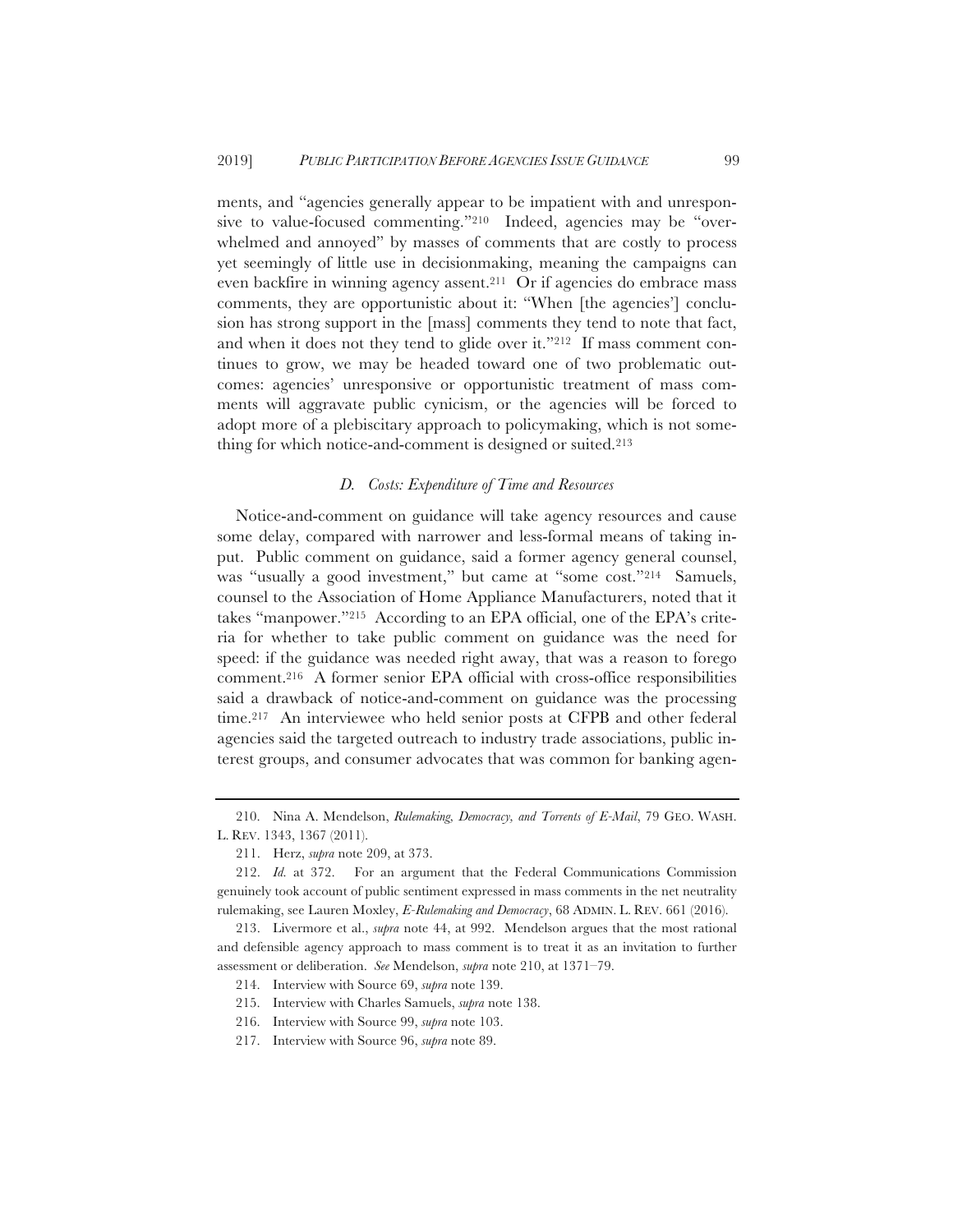cies formulating guidance was "much faster" than the process that banking agencies would typically undertake when they did voluntary notice-andcomment on guidance (that is, administering a public notice-and-comment period, making an appropriate record of the comments received, and publishing the outcome).218 A former senior Federal Reserve official who has counseled financial institutions said she thought CFPB ought to undertake notice-and-comment on guidance more often, estimating it would add three to five months to the process for a given document.<sup>219</sup>

The cost of notice-and-comment in time and money presents a tradeoff: it will delay issuance of the guidance at issue and possibly also burn up agency resources that could be used to produce guidance on yet other subjects. Since much guidance responds to industry demand for clarity, this is a tradeoff for industry, as well. A former CFBP official who represents CFPB-regulated entities described the "tradeoff" as thus: "industry wants input," but it also "wants guidance," and more input means less guidance.220 An executive at a drug manufacturer warned that adding more process for FDA guidance would make the agency less inclined to issue it and slow things down; industry needed to know what the agency was thinking.221 John Newquist, the former assistant administrator of OSHA's Region V, said the agency would benefit from more stakeholder input on guidance, but he said this risked making the issuance of guidance more like legislative rulemaking, which at OSHA is notoriously slow and onerous, and if that happened, you would never have any guidance.222 Celeste Monforton, an academic and safety advocate and former OSHA legislative analyst, said that OSHA guidance was high in volume, diverse, and often based on local conditions, meaning that putting most of it out for comment was not feasible: "industry just wants the answer."223 An official at a nonprofit public policy research organization, formerly a consultant and product manager in the consumer finance industry, said that a well-run banking regulatory agency should be interested in seeking a broad range of outside viewpoints, but you cannot really force an agency to care about such in-

<sup>218.</sup> Interview with Source 90, *supra* note 62.

<sup>219.</sup> Interview with Source 72, *supra* note 64.

<sup>220.</sup> Interview with Source 81, former official, CFPB (now represents CFPB-regulated entities) (notes on file with author).

<sup>221.</sup> Interview with Source 108, exec. at a drug mfr. (notes on file with author).

<sup>222.</sup> Interview with John Newquist, *supra* note 118.

<sup>223.</sup> Interview with Celeste Monforton, Lecturer, Dep't of Health & Human Performance, Texas State Univ.; Professorial Lecturer, Milken Inst. Sch. of Pub. Health & Health Servs., George Washington Univ. (former legislative analyst, OSHA; former policy advisor, MSHA) (notes on file with author).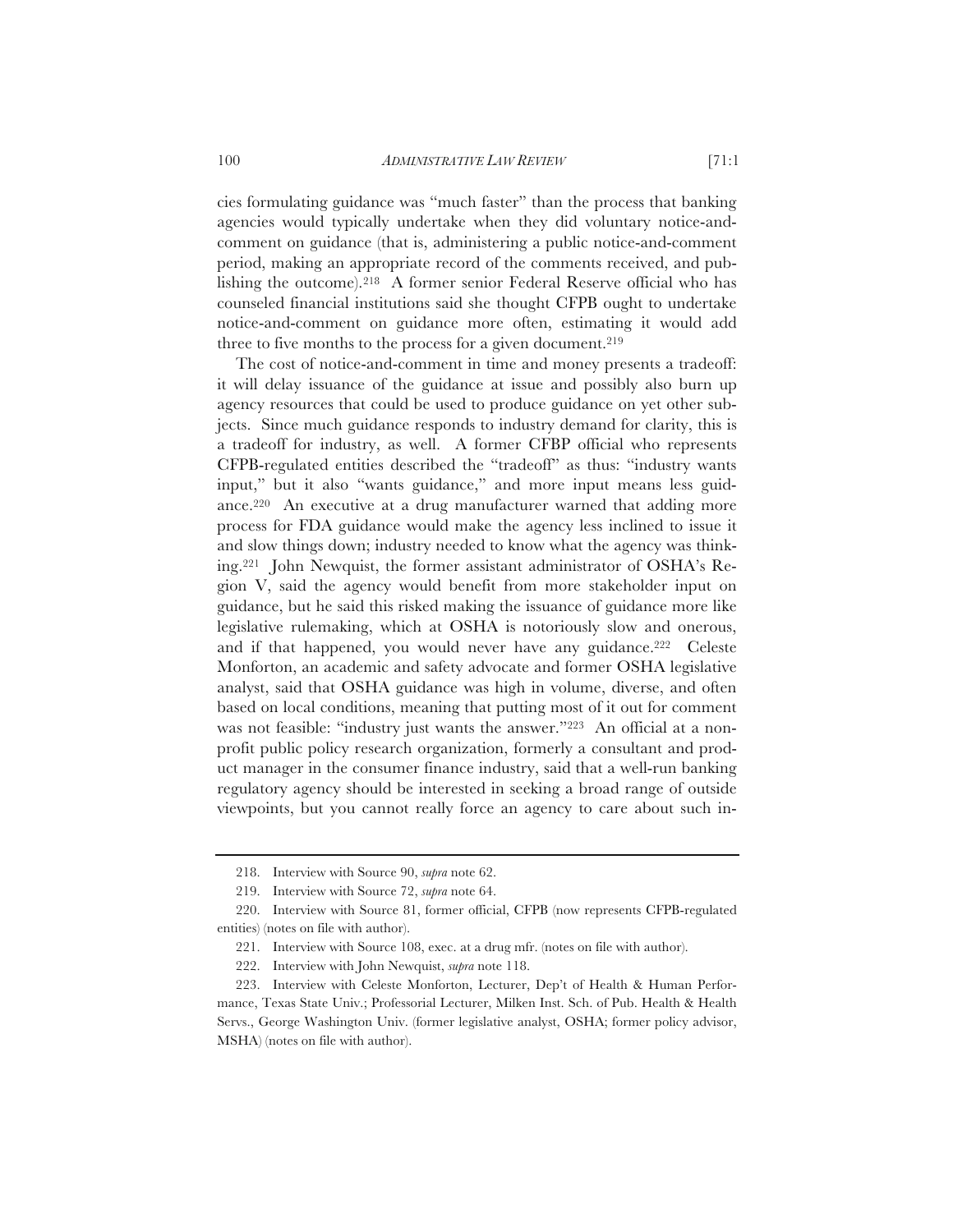put.224 She further stated that adding process burdens to the issuance of guidance risked taking away the value of guidance, that is, the capacity to change industry behavior for the better through informal nudging based on agency judgment.225 A former HHS Office of General Counsel official, while urging that CMS do notice-and-comment for more of its guidance, said she recognized that this had to be traded off against the fact that more process would slow things down, especially since it was already hard to get guidance out of CMS to begin with.226

When it comes to the time and resources spent on notice-and-comment, a key variable is whether the agency opts to issue a written response to the comments (the written response, in the context of legislative rulemaking, being one of the costliest elements of the process). A former agency general counsel, while declaring notice-and-comment usually a good investment for guidance, said it was "key" that there was no obligation to respond to the comments—a point she said kept down process costs more than any other factor, including the absence of OMB review.227 Consider the FDA, which does not obligate itself to give any response to comments on guidance and generally gives none.228 When the FDA first adopted its policy in favor of notice-and-comment on guidance in the 1990s, recalled a former senior official there, personnel were "often unhappy" with the policy, and it was "key" for obtaining their "buy-in" that the policy did not require a response to comments like that required for legislative rulemaking.229 William Schultz, who served as FDA Deputy Commissioner for Policy in 1994– 1998, recalled that the agency's centers were "upset" about the new policy, and the staff feared that the new policy would "really impede" their work; the absence of a response requirement, he said, was important for "selling" the policy to the staff.230 Meanwhile, at the EPA, officials usually *do* give a response to comments on guidance,231 though much less in-depth than for legislative rulemaking.232 DOT and the USDA NOP also give responses when they do take notice-and-comment on guidance.<sup>233</sup>

<sup>224.</sup> Interview with Source 131, *supra* note 65.

<sup>225.</sup> *Id.*

<sup>226.</sup> Interview with Source 67, former official, HHS Office of Gen. Counsel (notes on file with author).

<sup>227.</sup> Interview with Source 69, *supra* note 139.

<sup>228.</sup> Interview with Source 24, *supra* note 54; Interview with Michael Carome & Sammy Almashat, *supra* note 55; Interview with Bradley Merrill Thompson, *supra* note 83.

<sup>229.</sup> Interview with Source 107, *supra* note 90.

<sup>230.</sup> Interview with William Schultz, *supra* note 92.

<sup>231.</sup> Interview with Richard Stoll, *supra* note 165.

<sup>232.</sup> *See supra* note 108 and accompanying text.

<sup>233.</sup> Interview with Kathryn Thomson, *supra* note 82; Interview with Miles McEvoy,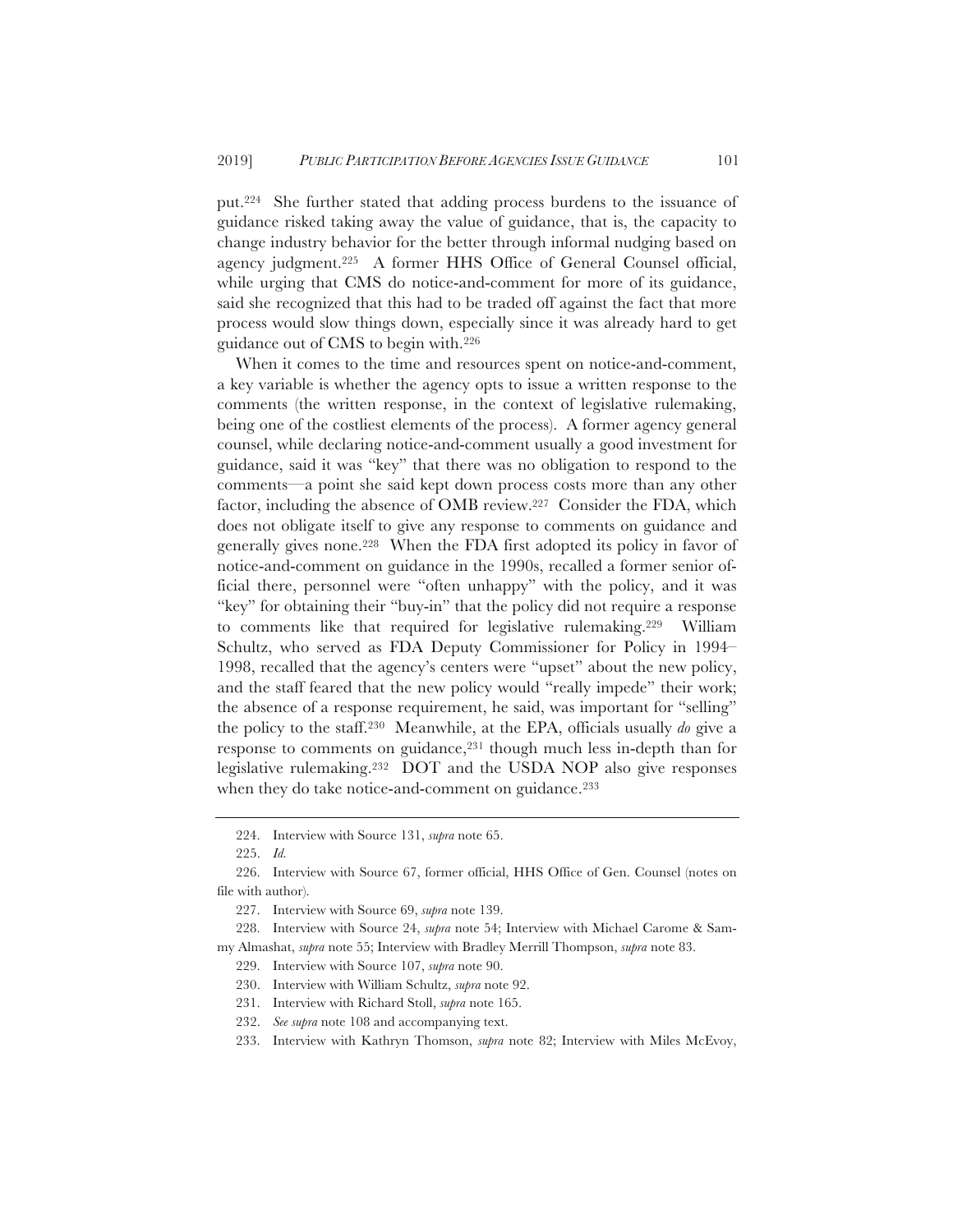102 *ADMINISTRATIVE LAW REVIEW* [71:1

Ironically—but crucially—the costs of notice-and-comment can rise high enough that such participation comes to be viewed as an obstacle to agency policymaking, which in turn delegitimizes the entire agency policymaking process in the eyes of some stakeholders. In other words, notice-andcomment becomes, not a costly investment in legitimacy, but a factor that kills legitimacy, at least for part of the community. At OSHA, said one American Federation of Labor and Congress of Industrial Organizations (AFL-CIO) official, employers had succeeded over the years in "shutting down" legislative rulemaking, to the point where promulgating a major rule can take ten to twenty years.234 This comment is consistent with academic work indicating that, particularly at OSHA, judicial review imposed process costs that dramatically slowed legislative rulemaking in the course of the 1970s and 1980s.235 Efforts in recent years to beef up the process for issuing OSHA guidance and thereby make it more like legislative rulemaking, argued the AFL-CIO official, would make it "not feasible to run the government."236 The whole challenge to guidance, said a second AFL-CIO official, was an "industry-generated" effort to get OSHA to "stop doing its job."237 The first AFL-CIO official did not see notice-and-comment on guidance as a good-faith effort to broaden participation at a procedural level, but instead as a disguised substantive attack on workplace safety regulation per se.238 "The objection" to guidance, she said, "is not really about process but substance."239 It was an effort to weigh down guidance with the same "baggage" as legislative rulemaking out of a substantive objection "to all government regulation."240 Even lesser forms of participation were subject to this critique. If OSHA held a stakeholder meeting on a guidance document, said the second AFL-CIO official, "it would be a disaster," opening the way for industry associations to try to "shut down" the initiative through "scare tactics" and the invocation of "extreme" fact situations.241 "If you create an event," said a third AFL-CIO official, "you create a target."242

Given the AFL-CIO officials' view of notice-and-comment on guidance

*supra* note 75.

<sup>234.</sup> Interview with Source 36, *supra* note 61.

<sup>235.</sup> Thomas O. McGarity, *Some Thoughts on "Deossifying" the Rulemaking Process*, 41 DUKE L.J. 1385, 1387–88, 1392–93, 1400–03 (1991).

<sup>236.</sup> Interview with Source 36, *supra* note 61.

<sup>237.</sup> Interview with Source 35, official, AFL-CIO (notes on file with author).

<sup>238.</sup> Interview with Source 36, *supra* note 61.

<sup>239.</sup> *Id.*

<sup>240</sup>*. Id.*

<sup>241.</sup> Interview with Source 35, *supra* note 237.

<sup>242.</sup> Interview with Source 37, official, AFL-CIO (notes on file with author).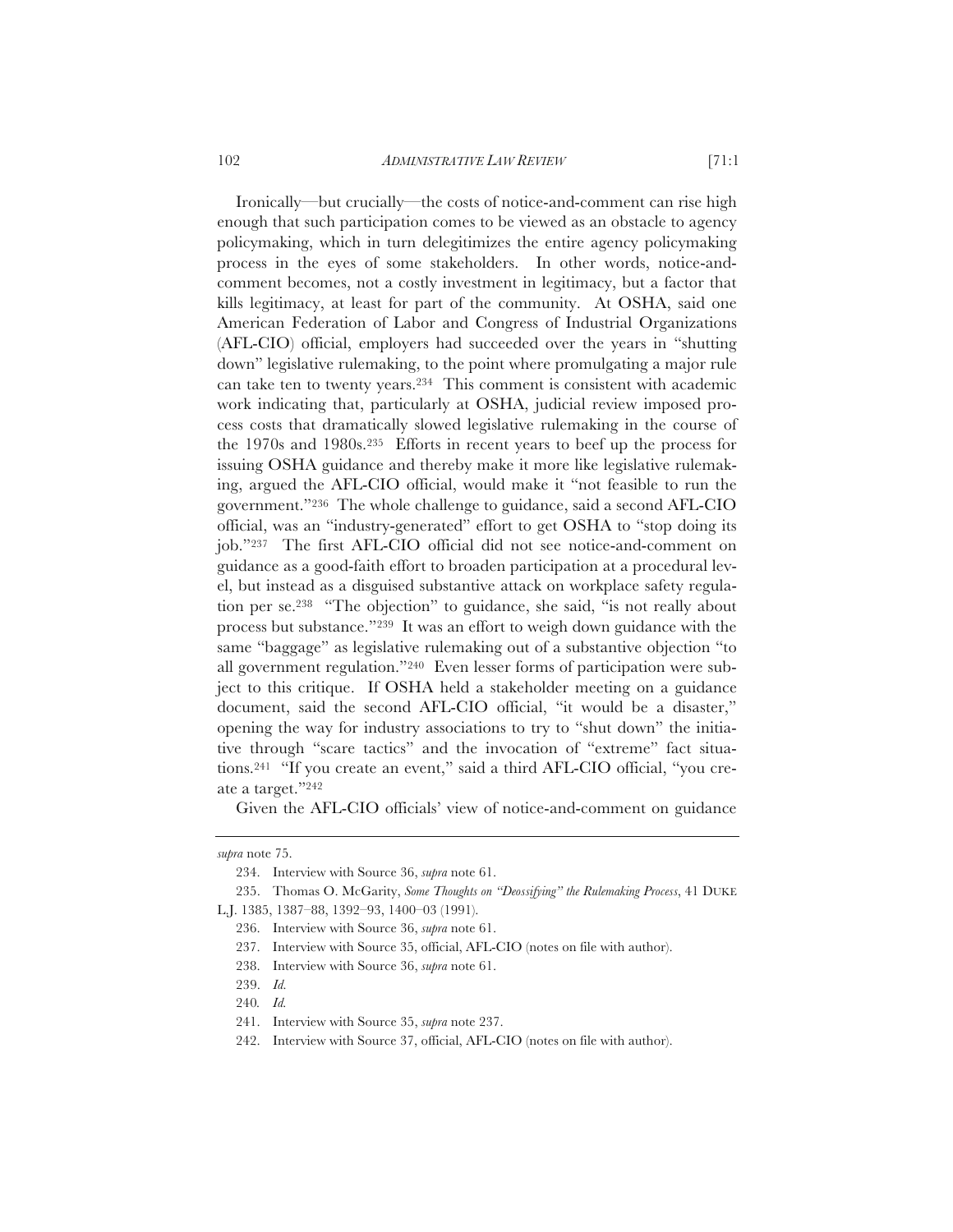as favoring industry, one might think that, if OSHA were to incur the cost of offering such process on a guidance document, the agency would increase its credibility with employer groups whom the AFL-CIO often opposes. But that is hardly guaranteed. Marc Freedman, the U.S. Chamber of Commerce's executive director of labor law policy, recounted how OSHA in October 2010 made the rare move of seeking public comment on a draft guidance document, this one pertaining to occupational noise exposure.243 The document favored expansive engineering controls that would be costly to employers compared with the alternative of personal protective equipment.244 The Chamber thought the new policy required legislative rulemaking and was unsound as a matter of substance.245 It commissioned an economic analysis for its comment, which it expected would have no impact on OSHA, and submitted a preliminary comment on January 18, 2011, pending full comments to come in March.246 But suddenly, on January 19, 2011, OSHA withdrew the draft.247 Freedman, who attributed the withdrawal at least in part to intervention by OMB (which he said had not heard of the guidance before it was published), said the whole episode "made us suspicious of OSHA guidance going forward."<sup>248</sup> In other words, Freedman's view that the draft contained broad and wrongheaded policy and was an inappropriate use of guidance offset any increased credibility that OSHA might have hoped to achieve by voluntarily taking public comment on the initiative.

# IV. BROAD MANDATES FOR NOTICE-AND-COMMENT AND WHY THEY ARE PROBLEMATIC

The preceding Part indicates that the benefits of notice-and-comment on guidance (though hardly certain) may be substantial enough to offset the costs in many situations. If notice-and-comment is worth it for at least

<sup>243.</sup> Interview with Marc Freedman, *supra* note 176.

<sup>244.</sup> *Id.*

<sup>245.</sup> *Id.*

<sup>246.</sup> *Id.*

<sup>247.</sup> For announcement of the withdrawal, see Press Release, U.S. Dep't of Labor, OSHA National News Release, No. 11-74-NAT (Jan. 19, 2011), https://www.osha.gov/ news/newsreleases/national/01192011.

<sup>248.</sup> Interview with Marc Freedman, *supra* note 176. For the Chamber's preliminary comment, see Chamber of Commerce, Comment Letter on Docket No. OSHA-2010-0032- 0079 Interpretation of OSHA's Provisions for Feasible Administrative or Engineering Controls of Occupational Noise (Jan. 18, 2011), https://www.regulations.gov/document? D=OSHA-2010-0032-0079. For announcement of the withdrawal, see Press Release, U.S. Dep't of Labor, *supra* note 247.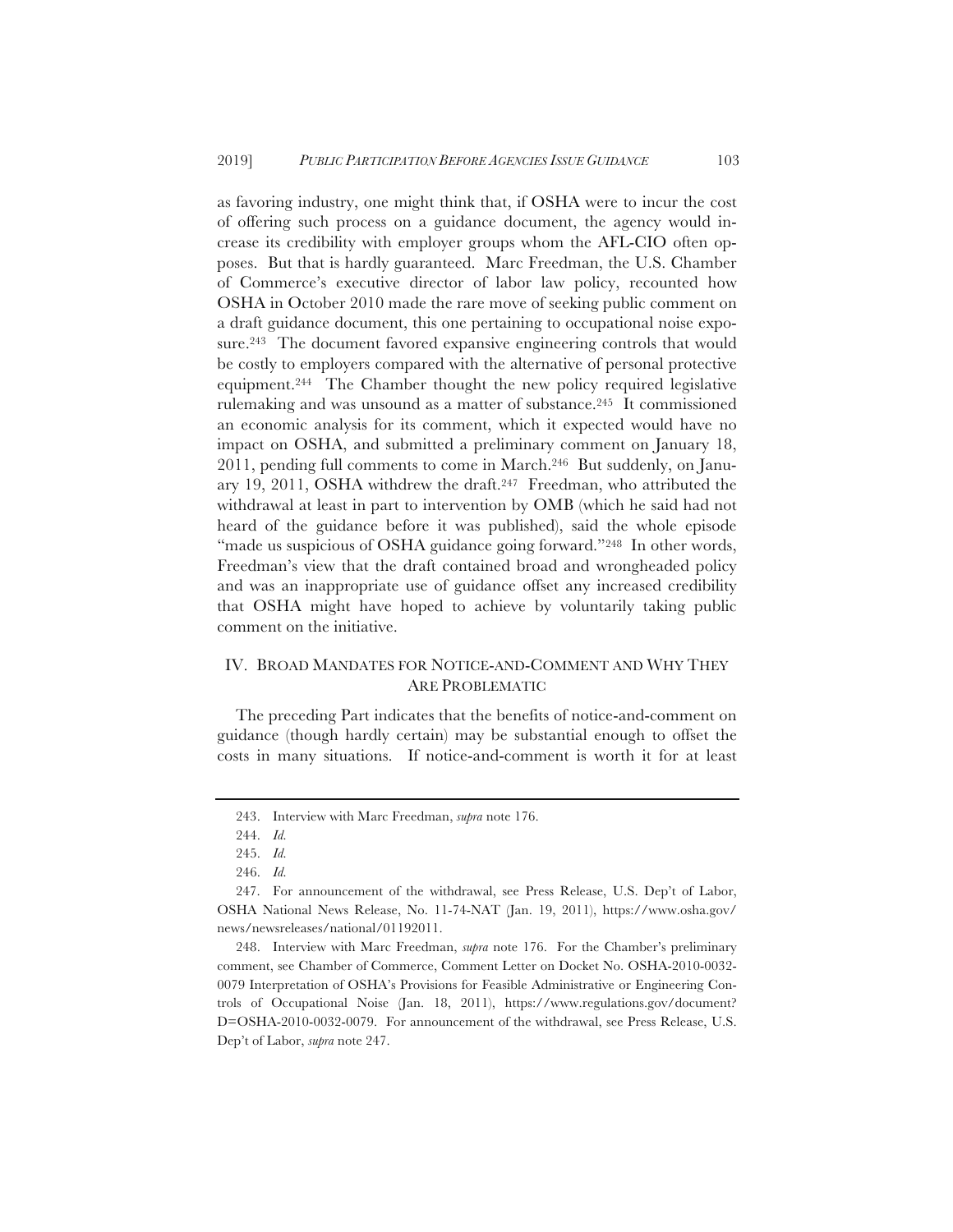104 *ADMINISTRATIVE LAW REVIEW* [71:1

some guidance, that raises the question of whether whole agencies, or even the entire government, should have policies requiring its use. This Part considers that question. I begin by describing some existing models for requiring notice-and-comment, with particular attention to the kind of model in place at the FDA, i.e., a single agency adopts an agency-wide mandate for notice-and-comment on a large category of its guidance. I then point out the danger that, if an agency adopts such a policy for a large enough category of guidance as to strain the agency's resources, the result may be that guidance remains in draft indefinitely, defeating the purpose of noticeand-comment and—if the regulatory program entails strong incentives for firms to follow guidance—causing confusion and risk for stakeholders. I also consider the possibility that strong policies in favor of public comment for guidance (especially if ratified by Congress or the White House) could have the effect of legitimating the replacement of legislative rulemaking by guidance. Given the variability of public comment's benefits and costs (discussed in Part III) and the risks discussed in this Part, I conclude that it is best to proceed document-by-document, or at most agency-by-agency, and that a government-wide mandate for public comment on a large category of guidance would be imprudent given our present knowledge.

## *A. Models for Requiring or Encouraging Notice-and-Comment*

Let us begin by considering existing models for requiring or encouraging notice-and-comment on guidance. We shall first consider the OMB Good Guidance Practices' (GGPs') mandate for notice-and-comment on certain guidance documents across all executive agencies, then agency-specific approaches.

OMB's mandate is broad in terms of the agencies covered but narrow in terms of the documents covered. Its GGPs generally require that all executive agencies engage in pre-adoption notice-and-comment (with a response) on any guidance document that is "economically significant,"249 i.e., that "may reasonably be anticipated to lead to an annual effect on the economy of \$100 million or more or adversely affect in a material way the economy or a sector of the economy."250 How many guidance documents meet those criteria? The most relevant data come from OMB's historical reports database of the number of regulatory actions (including guidance documents) that were reported to OMB and reviewed by it as "economically significant" each year.251 The number of guidance documents so reported and

<sup>249.</sup> OMB Bulletin, *supra* note 19, § IV.

<sup>250.</sup> OMB Bulletin, *supra* note 19, § I(5).

<sup>251.</sup> On the inclusion of guidance documents in OMB's figures for reviews of "eco-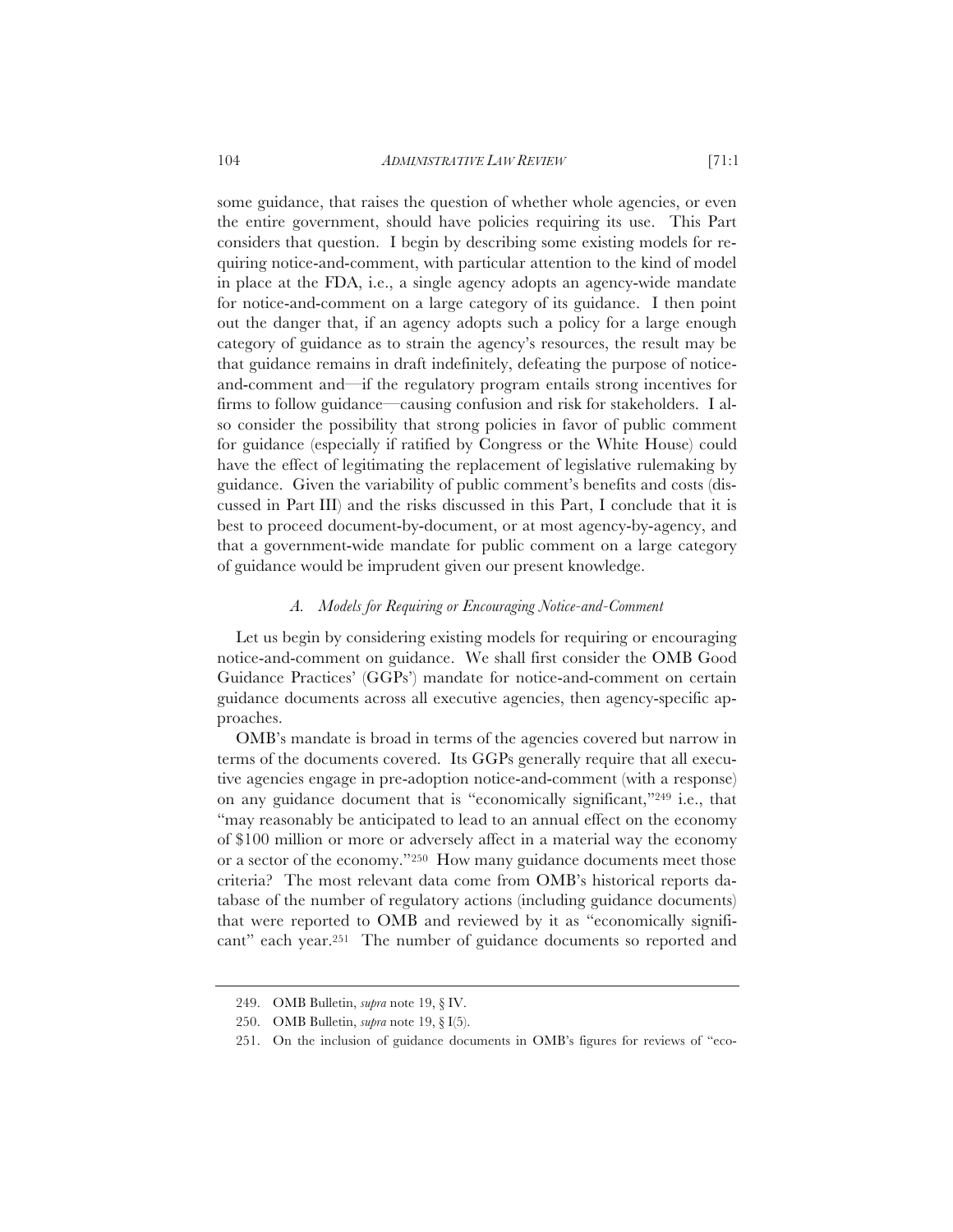reviewed for the whole period from January 2011 through July 2018 is only two.252 Admittedly, the agencies in 2016 were accused by one expert observer of grossly under-counting economically significant guidance documents.253 But even if the agencies were counting more expansively, the numbers would almost certainly still be quite low. The database gives the annual number of *legislative rules* reported and reviewed as economically significant as between 51 and 66 for the years 2011–2015, as 96 for the year

252. Lists of OMB reviews of economically significant regulatory actions (including guidance) for all years from 2011 to 2018 were obtained on August 6, 2018, through yearspecific queries on "All" agencies to the Historical Reports database available at www.reginfo.gov/public/do/eoHistoricReport. The total numbers of economically significant regulatory actions listed for each year are identical or nearly identical to the figures in Table 4 in CAREY, *supra* note 251, at 11–12. (But note Carey only has data through 2015, so no check was available for the years 2016–2018). The two actions listed as guidance are both EPA actions regarding the scope of Clean Water Act jurisdiction; their respective "Completed" dates are 04/27/2011 and 09/17/2013. EPA did take public comment on this guidance. ENVTL. PROT. AGENCY, EPA-HQ-OW-2011-0409, DRAFT GUIDANCE ON IDENTIFYING WATERS PROTECTED BY THE CLEAN WATER ACT, https:// www.regulations.gov/docket?D=EPA-HQ-OW-2011-0409.

253. *See supra* note 24 and accompanying text.

*supra* note 19, at  $\S$  I(5), and accompanying text.

nomically significant" regulatory actions, see MAEVE P. CAREY, CONG. RESEARCH SERV., R43056, COUNTING REGULATIONS: AN OVERVIEW OF RULEMAKING, TYPES OF FEDERAL REGULATIONS, AND PAGES IN THE FEDERAL REGISTER 12 (2016). Actually the criteria that OMB uses to define a regulatory action (including a guidance document) as "economically significant" for purposes of doing its own reviews are formally somewhat broader than how OMB defines a guidance document as "economically significant" for purposes of the OMB GGPs' mandate for notice-and-comment. This means my use of the number of OMB reviews as a means of estimating the number of economically significant guidance documents under the OMB GGPs will cause, if anything, an over-estimate (making it a conservative means of estimation for my argument that such documents are few). For purposes of its own reviews, OMB's criteria for what makes a regulatory action "economically significant" consist of the first of the four items in the definition of "Significant regulatory action" in Executive Order 12,866 § 3(f), which says the action is "likely" to: "Have an annual effect on the economy of \$100 million or more or adversely affect in a material way the economy, a sector of the economy, *productivity, competition, jobs, the environment, public health or safety, or State, local, or tribal governments or communities.*" *See id.* at 10–12 (emphasis added); *see also* Leland E. Beck, *Economically Significant: A Threshold Snapshot of OMB's Regulatory Docket*, FED. REGS. ADVISOR (Aug. 9, 2013), https://web.archive.org/web/20170731020512/www.fedregsadvisor.com/ 2013/08/09/economically-significant-a-threshold-shapshot-of-ombs-regulatory-docket. The words that I have italicized in the quoted text (which add disjunctively to the criteria) do not appear in the OMB GGPs' criteria for economically significant guidance documents. *See*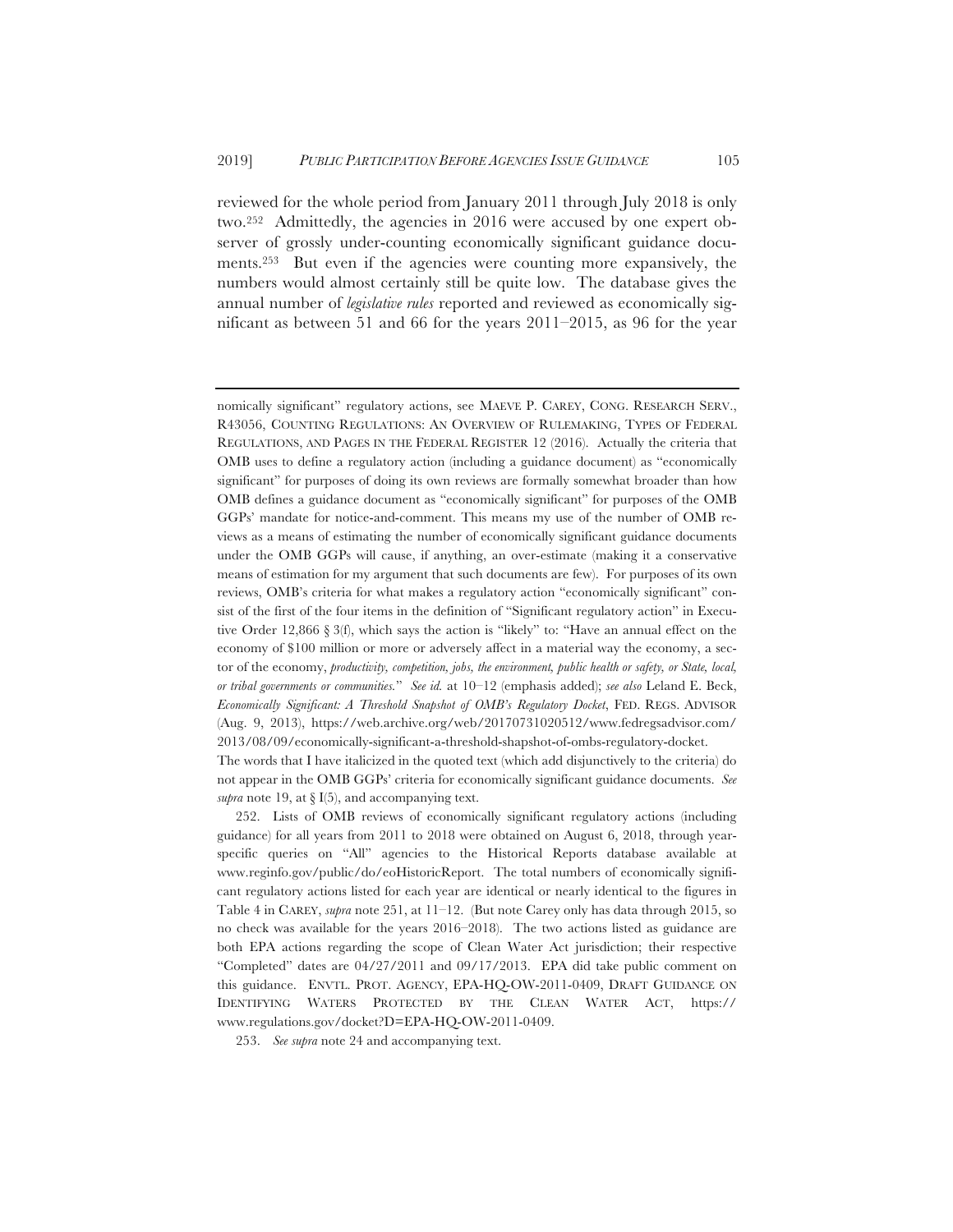2016, and as 34 for the year 2017.254 The average across all these years is sixty. The number of economically significant guidance documents, it seems fair to assume, would be less than the number of economically significant legislative rules, given the normally interstitial nature of guidance. In other words, it would be well under sixty per year, on average, if we add up all executive agencies. To appreciate how tiny this number is compared with the total number of executive agency guidance documents, consider that at just one agency—FDA—the number of final guidance documents presently operative that were issued in the period 1997–2017 is about 1,600—that is, roughly 80 per year (and that excludes documents that were issued but later withdrawn).255 Thus, even with more aggressive counting, it seems the OMB notice-and-comment requirement applies only to the very tip of the guidance iceberg.

When OMB's practically narrow requirement is not in play, agencies have discretion in deciding when to take public comment on guidance. Given this latitude, there are three patterns of agency behavior: (1) adopt a policy of taking public comment on one or more large categories of guidance documents; (2) take public comment on a large number of guidance documents but let them be chosen on a more ad hoc, decentralized basis; or (3) reserve notice-and-comment only for exceptional guidance documents.

The first model—to have a policy of notice-and-comment on one or more large categories of guidance documents—is exemplified by the FDA's GGPs. These were originally a set of procedural rules adopted by the agency in February 1997.256 Subsequently, Congress in November 1997, passed a specific statutory mandate for such procedural rules (including to "ensure public participation [in the guidance's formulation] prior to im-

<sup>254.</sup> I obtained these counts on August 6, 2018, through year-specific queries on "All" agencies to the Historical Reports database available at www.reginfo.gov/public/do /eoHistoricReport. I counted as legislative rules all entries in which the "Stage" said "Final Rule" or "Interim Final Rule." Admittedly, there is some bureaucratic political gaming that goes into what legislative rules are actually reviewed by OMB and with what scrutiny. *See* Jennifer Nou, *Agency Self-Insulation Under Presidential Review*, 126 HARV. L. REV. 1755, 1786– 98 (2013).

<sup>255.</sup> That count is drawn from a search, conducted February 5, 2017, of FDA's online database of guidance, available at https://www.fda.gov/RegulatoryInformation/Guidances. We searched for final guidance documents still operative (excluding bioequivalence recommendations) for which dates were assigned in the database itself or could be assigned through simple online research.

<sup>256.</sup> The Food and Drug Administration's Development, Issuance, and Use of Guidance Documents, 62 Fed. Reg. 8961 (Feb. 27, 1997). The notice-and-comment provision appears in *id.* at 8968.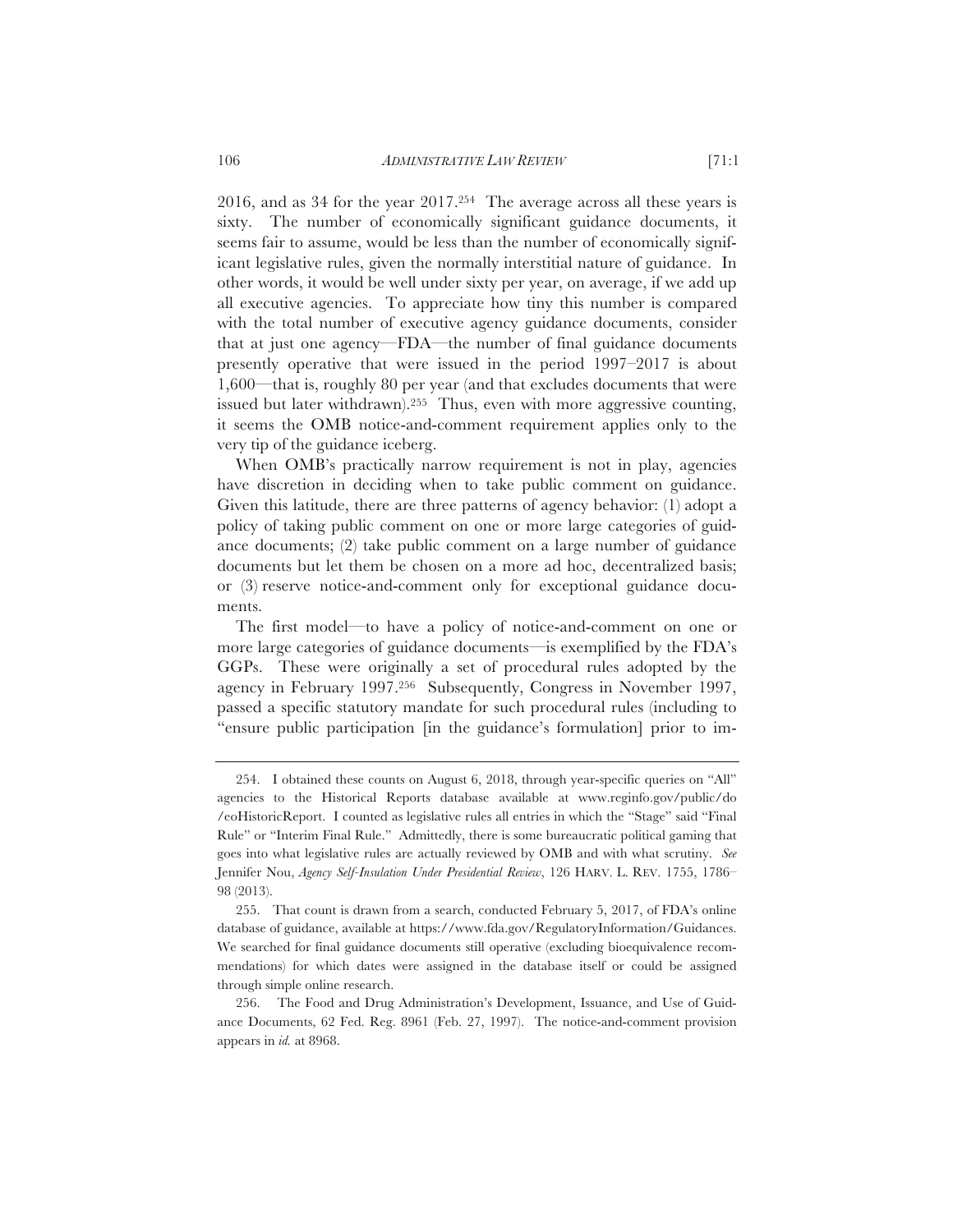plementation"),257 and the procedural rules were re-promulgated, without fundamental changes from the original, in 2000.258 Under its GGPs, the FDA generally must conduct pre-adoption notice-and-comment for all "Level 1" guidance documents, which are defined broadly as those that "(i) Set forth initial interpretations of statutory or regulatory requirements; (ii) Set forth changes in interpretation or policy that are of more than a minor nature; (iii) Include complex scientific issues; or (iv) Cover highly controversial issues."259 The FDA's initial adoption of the GGPs in February 1997 had several causes. The agency's use of guidance documents had been increasing rapidly in the 1990s because of the increasing complexity of the relevant science, and there was a felt need to regularize the documents' use.260 There had been internal reform initiatives in parts of the FDA prior to the advent of the agency-wide GGPs.261 What immediately precipitated their formulation and adoption was a petition from the Indiana Medical Devices Manufacturers Council,262 combined with pressure from congressional overseers.263

Another agency following this pattern is the USDA NOP. In the Introduction to its Handbook (effective March 2011), NOP promised it would generally take pre-adoption public comment on all "Level 1" guidance documents, which it defined as those that "set forth interpretations of NOP statutory or regulatory requirements, changes in interpretation or policy, or address unusually complex or highly controversial issues."264 Most NOP guidance documents are Level 1.265

260. Interview with Source 110, *supra* note 114.

<sup>257.</sup> Food and Drug Administration Modernization Act of 1997, 111 Stat. 2296, 2368 (1997) (codified as amended at 21 U.S.C.  $\S 371(h)$  (2012)). The quotation is from 21 U.S.C.  $§ 371(h)(1)(C)(i).$ 

<sup>258.</sup> Administrative Practices and Procedures Good Guidance Practices, 65 Fed. Reg. 56,468 (Sept. 19, 2000) (to be codified at 21 C.F.R. § 10.115).

<sup>259. 21</sup> C.F.R. § 10.115(c)(1) (2018). For guidance other than "Level 1," the FDA also invites public comment, post-adoption. *See* 21 C.F.R. § 10.115(g)(4)(C). More generally, the FDA is willing to receive comments on any guidance document at any time. *See* 21 C.F.R.  $§ 10.115(g)(5).$ 

<sup>261.</sup> Interview with Source 27, *supra* note 116; Interview with Source 112, *supra* note 91.

<sup>262.</sup> *See* The Food and Drug Administration's Development, Issuance, and Use of Guidance Documents, 62 Fed. Reg. 8961, 8961 (Feb. 27, 1997).

<sup>263.</sup> Interview with William Schultz, *supra* note 92.

<sup>264.</sup> NAT'L ORGANIC PROGRAM, U.S. DEPT. AGRIC., PROGRAM HANDBOOK: GUIDANCE AND INSTRUCTIONS FOR ACCREDITED CERTIFYING AGENTS AND CERTIFIED OPERATIONS iv (2011).

<sup>265.</sup> Interview with Miles McEvoy, *supra* note 75.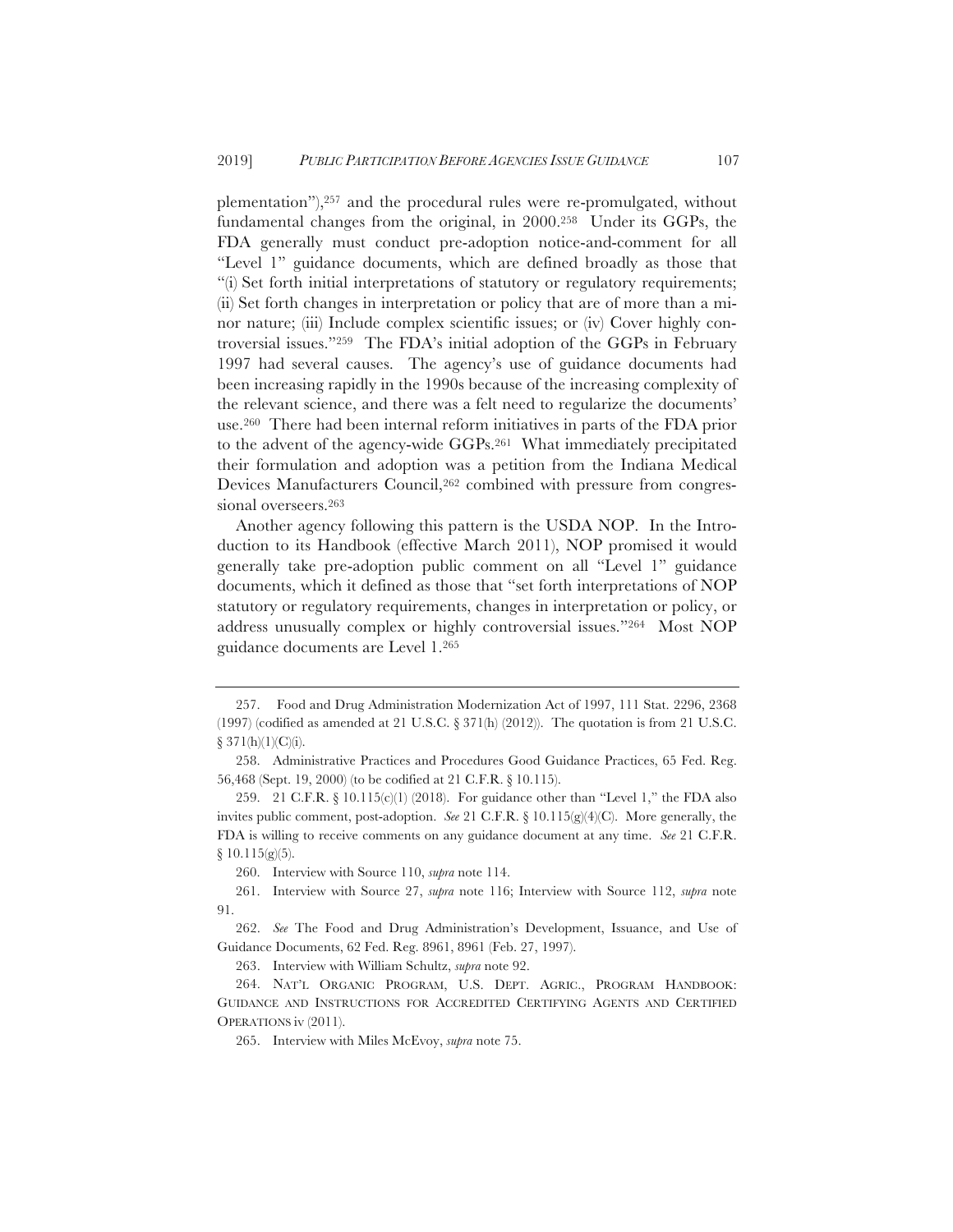108 *ADMINISTRATIVE LAW REVIEW* [71:1

The second model is to take public comment on a large number of guidance documents but select them on an ad hoc, decentralized basis, not according to a broad pre-defined category. The EPA follows this approach. According to an EPA official, the final decision whether to take public comment on a guidance document is normally made by the Assistant Administrator who runs whichever program office is developing the guidance (e.g., the Air Program office, the Water office, etc.), although most commonly the guidance is actually signed by an official one level down, who runs the relevant component of the program office.266 The program office is more likely to opt for public comment (a) the more it thinks it will learn from comments, (b) the less time pressure there is to issue the guidance, and (c) the less the guidance could easily be changed if problems with it are encountered later.267 The decision whether to take public comment, said an EPA Office of General Counsel official, is really a policy decision, not a legal decision.268 The Office of General Counsel plays an advisory role, but it is really up to the program people.269 While the EPA has gone through a general shift toward notice-and-comment, each program office has gone at its own pace.270 But the overall result of these many program-office decisions is that notice-and-comment for guidance is now a familiar thing at the EPA. It may be impossible to put a percentage on it, since the forms of EPA guidance are so numerous and variable that the denominator is hard to define. Interviewees gave impressionistic takes on how common it was. One former EPA official said the breakdown between guidance with and without public comment was something like "fifty-fifty."271 An attorney at an environmental NGO said notice-and-comment for guidance is "not the norm" at the EPA but "not unusual."272 (Another agency commonly taking public comment on guidance without a highly objective agency-wide policy is DOT, according to a former general counsel who said the agency had "evolved" toward doing it "often."273)

273. Interview with Kathryn Thomson, *supra* note 82; *see also* Interviews with Sources 64, 65, and 66, *supra* note 82 (stating that FAA usually provides for notice-and-comment on common forms of guidance called advisory circulars). The DOT website states: "Although the OMB Bulletin does not require us to seek comment on other guidance documents, we may voluntarily do so. The DOT has sought comment on many draft guidance documents

<sup>266.</sup> Interview with Source 99, *supra* note 103.

<sup>267.</sup> *Id.*

<sup>268.</sup> Interview with Source 61, *supra* note 52.

<sup>269.</sup> *Id.*

<sup>270.</sup> Interview with Source 71, former program office dir., EPA (notes on file with author).

<sup>271.</sup> Interview with Source 54, *supra* note 169.

<sup>272.</sup> Interview with Source 97, attorney at envtl. NGO (notes on file with author).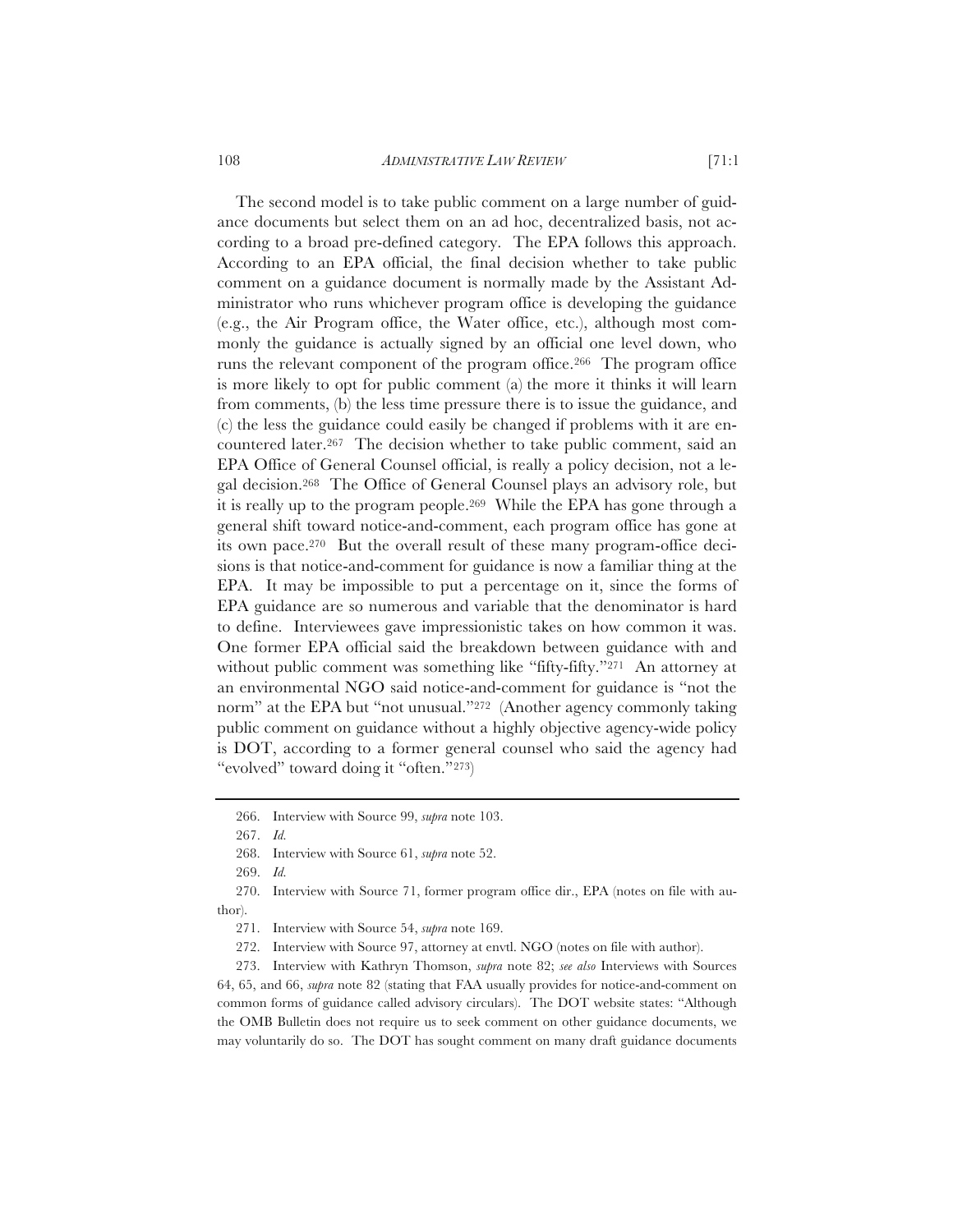A third approach is to undertake notice-and-comment for guidance only for exceptional matters, with no set policy on when to do it. This appears to be the pattern at OSHA274 and CMS.275

#### *B. The Danger that Agencies May Leave Guidance in Draft Indefinitely*

If an agency seeks to take and process comments on guidance documents—especially under a mandate covering a large enough number of documents as to strain the agency's resources—there is a danger that the agency will not process the comments for a substantial number of documents and will refrain from finalizing them, leaving them in published "draft" status indefinitely. Such an outcome can partly or wholly defeat the purpose of notice-and-comment. And it can potentially create further problems by channeling agency policy into a "draft" format whose status is ambiguous and confusing to regulated parties.

Something approaching this pattern has occurred, at some times and in some contexts, at the FDA. While the FDA GGPs are an important innovation that have done much good—and may well be the optimal arrangement for the FDA itself—we must carefully consider the difficulties the FDA has encountered regarding long-term draft status before we contemplate broader adoption of something like the FDA model.

FDA guidance documents not infrequently remain in published draft form for years before they are finalized or withdrawn.276 In a submission to a Senate committee on March 9, 2015, the FDA reported that, for guidance documents finalized between June 1, 2009 and June 30, 2014, the

in the past, and we will continue to do so in the future when we deem it appropriate. We will place a copy of the guidance document on which we are seeking comments in [the Federal Document Management System] and use it for the filing of any comments when we do so." *Public Feedback on DOT Guidance Documents*, U.S. DEPT. OF TRANSP., https://www.trans portation.gov/regulations/public-feedback-dot-guidance-documents (last visited Oct. 19, 2018).

<sup>274.</sup> Interview with Frank White, *supra* note 187 ("virtually" never; no set process for seeking input); Interview with Celeste Monforton, *supra* note 223 (historically not, though it happened a couple of times under Obama); Interview with Marc Freedman, *supra* note 176 ("rare," with noise exposure guidance in 2010 being exception).

<sup>275.</sup> Interview with Source 67, *supra* note 226 ("rarity," no formal process for it); Interview with Source 93, former Div. Dir., CMS (notes on file with author) (by and large no stakeholder input on manual changes). *But see* Interview with Source 58, healthcare indus. attorney (notes on file with author) (noting a few matters on which statutes require noticeand-comment on guidance).

<sup>276.</sup> This has been previously noted in secondary literature on the FDA. *See* Noah, *supra* note 16, at 103–05; Seiguer & Smith, *supra* note 36, at 31.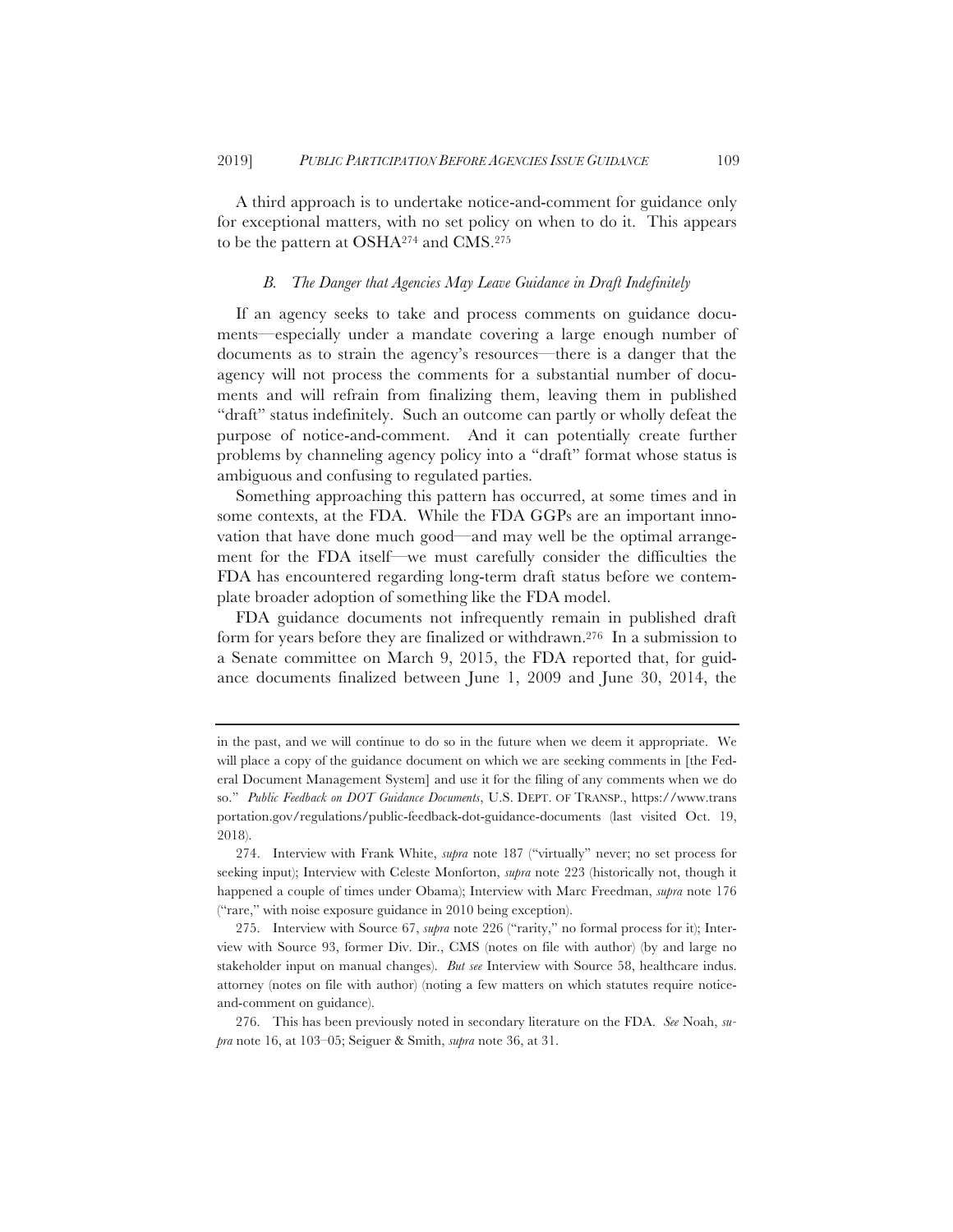110 *ADMINISTRATIVE LAW REVIEW* [71:1

median time between draft publication and finalization was 743 days at the Center for Biologics Evaluation and Research (CBER), 710 days at the Center for Drug Evaluation and Research (CDER), and 797 days at the Center for Devices and Radiological Health (CDRH).277 In addition, the FDA reported a list of guidance documents that were still pending in draft since before December 31, 2013 (i.e., for more than fourteen months at the time of the report), and these numbered ten at CBER, seventy-seven at CDER, and fifty-two at CDRH.278 As the FDA has not compiled comparable data since 2015,279 my research assistants and I used the agency's comprehensive online database to locate all guidance documents that were finalized between July 1, 2014 and February 5, 2017, and for which we could find a date of prior draft publication.280 We found 208 documents fitting this description and calculated the time to finalization for each of them. We found that, compared with the Senate submission, median days to finalization had risen at CDER by 116 days, to 826; had fallen at CBER by 181 days, to 562; and had fallen at CDRH by 269 days, to 528. (The median for joint CDRH/CBER guidances, which were almost as numerous as CBER guidances and for which there was no comparable number in the Senate submission, was 710 days.281) In addition, we counted guidance documents that were still pending in draft since before November 5, 2015 (i.e., for fifteen months or more at the time we gathered data on February 5, 2017). These numbered four at CBER, ninety-three at CDER, and twenty-two at CDRH. While these figures indicate some speedup at CDRH since 2015,282 it seems that finalization of FDA guidance still often takes substantial periods of time.

Interviewees for the FDA frequently expressed concern about the amount of time guidance remains in draft. An FDA Office of Policy official readily acknowledged that this was an industry concern.283 A former senior FDA career official said the agency did "not do a good job" on finalizing

<sup>277.</sup> Letter from Thomas A. Kraus, Assoc. Comm'r for Legislation, FDA, to Sen. Lamar Alexander 12 (Mar. 9, 2015), https://www.help.senate.gov/imo/media/doc/3-9- 2015%20FDA%20Guidance%20Letter%20Response.pdf.

<sup>278.</sup> Calculated from *id.* at Appendix I.

<sup>279.</sup> Interview with Source 25, *supra* note 69. FDA has not confirmed the figures that I report in the remainder of this paragraph.

<sup>280.</sup> The database is available at https://www.fda.gov/RegulatoryInformation/ Guidances.

<sup>281.</sup> All of these calculations exclude bioequivalence recommendations.

<sup>282.</sup> On measures that the Center for Devices and Radiological Health (CDRH) has taken to speed the development of guidance, see Kraus, *supra* note 277, at 6.

<sup>283.</sup> Interview with Source 25, *supra* note 69.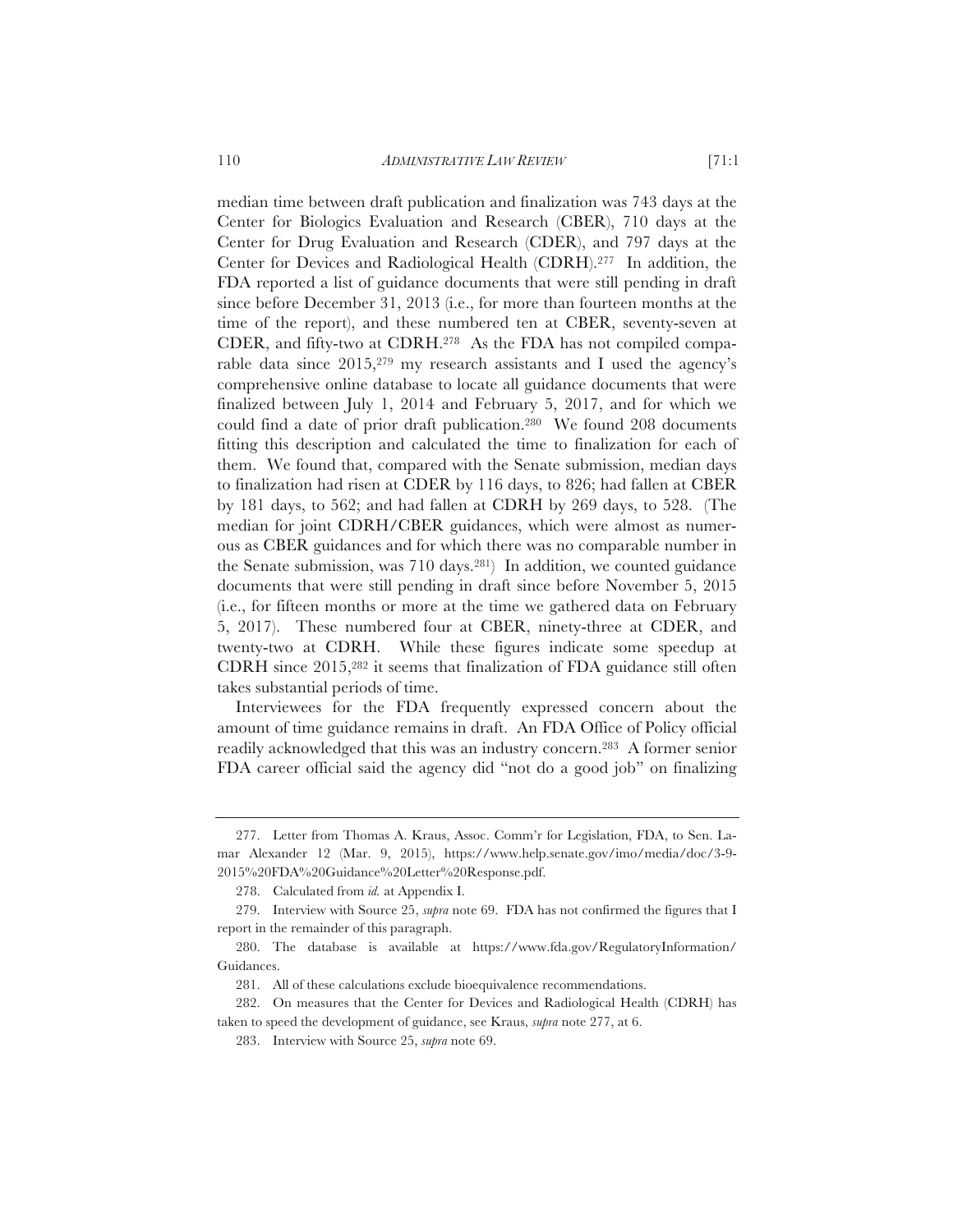draft guidance, which could remain in draft "many years."284 A former FDA official said it was a "prevalent" phenomenon at the FDA that guidance remained in draft a long time.285 A partner in a large law firm healthcare practice observed there were "many" FDA guidances that had been pending "several years."286 A trade association official said the FDA could go for "years" without finalizing draft guidance and might "never" finalize it.287 A partner in a large law firm and former senior federal official observed that the FDA has a tendency to leave guidance in draft "indefinitely."288 The delay was cited not only by current and former officials and industry people, but also by advocates at Public Citizen, who said there was "often a huge lag time" between draft and finalization, and "often" the document was "never" finalized but just stayed in draft.289 Long-term draft status had "always been a problem," said a former senior FDA official.290 It was "confounding" for stakeholders according to another former senior FDA official,291 and a "significant frustration," according to a congressional staffer.292 Stopping at the draft stage, which FDA "often" did, was "problematic" and "troubling," said a former FDA chief counsel.293

The FDA's tendency to leave guidance in draft arises mainly from the interaction of two factors: (a) the agency has very limited resources to process comments and make revisions and finalization decisions for the large category of documents covered by the notice-and-comment mandate of the GGPs and (b) FDA-regulated parties have strong incentives to comply with whatever the agency signals to be its wishes, regardless of how informally that signal is given, which means the FDA has relatively little incentive to finalize guidance, since the draft by itself already sends a pretty clear signal of the agency's wishes and will often be followed by regulated parties. From the agency's perspective, finalizing guidance expends resources with relatively little upside. Given all the demands on the FDA staff, it is no surprise they do not give it a high priority.

Let us examine these two factors in turn, starting with the FDA's limited resources to finalize guidance. Reading comments and coming to a ration-

<sup>284.</sup> Interview with Source 112, *supra* note 91.

<sup>285.</sup> Interview with Source 20, *supra* note 173.

<sup>286.</sup> Interview with Source 101, *supra* note 70.

<sup>287.</sup> Interview with Source 24, *supra* note 54.

<sup>288.</sup> Interview with Source 78, partner in large law firm and former senior federal official (notes on file with author).

<sup>289.</sup> Interview with Michael Carome & Sammy Almashat, *supra* note 55.

<sup>290.</sup> Interview with Source 107, *supra* note 90.

<sup>291.</sup> Interview with Source 80, *supra* note 135.

<sup>292.</sup> Interview with Source 82, *supra* note 113.

<sup>293.</sup> Interview with Daniel Troy, *supra* note 93.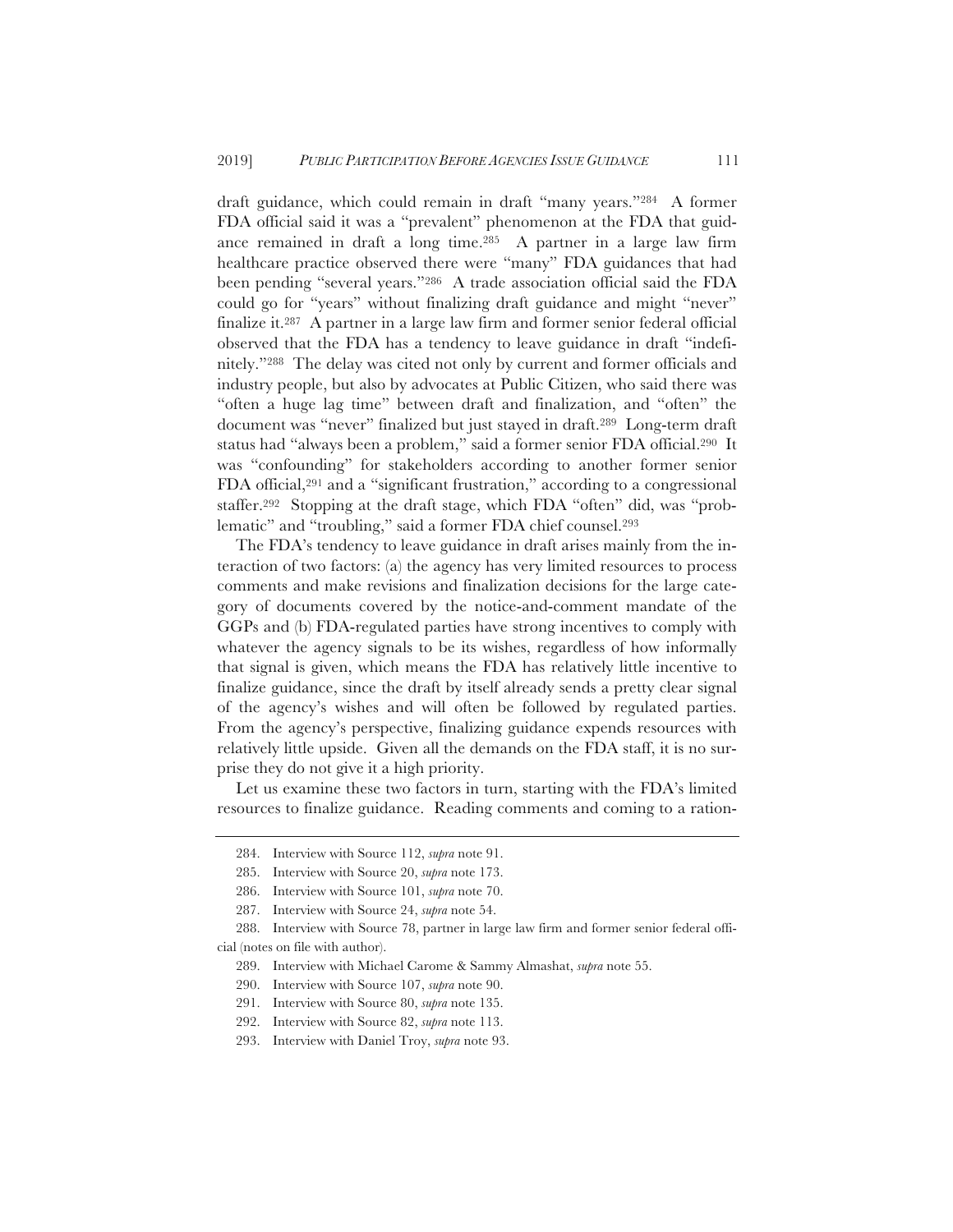112 *ADMINISTRATIVE LAW REVIEW* [71:1

al decision about whether and how to incorporate them (even without writing a response to the comments) takes time. The parts of the FDA charged with these tasks are "way under-resourced and under-staffed," said a partner in a large law firm healthcare practice,294 and they simply do not have enough resources to finalize all drafts, according to a former senior FDA official.295 The FDA personnel responsible for finalization face competing demands, not the least of which is (often) the writing of guidance on matters for which there is not yet even a draft document—matters on which industry may be demanding new draft guidance more loudly than it is demanding finalization of existing drafts. As the FDA itself stated in a 2011 report, it was a serious question "how the Agency should balance the need to publish new draft guidance against the desire to complete final guidances that are already out in draft, given limited Agency resources for guidance development."296 Janet Woodcock, the director of CDER, said that while her Center made an effort either to finalize draft guidance or withdraw it, the staff sometimes said, "we have other things to do."297 A former senior FDA career official recalled that CDER's internal policy shop tried to get the reviewers to finalize draft guidance, but the reviewers did not see it as a high priority, given everything else they had to do. Once guidance was published in draft, that addressed the need to provide guidance on the FDA's expectations on that particular issue, and finalizing the draft guidance that was already out was less important than other projects, such as conducting reviews or preparing new draft guidance on other topics.298 Bradley Merrill Thompson, the device maker association counsel, recounted how personnel from CDRH told him that they had no intention of moving to finalize some draft guidance because Congress had not given them the resources to do so.299 They felt they had the means to finalize existing drafts or write new drafts on other matters, but not both.300 In general, said a former FDA official, FDA personnel think draft guidance is "good enough": they work hard to formulate the draft, and the draft gives regulated parties what they

<sup>294.</sup> Interview with Source 101, *supra* note 70.

<sup>295.</sup> Interview with Source 80, *supra* note 135.

<sup>296.</sup> U.S. FOOD & DRUG ADMIN., FOOD AND DRUG ADMINISTRATION REPORT ON GOOD GUIDANCE PRACTICES: IMPROVING EFFICIENCY AND TRANSPARENCY 16 (2011), https://www.fda.gov/downloads/AboutFDA/Transparency/TransparencyInitiative/UCM 285124.pdf.

<sup>297.</sup> Interview with Janet Woodcock, *supra* note 200.

<sup>298.</sup> Interview with Source 112, *supra* note 91.

<sup>299.</sup> Interview with Bradley Merrill Thompson, *supra* note 83.

<sup>300.</sup> *Id.* While reporting officials' views, Thompson added he believed they were mistaken to see the problem in such zero-sum terms: the finalization process could be streamlined if FDA took the initiative to do it, he said. *Id.*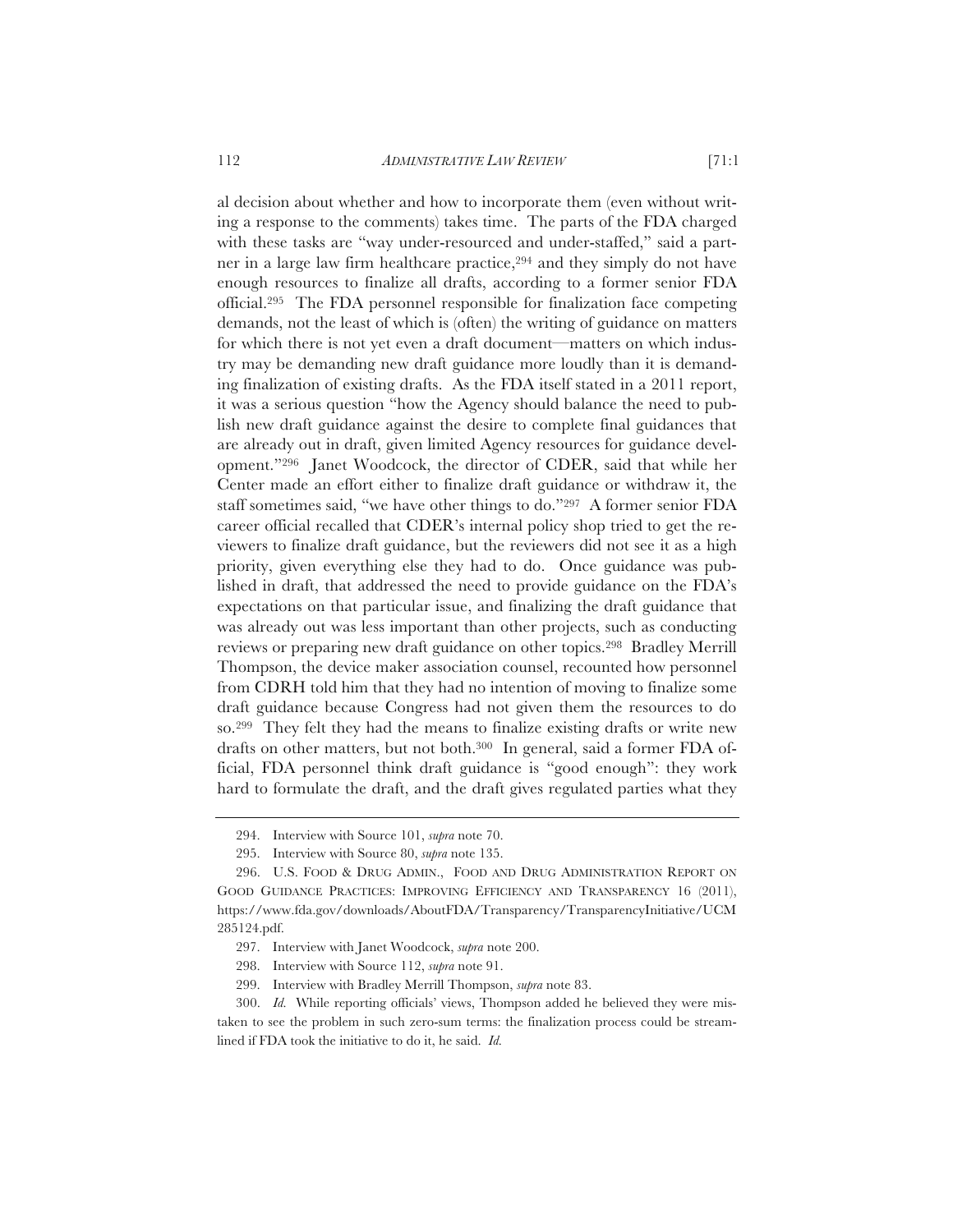need to know about agency thinking and stops them from asking questions about what the agency wants, thus taking away the perceived need for more explanation from the agency.301 An FDA Office of Policy official said that people at the FDA were "sensitive to the issue" and did "the best we can," but they had to balance a "complex set of considerations" about "resources and priorities."302

Now consider the second factor: regulated parties' incentives to comply with guidance regardless of whether its status is draft or final.<sup>303</sup> As I have documented in other empirical work, FDA-regulated companies are often seeking pre-market approval for their products, and in that context, where the stakes are high and the FDA holds all the cards, the companies have a very strong incentive to follow any indication of the agency's wishes, whatever its format.304 Facing draft guidance, said a former senior FDA official, regulated firms would say, "I'll do this [i.e., what the draft suggests] because it will get me through the process"—and will "get me what I need from FDA."305 A trade association official singled out pre-market approval as a context in which firms would follow draft guidance; it would be "folly" not to follow it, even in draft.306 Even outside the pre-approval context, some firms are sufficiently invested in their continuing relationship to the FDA (as I have also discussed in other empirical work)307 that they will follow agency wishes, including draft guidance, to preserve that. According to a partner in a large law firm healthcare practice, "a lot" of his clients follow draft guidance, which "often" has the same effect on them as a legislative rule, as the clients are worried about "antagonizing FDA" and their "good relations" with the agency.308 A partner in a large law firm and former senior federal official said companies were "hungry" for any and all indications of what FDA wants, so they "often" did not distinguish in practice between

<sup>301.</sup> Interview with Source 20, *supra* note 173; *see also* Interview with Source 78, *supra* note 288 (stating that FDA officials have a lot to do, must balance many priorities, and are buffeted by events, so finalizing draft guidance is often not the highest priority).

<sup>302.</sup> Interview with Source 25, *supra* note 69.

<sup>303.</sup> *See* Noah, *supra* note 16, at 104–05 (briefly noting that "draft or final guidance still often operate as de facto requirements").

<sup>304.</sup> PARRILLO REPORT, *supra* note 1, at 39–41.

<sup>305.</sup> Interview with Source 107, *supra* note 90.

<sup>306.</sup> Interview with Source 24, *supra* note 54.

<sup>307.</sup> PARRILLO REPORT, *supra* note 1, at 53–55.

<sup>308.</sup> Interview with Source 101, *supra* note 70; *see also* Interview with Source 104, law firm partner who deals frequently with FDA and CMS (notes on file with author) (recalling an instance in which the FDA took enforcement action based on draft guidance regarding products labeled "for research use only").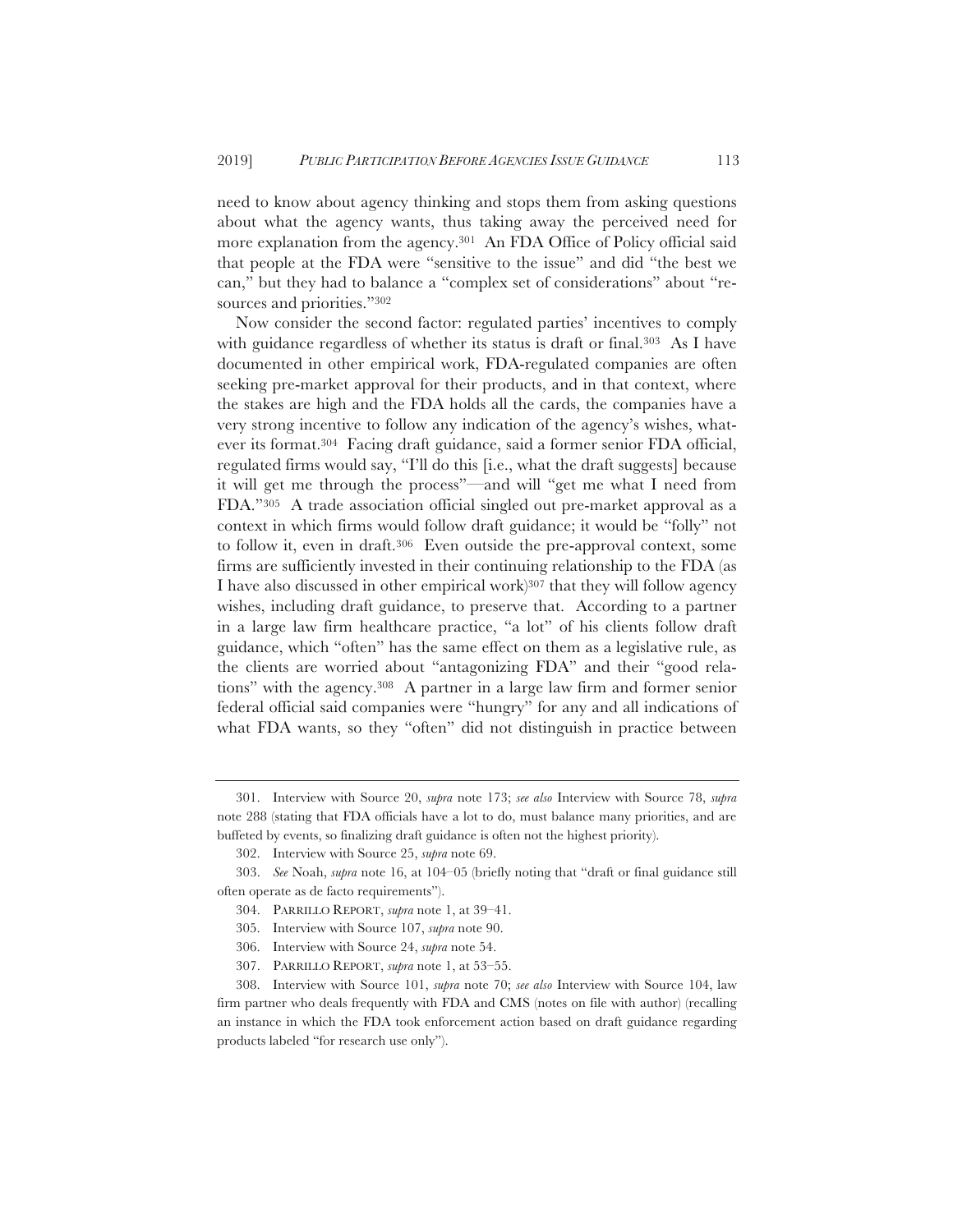draft and final guidance.309 Richard Naples, the chief regulatory officer of Becton Dickinson, said FDA reviewers could be expected to behave consistently with draft guidance and that his company followed it, departing only by the same procedures they would follow for departing from final guidance (i.e., seeking a meeting with officials beforehand to convince them to sign off on the departure).310 Asked whether he would advise a client to follow FDA draft guidance, a food and drug industry attorney said, "you know it's where FDA is" and reflects what the staff are "thinking," regardless of whether it is draft or final.311 Only two interviewees made more qualified statements about the tendency to follow draft guidance: an executive at a drug manufacturer said a draft would have "less authoritative" status than a final guidance and could be subject to "pushback," adding that for an approval, draft status would "somewhat" alter the compliance calculus—it was "not black and white";312 and the trade association official (cited above for the view that firms would surely follow draft guidance for approvals) said that outside the approval context a firm would only be "likely" to follow a draft, and compliance would depend more on the firm's risk tolerance.313

The FDA's resource limitations and regulated firms' incentives combine to disincline FDA personnel to finalize guidance. As former FDA Deputy Commissioner for Policy William Schultz explained it, the structure of the regulatory scheme gives the agency leverage to get the firms to comply with a draft, and once industry is complying, the staff see relatively less reason to make the effort to finalize the document as competing demands are vying for their time.314

If that were the entire story, one might say that the consequence of indefinite draft status is to defeat, at least partly, the purpose of notice-andcomment. But in fact, the consequences go beyond that. Indefinite draft status can have the further effect of undermining the transparency of what the agency's policy is, leading to inconsistency and inequality in the counseling and decisionmaking of regulated parties. The reason for this effect is that, while the cause of the agency's failure to finalize draft guidance is *usually* limited resources, it *can* be something else, such as uncertainty or disa-

<sup>309.</sup> Interview with Source 78, *supra* note 288.

<sup>310.</sup> Interview with Richard Naples, *supra* note 162.

<sup>311.</sup> Interview with Source 92, food and drug indus. Attorney (notes on file with author); *see also* Interview with Source 20, *supra* note 173 (stating that industry conforms to draft guidance).

<sup>312.</sup> Interview with Source 108, *supra* note 221.

<sup>313.</sup> Interview with Source 24, *supra* note 54.

<sup>314.</sup> Interview with William Schultz, *supra* note 92.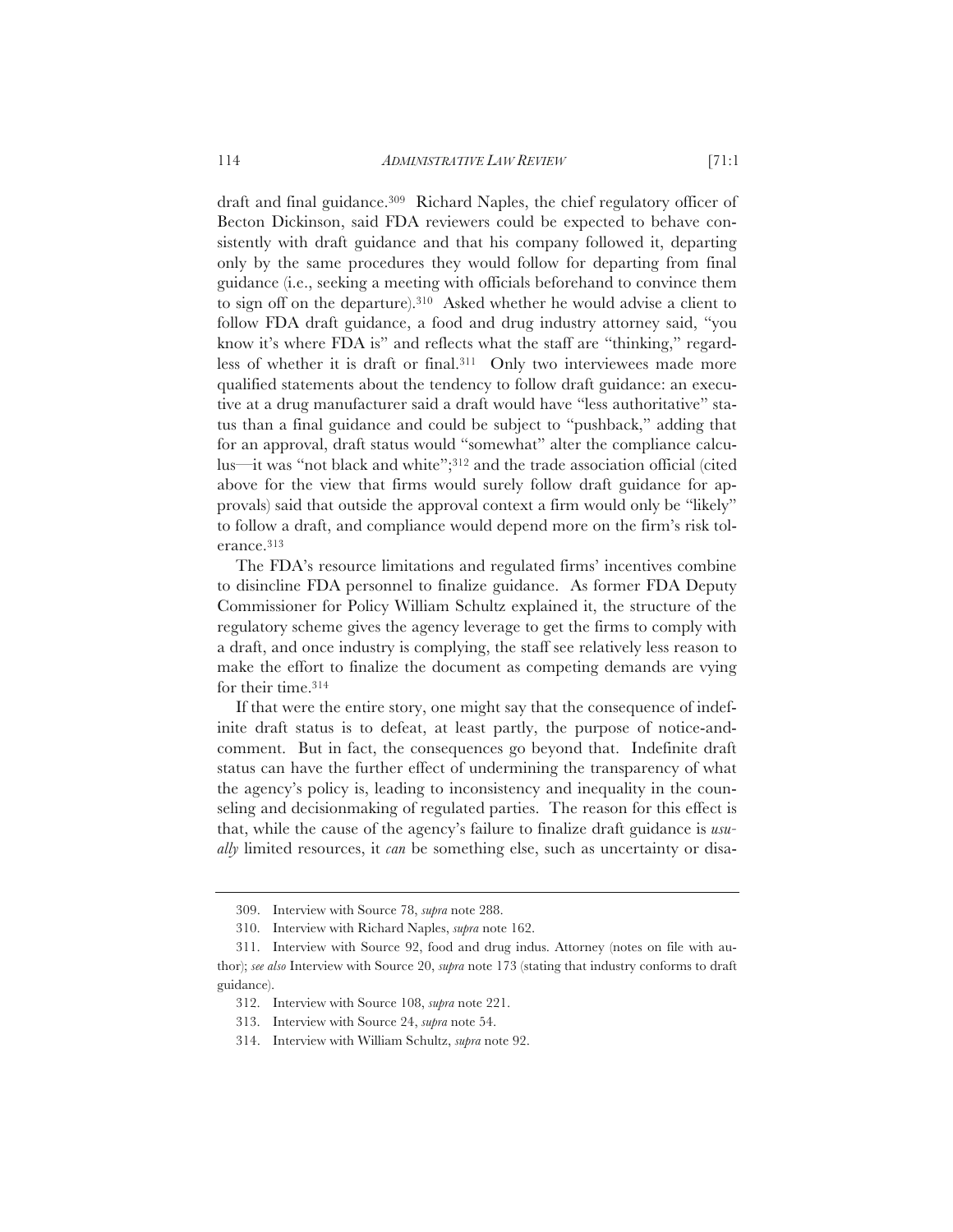greement within the agency about what policy to pursue. As a former FDA official said, a document could get stuck in draft *either* because it is a low priority resource-wise *or* because FDA has found it to be more controversial than anticipated.315 Naples, of Becton Dickinson, said he thought limited resources could be the cause of delay, but it could also be because there was "no broad agreement" on what the guidance should say.<sup>316</sup> Another former senior FDA official said guidance could be stuck in draft because the agency realized problems with the document and was leaving it in draft while trying to "reset"; relatedly, it could be due to a change of heart resulting from a new presidential administration.317

Here lies the problem. Whereas regulated parties are well-advised to follow draft guidance if it captures the agency's view and remains non-final merely because of resource limitations, those parties are *not* well-advised to follow draft guidance if it remains non-final because the agency is uncommitted to its content by reason of uncertainty or disagreement.

The trouble is how to tell which is which—a matter of uncertainty and guesswork for regulated parties and other stakeholders. A regulatory policy executive at a drug manufacturer explained that his firm would treat draft guidance as FDA policy if the draft had not received many public comments or attracted complaints, for under those circumstances, one could infer that the document was just a low priority resource-wise.318 Alternatively, a guidance might be so controversial that it could not be finalized, and his firm would not follow that kind of draft document.319 Overall, he said, he would rely on a draft guidance document if it had been "out there a while," was not controversial, and if there were individual FDA adjudicatory decisions consistent with it.320 As between the two kinds of draft guidance, "you have a sense of which it is," though "not always."321 Similarly, an executive at a (different) drug manufacturer said that his company, in deciding whether to follow draft guidance, would consider, among other things, whether it seemed to be a mere "trial balloon" floated by the agency, or was instead consistent with FDA practice.322 Coleen Klasmeier, the

<sup>315.</sup> Interview with Source 107, *supra* note 90.

<sup>316.</sup> Interview with Richard Naples, *supra* note 162.

<sup>317.</sup> Interview with Source 80, *supra* note 135. Some interviewees added that the FDA might keep guidance in draft form to avoid judicial review, as one reason among others for not finalizing. *See* Interview with Source 78, *supra* note 288; Interview with Source 92, *supra* note 311; Interview with Source 101, *supra* note 70.

<sup>318.</sup> Interview with Source 109, *supra* note 135.

<sup>319.</sup> *Id.*

<sup>320.</sup> *Id.*

<sup>321.</sup> *Id.*

<sup>322.</sup> Interview with Source 108, *supra* note 221.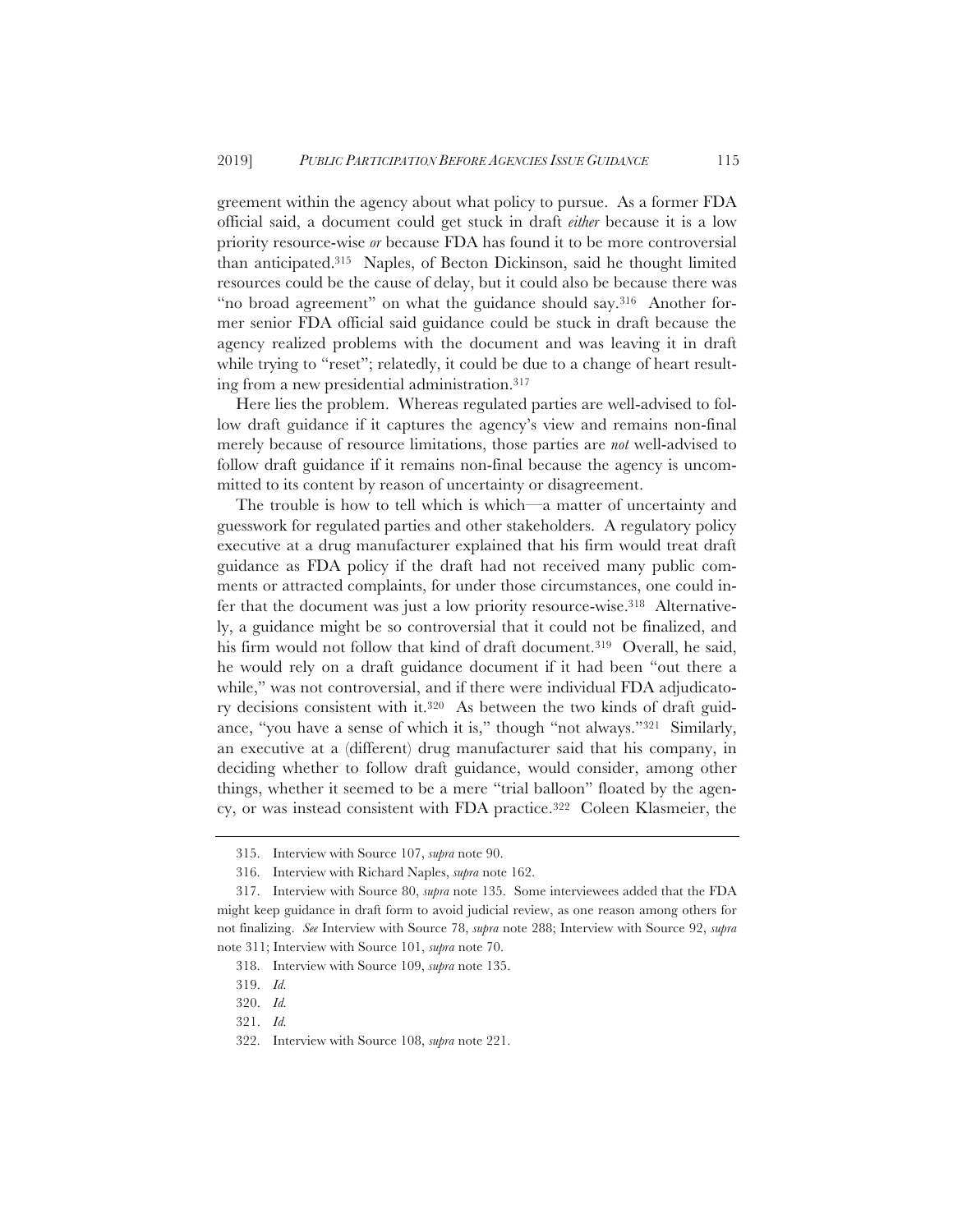head of Sidley Austin's FDA regulatory practice, said that, in counseling clients, she had to judge whether a draft guidance document represented current FDA thinking that the agency would follow, or was instead a "trial balloon."<sup>323</sup> Clients should rely upon the former but not the latter.<sup>324</sup> The latter tended to be on more controversial subjects (e.g., implicating the First Amendment), while the former tended to be on regulatory science.<sup>325</sup> But it was not always easy to tell. For example, if the FDA floated draft guidance as a trial balloon, received pushback in comments, and then simply left the draft sitting there, that could mean FDA intended to follow the draft itself, or that it intended to follow a course that was modified according to the sentiments expressed by those who pushed back.<sup>326</sup> Ambiguities like these, said Klasmeier, made it difficult to counsel clients.<sup>327</sup>

On the NGO side, advocates at Public Citizen were similarly perplexed. They recalled how FDA had issued a draft guidance on off-label communication in February 2014, against which Public Citizen orchestrated a campaign of opposition with an overwhelming majority of comments going against the draft.328 In response, the FDA simply left the document in draft, in which status it was still pending at the time of our interview (October 2016), after two years and eight months.329 The FDA, observed the Public Citizen advocates, has a tendency to engage in this kind of ambiguous delay.330 They said they "can't explain" the behavior and think it strange.331 "Maybe," they said, the FDA did "not want to come down" and take a position "amid competing comments."332 They added that they did not know how this draft guidance was affecting regulated-party behavior, though they would have liked to find out.333

As one would expect, the level of confusion and anxiety that regulated parties feel about draft guidance's status appears to diminish the more they have access to other sources of information about what the agency really thinks. According to an FDA Office of Policy official, device makers were more disturbed by long-term draft status and more inclined to pressure the

333. *Id.*

<sup>323.</sup> Interview with Coleen Klasmeier, Head of FDA Regulatory Practice, Sidley Austin LLP (notes on file with author).

<sup>324.</sup> *Id.*

<sup>325.</sup> *Id.*

<sup>326.</sup> *Id.*

<sup>327.</sup> *Id.*

<sup>328.</sup> Interview with Michael Carome & Sammy Almashat, *supra* note 55.

<sup>329.</sup> *Id.*

<sup>330.</sup> *Id.*

<sup>331.</sup> *Id.*

<sup>332.</sup> *Id.*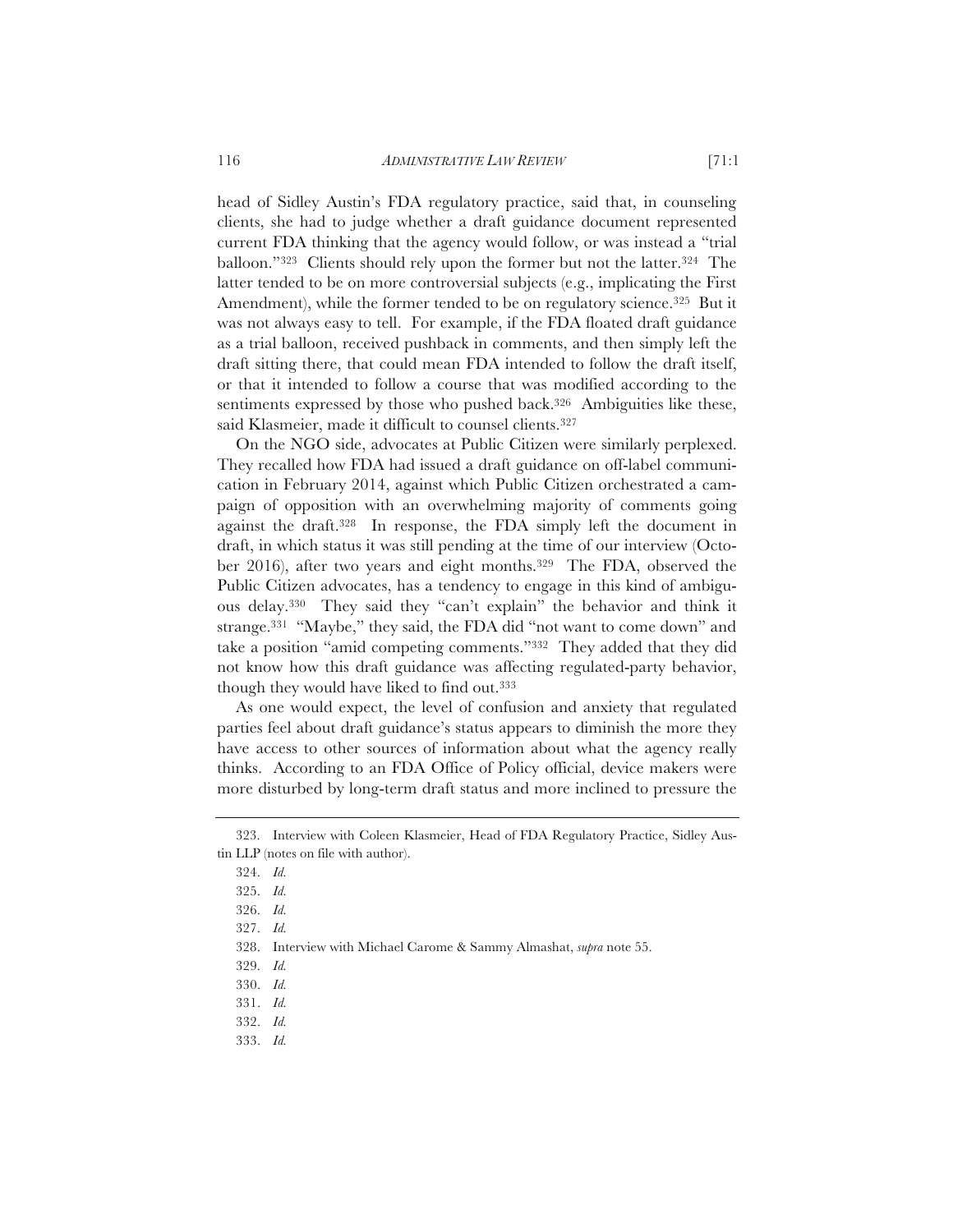FDA to finalize than were drug makers.334 The reason, posited the official, was that the different structure of the approval processes for devices and drugs (at CDRH and CDER, respectively) meant that drug makers had more opportunity for "constant dialogue" with agency personnel and were engaged in a more "hands-on" process with them.335 Device makers, it seems, had to rely more on published communications, so the ambiguities of draft guidance mattered more to them.

Whatever these subtleties, it seems that in general regulated parties not uncommonly find the FDA's thinking hard to discern by reason of guidance remaining in draft. This uncertainty has costs. As a former senior FDA official said, it opens the door for agency officials and regulated firms to see things differently and misunderstand each other.<sup>336</sup> Further, noted a partner in a large law firm healthcare practice, the ambiguity of draft guidance created a situation where some companies followed it and others did not, depending on their risk tolerances.337 This, he said, was unfair.338 There was not a "level playing field."339

The FDA is not the only agency that has left guidance in ambiguous draft status for long periods of time. DHS's USCIS, for example, took up notice-and-comment for some of its guidance documents but, as of 2013, more than a quarter had been pending in draft for more than a year.<sup>340</sup>

The same phenomenon happens at least somewhat at the EPA. That agency, like the FDA, is strapped for resources on guidance matters. A partner in a large law firm and former senior EPA official noted that the EPA had become more stretched in terms of staffing and budget in the last twenty-five years.341 Under these constraints, he said, if a draft guidance document is out there "and it works," and the process to finalize it is costly, then the agency must move on and "shoot the next wolf at the door."342 Perhaps most strikingly, a very important EPA guidance document for administration of the Clean Air Act has been in "draft" *for twenty-eight years*. This is the *New Source Review Workshop Manual, Prevention of Significant Deterioration and Nonattainment Area Permitting*, also known as "The Puzzle Book,"

<sup>334.</sup> Interview with Source 25, *supra* note 69.

<sup>335.</sup> *Id.*

<sup>336.</sup> Interview with Source 80, *supra* note 135.

<sup>337.</sup> Interview with Source 101, *supra* note 70.

<sup>338.</sup> *Id.*

<sup>339.</sup> *Id.*

<sup>340.</sup> Family, *supra* note 29, at 50.

<sup>341.</sup> Interview with Source 52, partner in large law firm (former senior EPA official) (notes on file with author).

<sup>342.</sup> *Id.*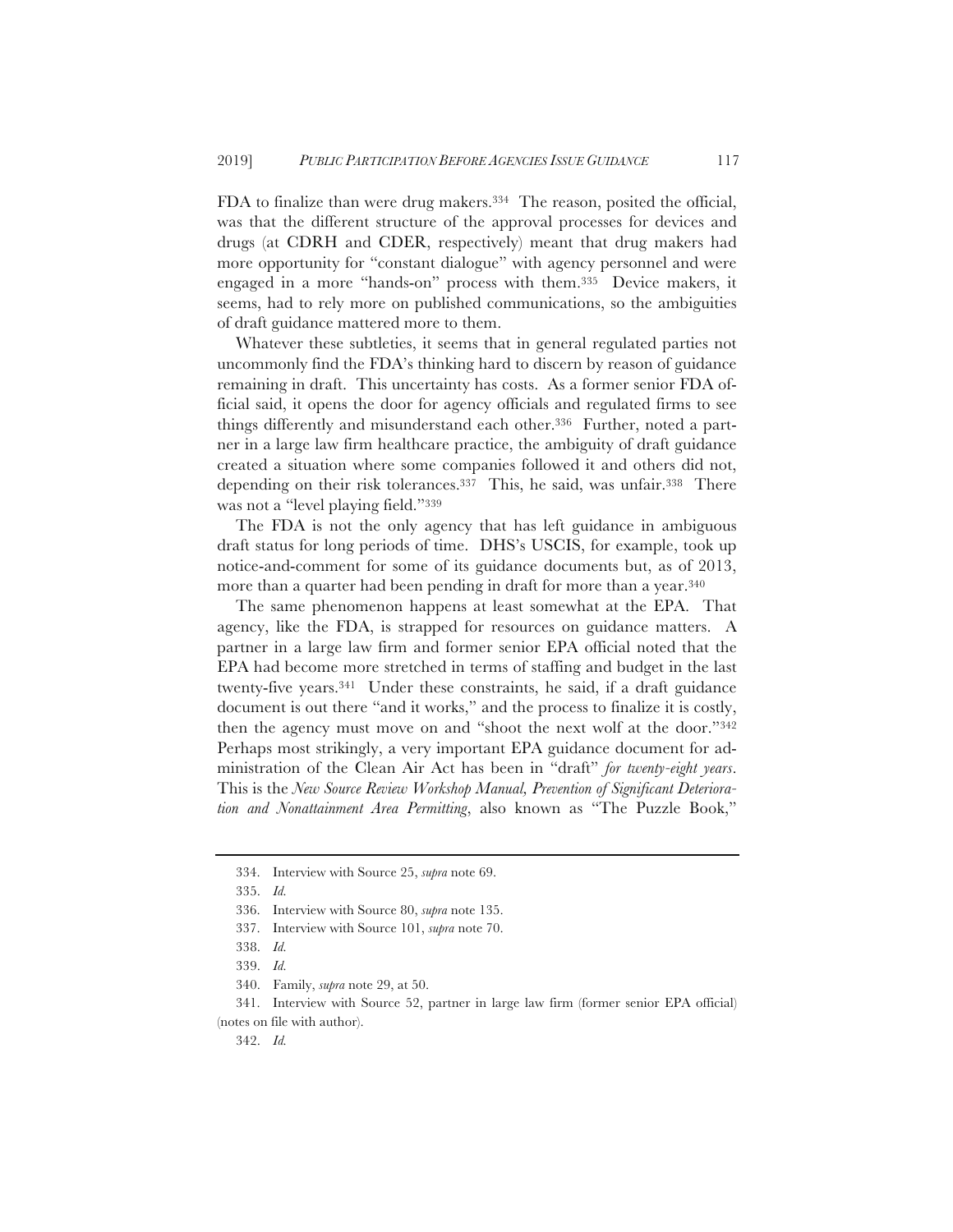118 *ADMINISTRATIVE LAW REVIEW* [71:1

which to this day has each of its 322 pages stamped "Draft October 1990."343 The document governs EPA-supervised state agency permitting decisions on new power plants. An environmental NGO employee observed that state agencies and the EPA generally followed the Puzzle Book "very closely."344 This is no surprise given that permitting schemes like the one involved here impose strong incentives on permit-seekers to follow guidance.345 Normally the utility company and the state agency just wanted the permit to go through and not be halted by EPA review. Yet, in some instances, a well-connected utility company would, for some business reason, want a departure from the Puzzle Book. In that case, the guidance's draft status (despite its age) would always make an appearance for one paragraph of the utility's brief. And if the state agency and the EPA agreed to the departure, they would invoke the draft status to help justify it. But really, said the NGO employee, it was hard to pin down what difference the draft status made.346 What actually made a departure more likely, in his experience, was whether a well-connected utility company really wanted a guidance-noncompliant permit for a new plant, especially a coalfired one.347 Asked why the EPA had never finalized the draft, he said it was because the EPA feared that, if finalized, the document would be challenged as a legislative rule.<sup>348</sup> Considering that the document was already enjoying a high degree of compliance from state agencies and utilities, finalization did not seem worth the risk to the EPA.349

The story of the Puzzle Book points up another problem with longstanding draft guidance. Insofar as such a document effectively becomes real guidance for an adjudicatory process (as will often happen if we are dealing with a high-stakes licensing scheme where firms' incentives to follow guidance are strong), its draft status is always available to be opportunistically invoked whenever the agency wants to make a departure for some other reason. This means departures from guidance become less principled and less transparent in their reasoning.

349. *Id.*

<sup>343.</sup> ENVTL. PROT. AGENCY, DRAFT, NEW SOURCE REVIEW WORKSHOP MANUAL, PREVENTION OF SIGNIFICANT DETERIORATION AND NONATTAINMENT AREA PERMITTING (1990), https://www.epa.gov/sites/production/files/2015-07/documents/1990wman.pdf. For background, see RICHARD G. STOLL, EFFECTIVE EPA ADVOCACY 64 (2d ed. 2014). I learned of the "Puzzle Book" nickname from an Interview with Adam Kushner, Partner, Hogan Lovells (former EPA Director of Civil Enforcement) (notes on file with author).

<sup>344.</sup> Interview with Source 128, employee at an envtl. NGO (notes on file with author).

<sup>345.</sup> PARRILLO REPORT, *supra* note 1, at 37–45.

<sup>346.</sup> Interview with Source 128, *supra* note 344.

<sup>347.</sup> *Id.*

<sup>348.</sup> *Id.*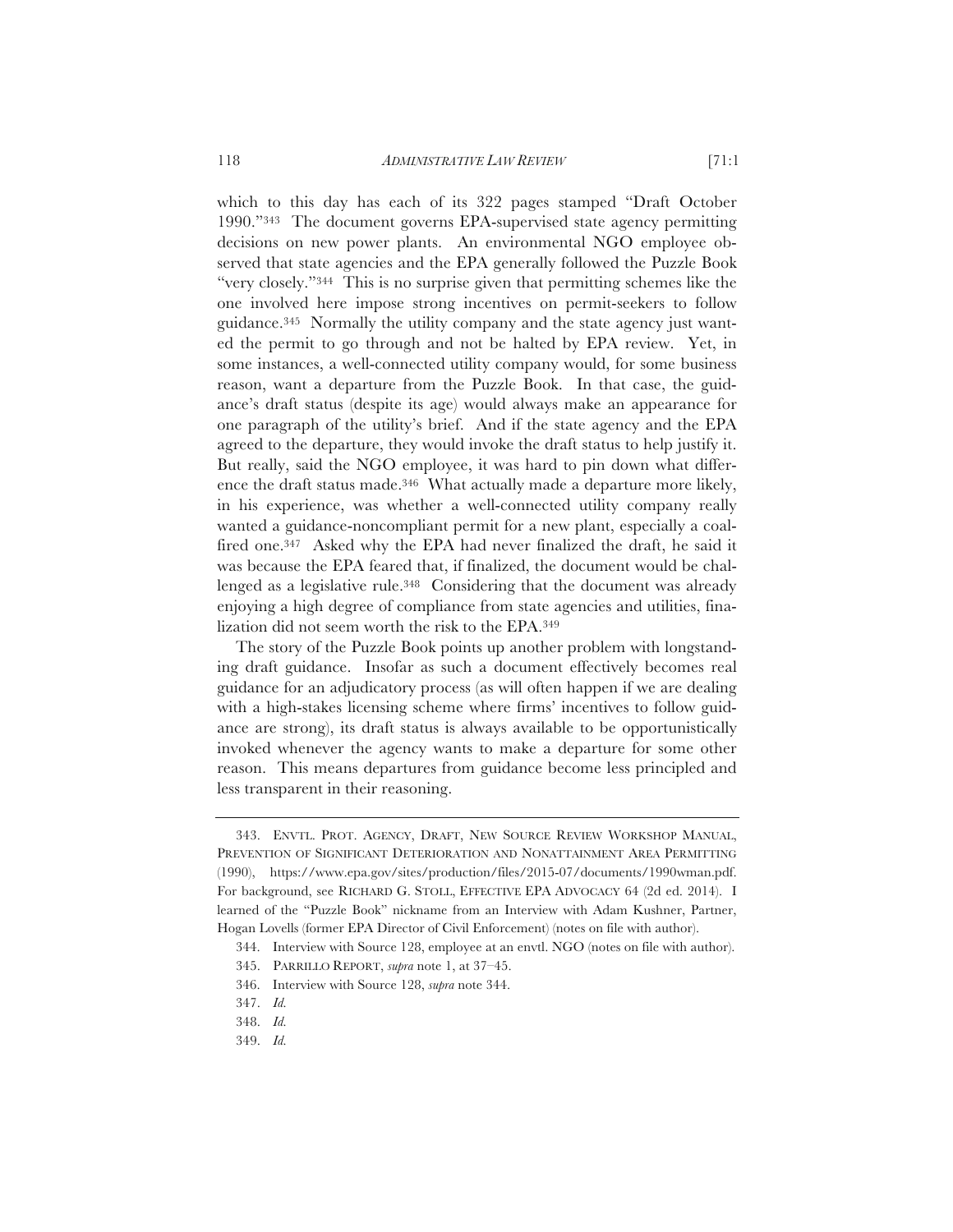Importantly, it is possible for an agency to prevent regulated parties from developing any expectation that they ought to comply with draft guidance, even if the draft is public for a long period, and even if the regulated parties are subject to strong incentives to follow agency wishes. At the USDA NOP, noted former NOSB chair Jean Richardson, draft guidance might take two years to finalize, and yet certifiers generally would not begin following it before its effective date.<sup>350</sup> Richardson, who was aware of the FDA's draft guidance problems and the tendency of the FDA-regulated firms to follow FDA drafts, drew an express contrast with NOP draft guidance, adding that she did not have a perfect answer as to why the two regulatory schemes differed in this way.351 She suggested it was because the NOP would not "ding" a certifier for engaging in behavior that was inconsistent with draft guidance, and the certifiers were aware of this.352 Likewise, an official at a certifier said that historically a draft guidance and final guidance were just viewed differently, without an expectation that the former be followed.353 This contrasts with the approach at the FDA, where the understanding is that reviewers *may*, through their discretion in case-bycase adjudication, treat a particular issue *in the same way* that a draft guidance document does, though of course they may not *rely upon* the draft guidance document in doing so.354 It seems the USDA NOP engaged in a kind of self-denying behavior, refusing to send a noncompliance letter on the basis of an understanding of an issue that was the same as the understanding set forth in draft guidance, unless and until the draft was finalized. But perhaps the FDA, being a public-health guardian on life-and-death issues, feels that such self-denial would be irresponsible. Some issues are too important not to treat in the most up-to-date manner, even if not all the participatory formalities have been carried out.

## *C. The Possibility of Marginalizing Legislative Rulemaking*

There has been innovation at the FDA not only in the participatory procedures established for guidance, but also in the elevation of guidance as a means of general policymaking. The FDA does operate under statutory requirements to use legislative rulemaking on certain specified matters, and there are examples of the agency voluntarily carrying out legislative rule-

<sup>350.</sup> Interview with Jean Richardson, *supra* note 72.

<sup>351.</sup> *Id.*

<sup>352.</sup> *Id.*

<sup>353.</sup> Interview with Source 114, *supra* note 165. However, the interviewee added that, at a 2016 training session for certifiers, NOP made a statement that draft guidance should be viewed as guidance. *Id.* He said this "caused some heartburn" among the certifiers. *Id.*

<sup>354.</sup> Interview with Source 25, *supra* note 69.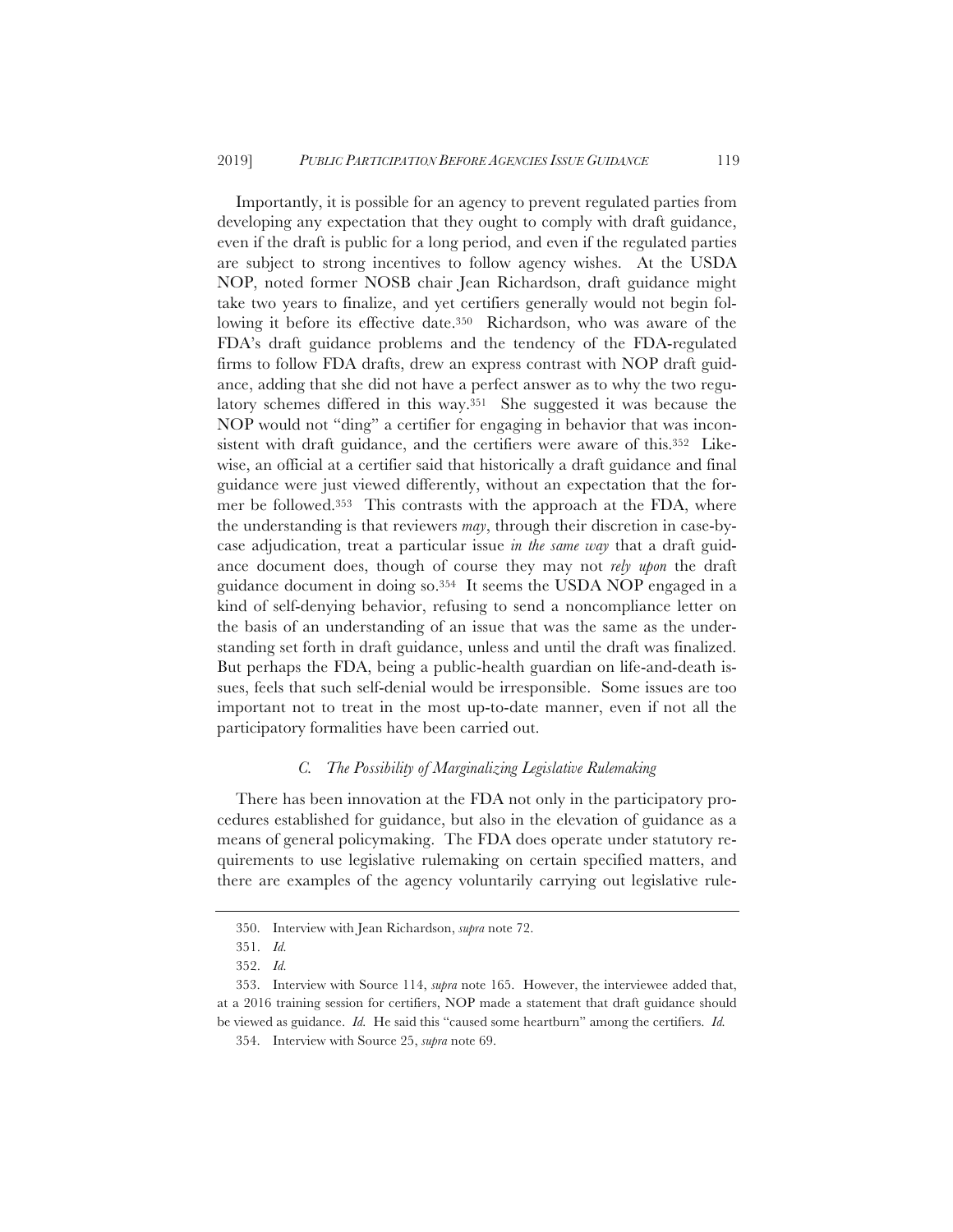makings even outside such statutory mandates.355 But for the mine run of policymaking, it is a widespread view among FDA specialists outside the agency that guidance has now eclipsed legislative rulemaking as the dominant approach (though this view is contested from within FDA itself).356 "Nowadays," wrote food and drug scholar Lars Noah in 2014, "it seems, legislative rulemaking [at the FDA] only happens when Congress insists on that course of action."357 A former senior FDA official stated outright that FDA only does legislative rulemaking when there is a specific statutory requirement to do so or when the agency is amending a preexisting legislative rule.358 Advocates at Public Citizen Health Research Group said they now assumed that guidance, not legislative rulemaking, was how the FDA would address any "major" issue.359 A congressional staffer said the FDA, as between guidance and legislative rulemaking, now generally did everything by guidance unless a statute forced it to proceed by legislative rulemaking.360

Consistent with this, the agency is said to use guidance more expansively than other agencies. This point was made by several practitioners who each deal intensively with both the FDA and CMS. A law firm partner who works frequently with the two agencies explained how they differed.<sup>361</sup> According to him, the FDA had well-established procedures for notice-andcomment on guidance, which was praiseworthy, but the FDA was also more likely to use guidance when it should have used a legislative rule, which was frustrating.<sup>362</sup> CMS, he said, was "almost the opposite": much of its guidance had no notice-and-comment or inadequate notice-andcomment, but it was much more inclined to do legislative rulemaking, instead of defaulting to guidance like FDA.363 A partner in a large law firm healthcare practice stated, similarly, that CMS used guidance appropriately to fill gaps in preexisting legislative rules, whereas the FDA used guidance more aggressively, as a substitute for legislative rulemaking, not just interpreting preexisting law but going beyond it.364 A partner in another law firm healthcare practice observed that CMS did a good job of doing legisla-

363. *Id.*

<sup>355.</sup> Interview with Source 112, *supra* note 91 (giving examples of legislative rulemaking not mandated by statute in the areas of physician labeling, pregnancy labeling, and combination drugs).

<sup>356.</sup> On the view from within FDA, see PARRILLO REPORT, *supra* note 1, at 181.

<sup>357.</sup> Noah, *supra* note 16, at 114.

<sup>358.</sup> Interview with Source 110, *supra* note 114.

<sup>359.</sup> Interview with Michael Carome & Sammy Almashat, *supra* note 55.

<sup>360.</sup> Interview with Source 82, *supra* note 113.

<sup>361.</sup> Interview with Source 104, *supra* note 308.

<sup>362.</sup> *Id.*

<sup>364.</sup> Interview with Source 101, *supra* note 70.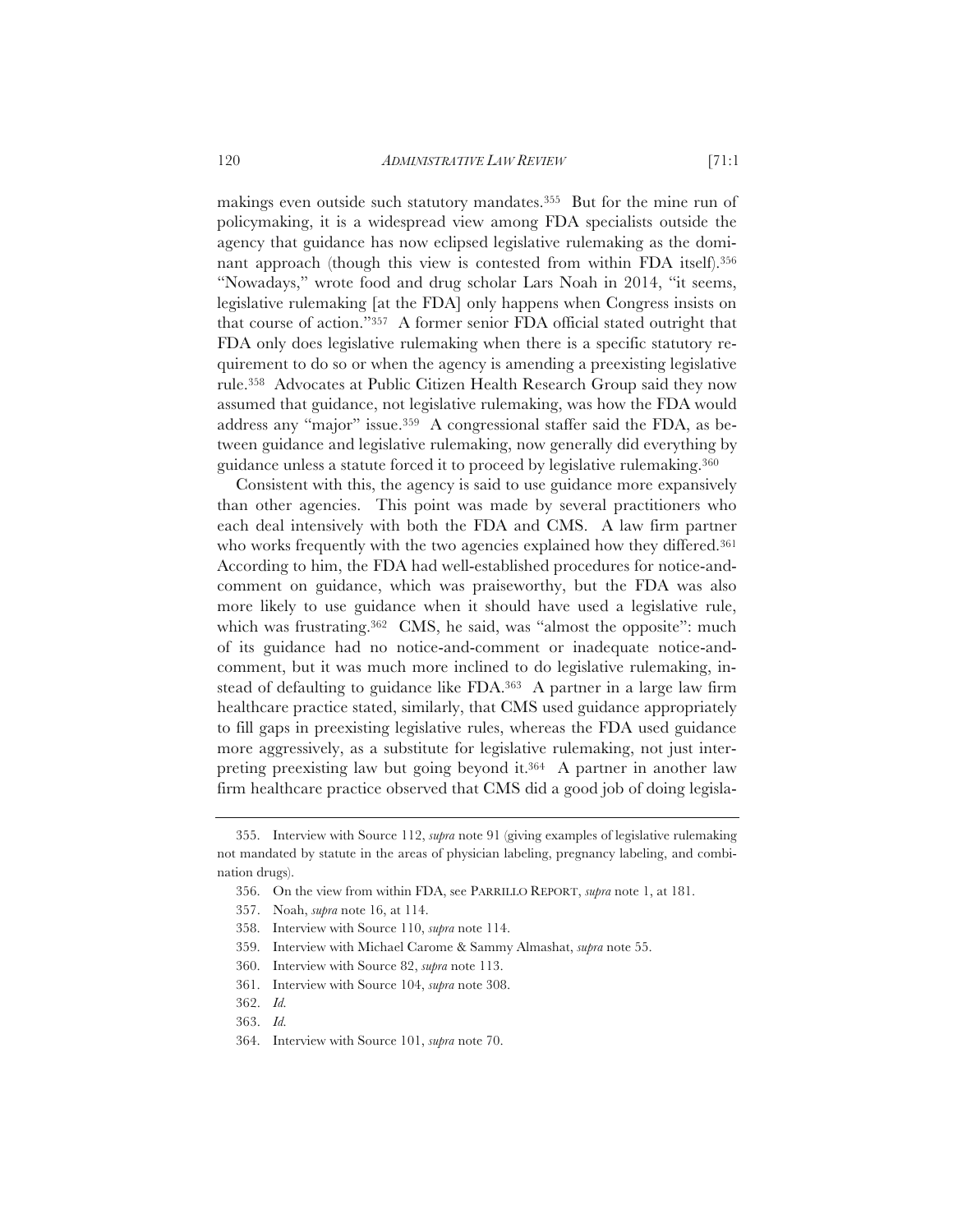tive rulemaking and keeping guidance confined to its appropriate role of illuminating the legislative rules while remaining consistent with those rules, whereas the FDA would use guidance more aggressively to regulate in the absence of a rule and even to act inconsistently with a statute.365 According to a trade association official, CMS sought to ensure that the most important matters were addressed by legislative rulemaking and was constantly making legislative rules, whereas the FDA "almost never" issued legislative rules and did guidance instead.366 A former senior FDA official said that CMS "never" faced the industry complaints about its use of guidance that the FDA had.367 Advocates at Public Citizen, while not comparing the FDA to CMS, did find the FDA aggressive in its use of guidance, stating that the FDA could issue a guidance document that would "eviscerate" a legislative rule already in place.368

Is there a connection between the FDA's expansive use of guidance, on the one hand, and its well-established (indeed congressionally blessed) procedures for public participation in the formulation of guidance, on the other? This is a complicated question about the FDA's institutional development, and many interpretations are possible.<sup>369</sup> One former senior FDA official believed that the agency's dramatic shift toward guidance was inevitable, given the explosion in scientific complexity that occurred in the 1990s, and the GGPs were simply a means of regularizing and improving a form of administrative communication that had already become central to the agency's work before 1997.370

Other interviewees, however, suggested that the FDA's degree of reliance on guidance has been taken farther, or at least has been sustained, partly because the GGPs and the congressional mandate behind them have heightened FDA personnel's sense of guidance's legitimacy. An FDA Office of Policy official said the agency did not have to "worry" about the distinction between legislative rulemaking and guidance in the way other agencies did: FDA's liability exposure was lessened by the notice-andcomment process for guidance and by its specific statutory authorization,

<sup>365.</sup> Interview with Source 91, partner in a law firm healthcare practice (notes on file with author).

<sup>366.</sup> Interview with Source 24, *supra* note 54.

<sup>367.</sup> Interview with Source 107, *supra* note 90.

<sup>368.</sup> Interview with Michael Carome & Sammy Almashat, *supra* note 55.

<sup>369.</sup> From a quantitative perspective, my calculations based on K.M. Lewis's admittedly rough count of guidance documents annually issued by the FDA indicates a jump leading up to the adoption of the GGPs (from annual average of 15.6 in 1987–1991 to 45.2 in 1992– 1996) but also a jump afterward (to annual average of 102.6 in 1998–2002). Calculations based on Lewis, *supra* note 13, at 549–50 fig. 5.

<sup>370.</sup> Interview with Source 110, *supra* note 114.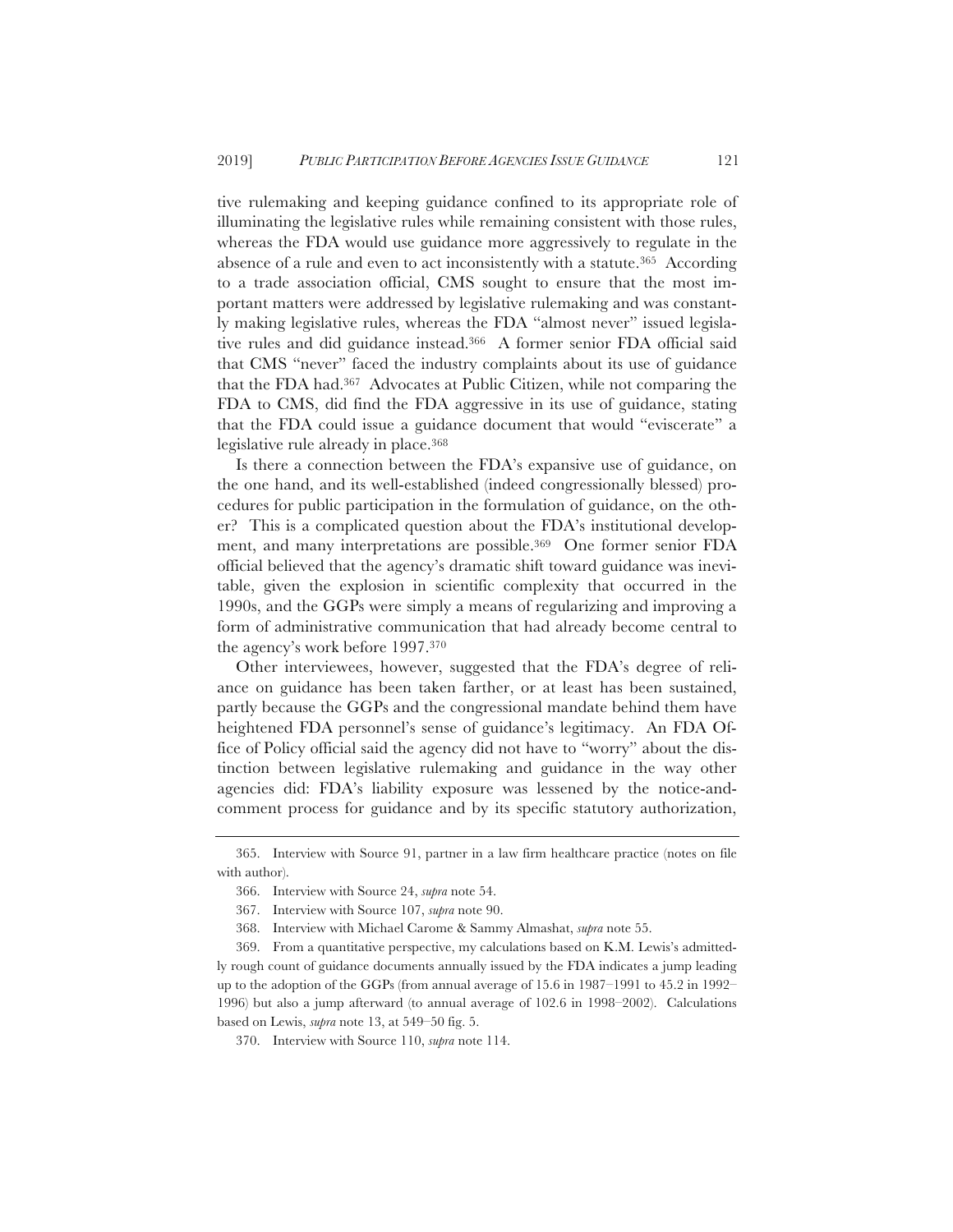and the transparency of the process meant stakeholders had less reason to sue.371 Indeed, Congress has continued to give extraordinary treatment to FDA guidance since 1997; in 2011, for example, new legislation ordered the FDA to make certain policies by *rule or guidance*—a move that one scholar called a "peculiar concession about their interchangeability."372

Other interviewees similarly thought the GGPs had conferred special legitimacy on guidance in the FDA's eyes, but they had a different normative take, contending that this was a bad thing and an overreading of the relevant legislation. Klasmeier, the head of Sidley's FDA regulatory practice, argued that the GGPs and the legislation had made the FDA "overly confident" in the success of its guidance program, with the result that the agency was now handling "everything under the sun" by guidance.<sup>373</sup> The existence of the GGPs, she believed, did not make it lawful for the agency to dispense with legislative rulemaking to the degree it had.374 A congressional staffer said the GGPs had made guidance seem so robust to FDA staff that they no longer saw a reason to use legislative rulemaking, despite the absence of OMB or judicial review.375 Applying the FDA model to other agencies, he posited, could encourage those agencies to rely on guidance more than they otherwise would.376 He added that blessing guidance through authorizations and processes contained in legislation or executive orders tended to make guidance seem more legitimate, not least in the eyes of Congress and the White House, thereby diminishing agencies' tendency to use legislative rulemaking.377 William Schultz, who served as FDA Deputy Commissioner for Policy (1994–1998) and HHS General Counsel (2011–2016) said that, although FDA personnel had initially resisted the GGPs in 1997, they now "totally endorsed" them—"probably to a fault," he added, for he had recently seen instances in which he felt the FDA had "gone too far" in using guidance.<sup>378</sup>

I am not saying that, if legislative rulemaking across the government were largely or entirely abandoned in favor of guidance issued through

375. Interview with Source 82, *supra* note 113.

<sup>371.</sup> Interview with Source 25, *supra* note 69.

<sup>372.</sup> Noah, *supra* note 16, at 108.

<sup>373.</sup> Interview with Coleen Klasmeier, *supra* note 323.

<sup>374.</sup> *Id.*

<sup>376.</sup> *Id.*

<sup>377.</sup> Interview with Source 82, *supra* note 113. The interviewee acknowledged that, for the scientific and technical matters that made up much of FDA's work, the shift toward guidance made more sense, but he believed the FDA's inclination to use guidance had gone too far in areas where it was not justified by scientific and technical considerations. *Id.*; *see also* Interview with Coleen Klasmeier, *supra* note 323 (making a similar point).

<sup>378.</sup> Interview with William Schultz, *supra* note 92.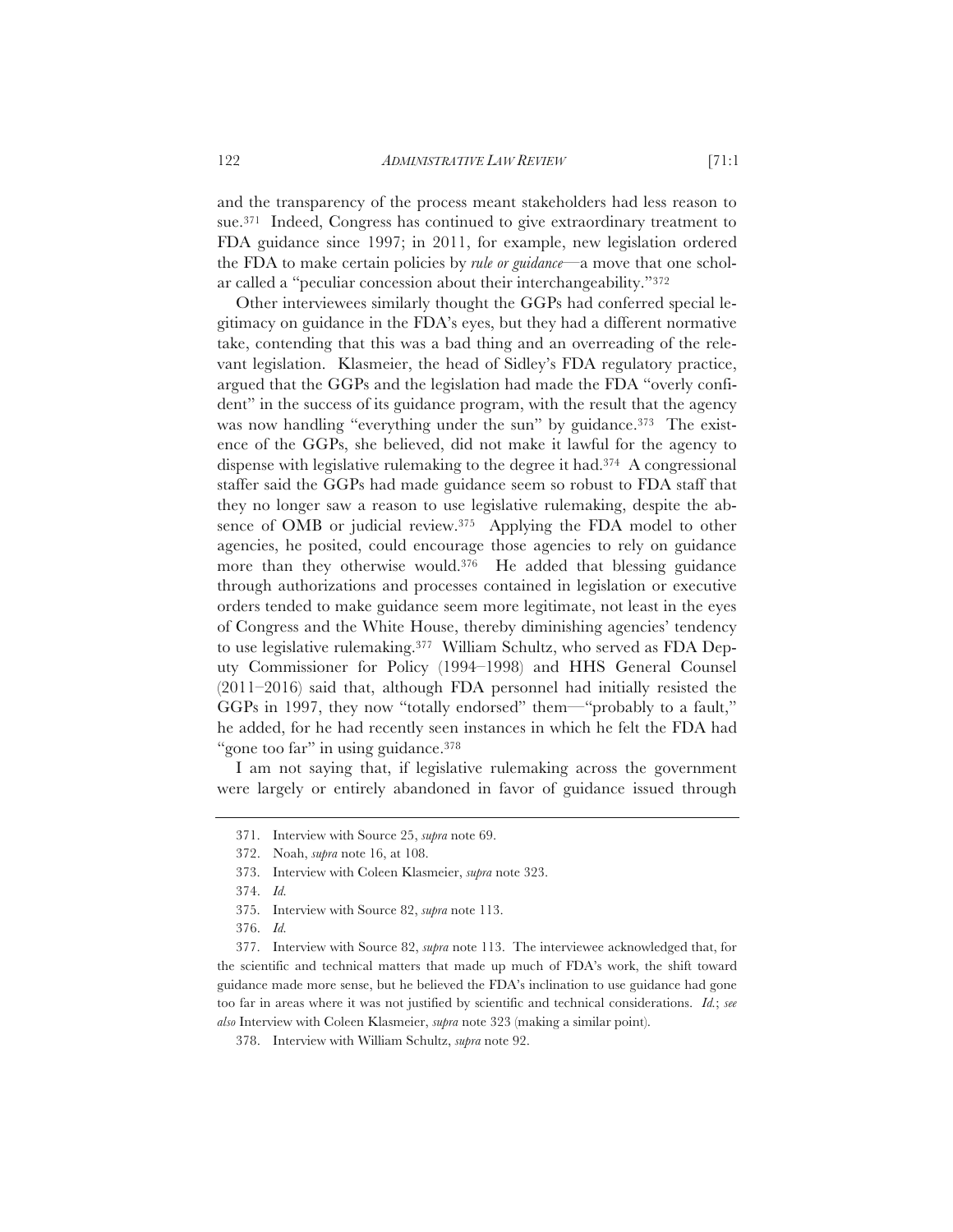FDA-like processes, that would necessarily be a bad thing. I take no position on that question. There are serious arguments on both sides. In favor of shifting away from legislative rulemaking, one may cite the long line of scholarship indicating that, at least at some agencies, the intensely participatory and analytic regulatory process that originated around the 1970s undermined agencies' capacity to carry out their statutory mandates.379 Against this background, one might argue that a shift from legislative rulemaking toward relatively-participatory guidance would constitute a salutary return to a more relaxed and workable pre-1970 regulatory process and, perhaps, to what Congress really intended when it enacted the APA in 1946. Soon after the FDA adopted its GGPs, Todd Rakoff wrote of the new framework: "It would not be far-fetched to rephrase [the GGPs] by saying that the FDA now proposes to issue its important regulations mostly in accordance with the notice-and-comment rulemaking procedure set forth in the APA, as it was understood before 1970."380

But whether you think a shift away from legislative rulemaking would be good or bad, there is no doubt it presents a profound and portentous choice, even as applied to one agency, to say nothing of the whole government. The FDA's simultaneous proceduralization and elevation of guidance suggests (though it hardly proves) that a strong mandate for noticeand-comment on an agency's guidance may embolden the agency to use guidance more expansively. That possibility should give pause to anyone advocating for such a mandate. Adopting it obligates us to think through just how far-reaching the consequences might be, and whether we think them good.

# *D. Against "One Size Fits All"*

As Parts III and IV show, a series of questions ought to be addressed in determining whether public comment is appropriate for a given guidance document and, even more importantly, for a large category of guidance documents. What is the distribution of information within the stakeholder community, and how broadly is useful information diffused beyond stakeholders already reachable through low-cost targeted invitations? Does targeting disproportionately exclude the views of non-industry parties (who are least likely to have a chance to challenge the guidance at the implementation phase)? Is the perception of bias or favoritism a problem for the program, and will targeting invitations for input aggravate it? Would the con-

<sup>379.</sup> *E.g.*, JERRY L. MASHAW & DAVID L. HARFST, THE STRUGGLE FOR AUTO SAFETY (1990); McGarity, *supra* note 235; Wagner, *supra* note 151.

<sup>380.</sup> Rakoff, *supra* note 13, at 169.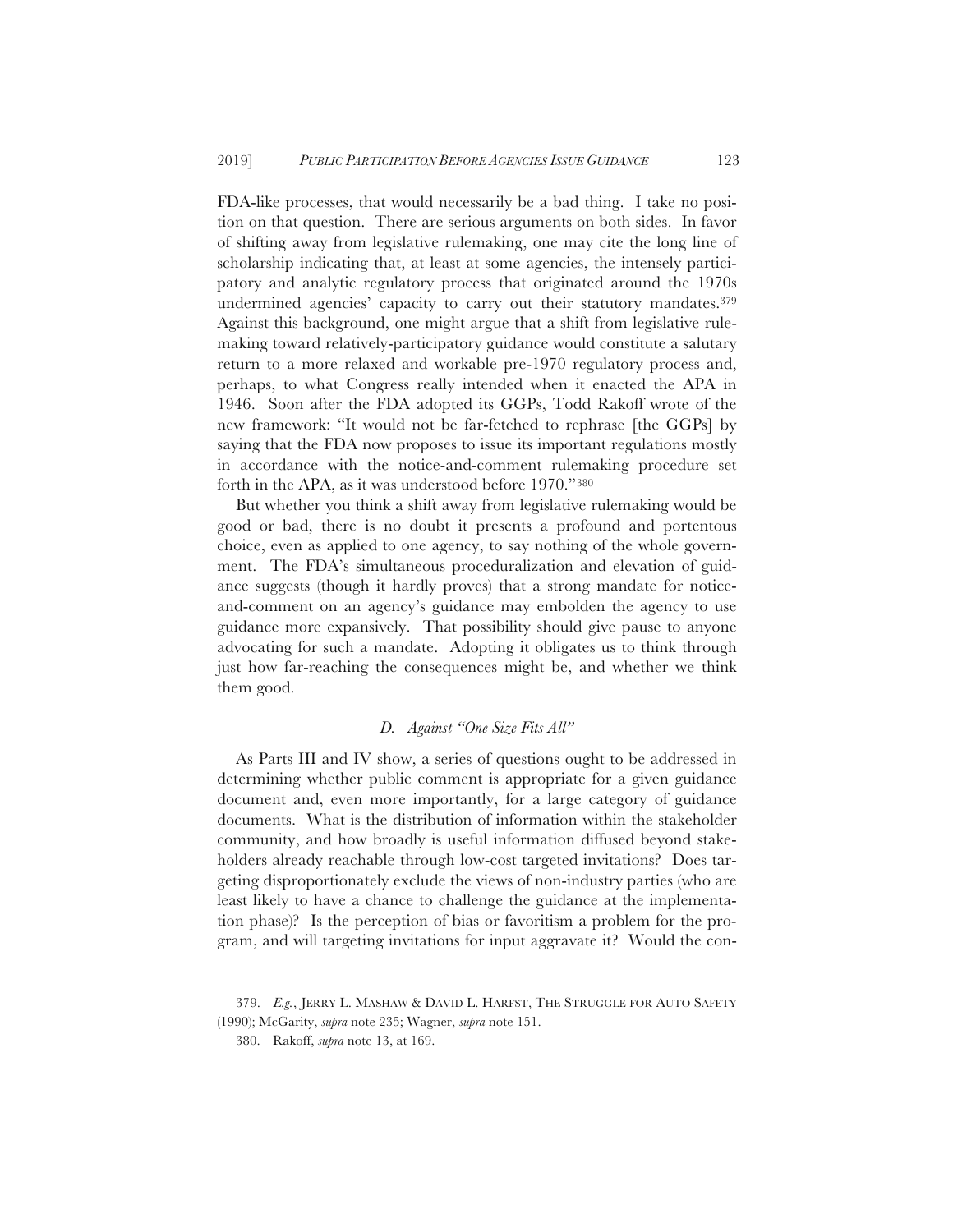templated guidance benefit more from focused stakeholder response to a set proposal, or from more free-ranging discussion that allows for iterative learning—and would providing for the former crowd out the possibility of the latter? What resources are available to agency personnel tasked with processing comments and finalizing guidance? If resources are few, and incentives to follow guidance strong, is the agency prepared to provide clarity to stakeholders on whether they should understand draft guidance to reflect *current* agency expectations? Are stakeholders willing to accept lessened provision of guidance as the price for more participation in the formulation of guidance that is provided? Finally, how comfortable are agency personnel and stakeholders with using formalized public participation on guidance as a substitute for legislative rulemaking?

Answers to these questions are likely to vary document by document and will certainly vary agency-by-agency. Given this variation—and the consequences of getting things wrong—it would be rash to adopt a governmentwide requirement of notice-and-comment for a large category of guidance documents (i.e., for something substantially beyond the OMB GGPs' focus on the most extraordinary guidance). Experimenting agency-by-agency allows for more learning and cabins the consequences of failure. As Neil Eisner argued, a "one-size-fits-all" approach to participation in the issuance of guidance does not take sufficient account of how much agencies vary in their tasks, resources, and capacities.381

This is not to say that agency-by-agency decisions will be left to the agencies. Congress and the White House have already demonstrated their capacity to shape public participation on guidance in a tailored, agencyspecific manner. As noted above, the FDA's initial adoption of the GGPs in February 1997 was driven in part by pressure from congressional overseers.382 As to the EPA, a former senior official with cross-office responsibilities recalled how OMB pressured the agency to take public comment on certain key guidance documents when OMB felt it was appropriate.383 He remembered that some EPA career officials strongly opposed public comment on certain documents, but OMB insisted, and "we knuckled under."384 Congress and the White House have been wise to apply this pressure in areas confined enough that one can make an informed judgment about the consequences and control the damage if things go wrong.

<sup>381.</sup> Interview with Neil Eisner, former Assistant Gen. Counsel for Regulation & Enforcement, DOT (notes on file with author).

<sup>382.</sup> *See supra* note 263 and accompanying text.

<sup>383.</sup> Interview with Source 96, *supra* note 89.

<sup>384.</sup> *Id.*